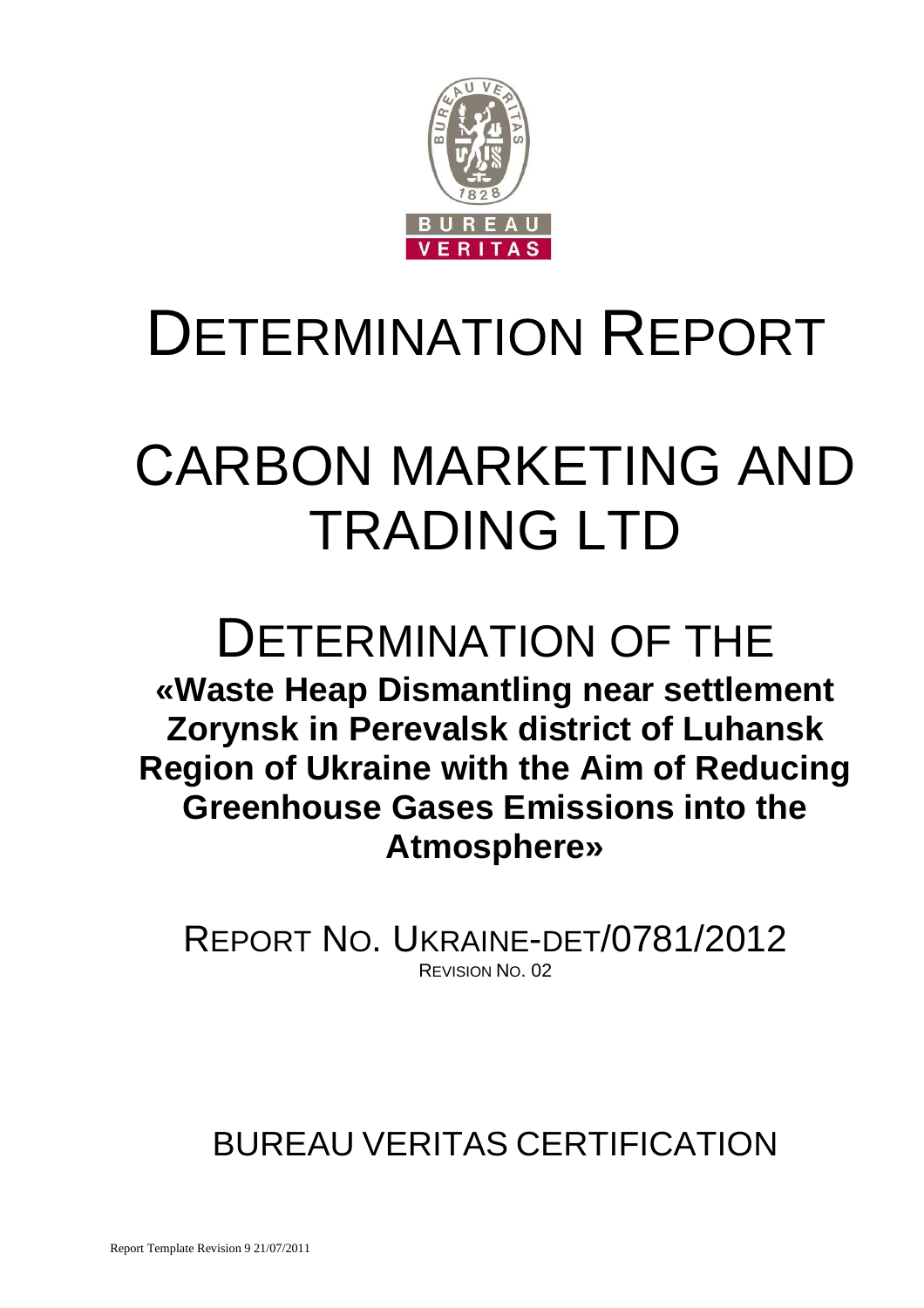

1

#### DETERMINATION REPORT

| Date of first issue:                                                                                      |                       | Organizational unit:                                                                                                                                                                                                    |                                         |
|-----------------------------------------------------------------------------------------------------------|-----------------------|-------------------------------------------------------------------------------------------------------------------------------------------------------------------------------------------------------------------------|-----------------------------------------|
| 01/11/2012                                                                                                |                       | <b>Bureau Veritas Certification Holding</b>                                                                                                                                                                             |                                         |
|                                                                                                           |                       | SAS                                                                                                                                                                                                                     |                                         |
|                                                                                                           |                       |                                                                                                                                                                                                                         |                                         |
| Client:                                                                                                   |                       | Client ref.:                                                                                                                                                                                                            |                                         |
| CARBON MARKETING AND TRADING                                                                              |                       | Mr. Tahir Musayev                                                                                                                                                                                                       |                                         |
| <b>LTD</b>                                                                                                |                       |                                                                                                                                                                                                                         |                                         |
| Summary:                                                                                                  |                       |                                                                                                                                                                                                                         |                                         |
|                                                                                                           |                       | Bureau Veritas Certification has made the determination of the «Waste Heap Dismantling near settlement                                                                                                                  |                                         |
|                                                                                                           |                       | Zorynsk in Perevalsk district of Luhansk Region of Ukraine with the Aim of Reducing Greenhouse Gases                                                                                                                    |                                         |
|                                                                                                           |                       | Emissions into the Atmosphere» project of Limited Liability Company «ALBION-95» located near village                                                                                                                    |                                         |
|                                                                                                           |                       | Zorynsk, Perevalsk district, Luhansk region, Ukraine, on the basis of UNFCCC criteria for the JI, as well as                                                                                                            |                                         |
|                                                                                                           |                       | criteria given to provide for consistent project operations, monitoring and reporting. UNFCCC criteria refer to                                                                                                         |                                         |
|                                                                                                           |                       | Article 6 of the Kyoto Protocol, the JI rules and modalities and the subsequent decisions by the JI Supervisory                                                                                                         |                                         |
| Committee, as well as the host country criteria.                                                          |                       |                                                                                                                                                                                                                         |                                         |
|                                                                                                           |                       |                                                                                                                                                                                                                         |                                         |
|                                                                                                           |                       |                                                                                                                                                                                                                         |                                         |
|                                                                                                           |                       | The determination scope is defined as an independent and objective review of the project design document,<br>the project's baseline study, monitoring plan and other relevant documents, and consisted of the following |                                         |
|                                                                                                           |                       | three phases: i) desk review of the project design and the baseline and monitoring plan; ii) follow-up interviews                                                                                                       |                                         |
|                                                                                                           |                       | with project stakeholders; iii) resolution of outstanding issues and the issuance of the final determination report                                                                                                     |                                         |
|                                                                                                           |                       | and opinion. The overall determination, from Contract Review to Determination Report & Opinion, was                                                                                                                     |                                         |
| conducted using Bureau Veritas Certification internal procedures.                                         |                       |                                                                                                                                                                                                                         |                                         |
|                                                                                                           |                       |                                                                                                                                                                                                                         |                                         |
|                                                                                                           |                       |                                                                                                                                                                                                                         |                                         |
|                                                                                                           |                       | The first output of the determination process is a list of Clarification and Corrective Action Requests (CL and                                                                                                         |                                         |
|                                                                                                           |                       |                                                                                                                                                                                                                         |                                         |
| CAR), presented in Appendix A. Taking into account this output, the project proponent revised its project |                       |                                                                                                                                                                                                                         |                                         |
| design document.                                                                                          |                       |                                                                                                                                                                                                                         |                                         |
|                                                                                                           |                       |                                                                                                                                                                                                                         |                                         |
|                                                                                                           |                       | In summary, it is Bureau Veritas Certification's opinion that the project correctly applies Guidance on criteria for                                                                                                    |                                         |
|                                                                                                           |                       | baseline setting and monitoring and meets the relevant UNFCCC requirements for the JI and the relevant host                                                                                                             |                                         |
| country criteria.                                                                                         |                       |                                                                                                                                                                                                                         |                                         |
|                                                                                                           |                       |                                                                                                                                                                                                                         |                                         |
|                                                                                                           |                       |                                                                                                                                                                                                                         |                                         |
| Report No.:                                                                                               | Subject Group:        |                                                                                                                                                                                                                         |                                         |
| UKRAINE-det/0781/2012                                                                                     | JI                    | Indexing terms                                                                                                                                                                                                          |                                         |
| Project title:                                                                                            |                       |                                                                                                                                                                                                                         |                                         |
| «Waste Heap Dismantling near settlement Zorynsk                                                           |                       |                                                                                                                                                                                                                         |                                         |
| in Perevalsk district of Luhansk Region of Ukraine                                                        |                       |                                                                                                                                                                                                                         |                                         |
| with the Aim of Reducing Greenhouse Gases                                                                 |                       |                                                                                                                                                                                                                         |                                         |
| Emissions into the Atmosphere»                                                                            |                       |                                                                                                                                                                                                                         |                                         |
| Work carried out by:<br>Vyacheslav Yeriomin - Team Leader, Lead Verifier                                  |                       |                                                                                                                                                                                                                         |                                         |
| Sergii Verteletskyi - Team member, Verifier                                                               |                       |                                                                                                                                                                                                                         | No distribution without permission from |
| Dmytro Balyn - Technical Specialist                                                                       |                       | the Client or responsible organizational unit                                                                                                                                                                           |                                         |
|                                                                                                           |                       |                                                                                                                                                                                                                         |                                         |
| Work reviewed by:                                                                                         |                       |                                                                                                                                                                                                                         |                                         |
| Ivan Sokolov - Internal Technical Reviewer                                                                |                       | Limited distribution                                                                                                                                                                                                    |                                         |
| Vladimir Lukin - Technical Specialistu Veritas Certification                                              |                       |                                                                                                                                                                                                                         |                                         |
| Work approved by:                                                                                         | Holding               |                                                                                                                                                                                                                         |                                         |
| Ivan Sokolov - Operational Manager                                                                        |                       | Unrestricted distribution                                                                                                                                                                                               |                                         |
| Date of this revision:<br>Rev. No.:                                                                       |                       |                                                                                                                                                                                                                         |                                         |
| 08/11/2012<br>02                                                                                          | Number of pages<br>58 |                                                                                                                                                                                                                         |                                         |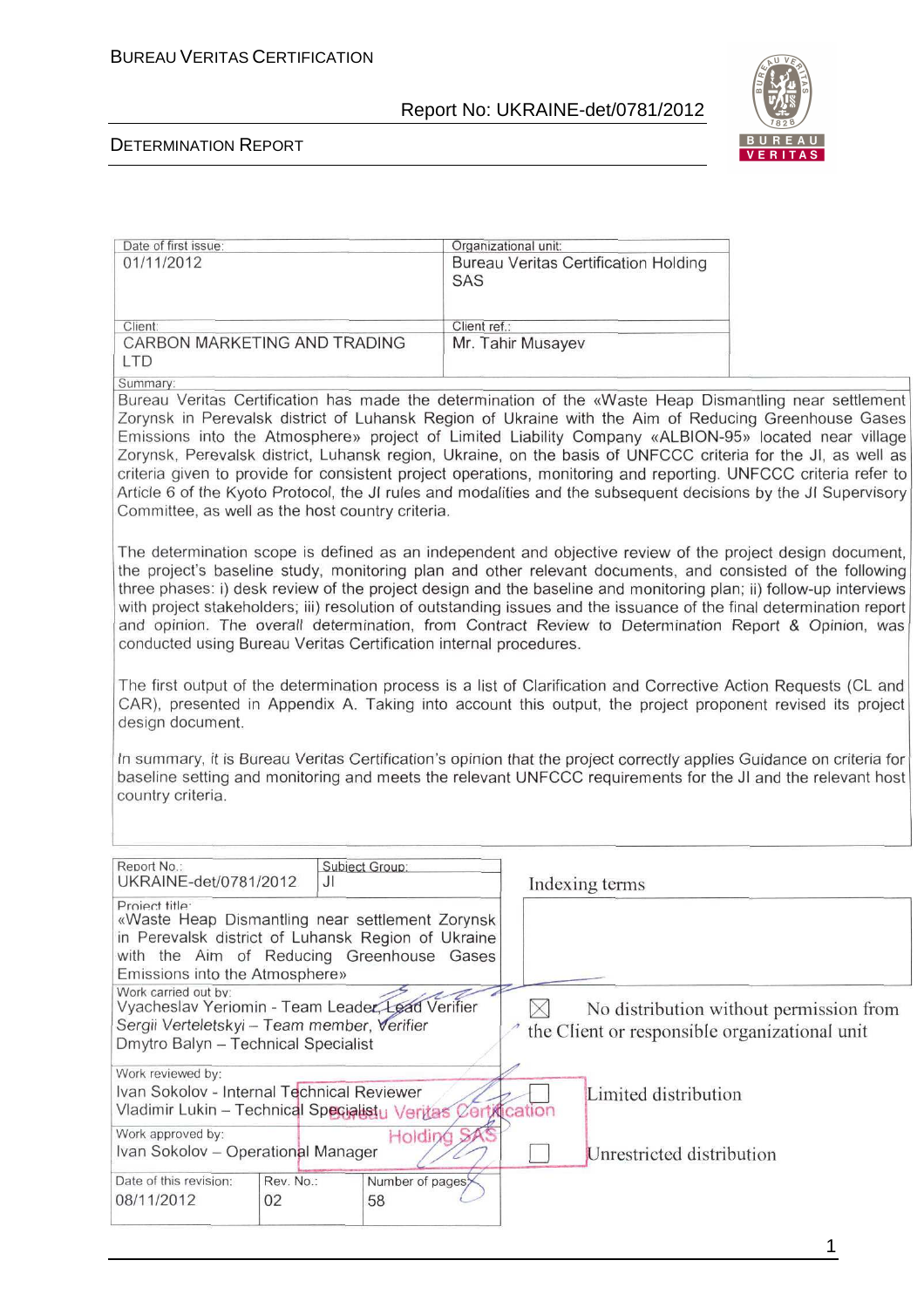DETERMINATION REPORT

2

## **Table of Contents Page 2018**

| $\mathbf{1}$<br>1.1<br>1.2<br>1.3                                                                | Objective<br>Scope<br>Determination team                                                                                                                                                                                                                                                                                                                                                                                                                                                                                                                                          | 3<br>3<br>3                                                                                       |
|--------------------------------------------------------------------------------------------------|-----------------------------------------------------------------------------------------------------------------------------------------------------------------------------------------------------------------------------------------------------------------------------------------------------------------------------------------------------------------------------------------------------------------------------------------------------------------------------------------------------------------------------------------------------------------------------------|---------------------------------------------------------------------------------------------------|
| $\overline{2}$<br>2.1<br>2.2<br>2.3                                                              | <b>Review of Documents</b><br>Follow-up Interviews<br><b>Resolution of Clarification and Corrective Action Requests</b>                                                                                                                                                                                                                                                                                                                                                                                                                                                           | $\overline{4}$<br>5<br>5                                                                          |
| 3                                                                                                |                                                                                                                                                                                                                                                                                                                                                                                                                                                                                                                                                                                   |                                                                                                   |
| 4<br>4.1<br>4.2<br>4.3<br>4.4<br>4.5<br>4.6<br>4.7<br>4.8<br>4.9<br>4.10<br>4.11<br>4.12<br>4.13 | Project approvals by Parties involved (19-20)<br>Authorization of project participants by Parties involved (21)<br>Baseline setting (22-26)<br>Additionality (27-31)<br>Project boundary (32-33)<br>Crediting period (34)<br>Monitoring plan (35-39)<br>Leakage (40-41)<br>Estimation of emission reductions or enhancements of net removals<br>$(42 - 47)$<br>Environmental impacts (48)<br>Stakeholder consultation (49)<br>Determination regarding small scale projects (50-57)<br>Determination regarding land use, land-use change and forestry<br>(LULUCF) projects (58-64) | $\overline{7}$<br>$\overline{7}$<br>8<br>10<br>11<br>12<br>12<br>20<br>22<br>23<br>24<br>25<br>25 |
| 4.14                                                                                             | Determination regarding programmes of activities (65-73)                                                                                                                                                                                                                                                                                                                                                                                                                                                                                                                          | 20                                                                                                |
| 5                                                                                                | SUMMARY AND REPORT OF HOW DUE ACCOUNT WAS<br>TAKEN OF COMMENTS RECEIVED PURSUANT TO                                                                                                                                                                                                                                                                                                                                                                                                                                                                                               |                                                                                                   |
| 6                                                                                                |                                                                                                                                                                                                                                                                                                                                                                                                                                                                                                                                                                                   |                                                                                                   |
| $\overline{7}$                                                                                   |                                                                                                                                                                                                                                                                                                                                                                                                                                                                                                                                                                                   |                                                                                                   |
|                                                                                                  |                                                                                                                                                                                                                                                                                                                                                                                                                                                                                                                                                                                   |                                                                                                   |

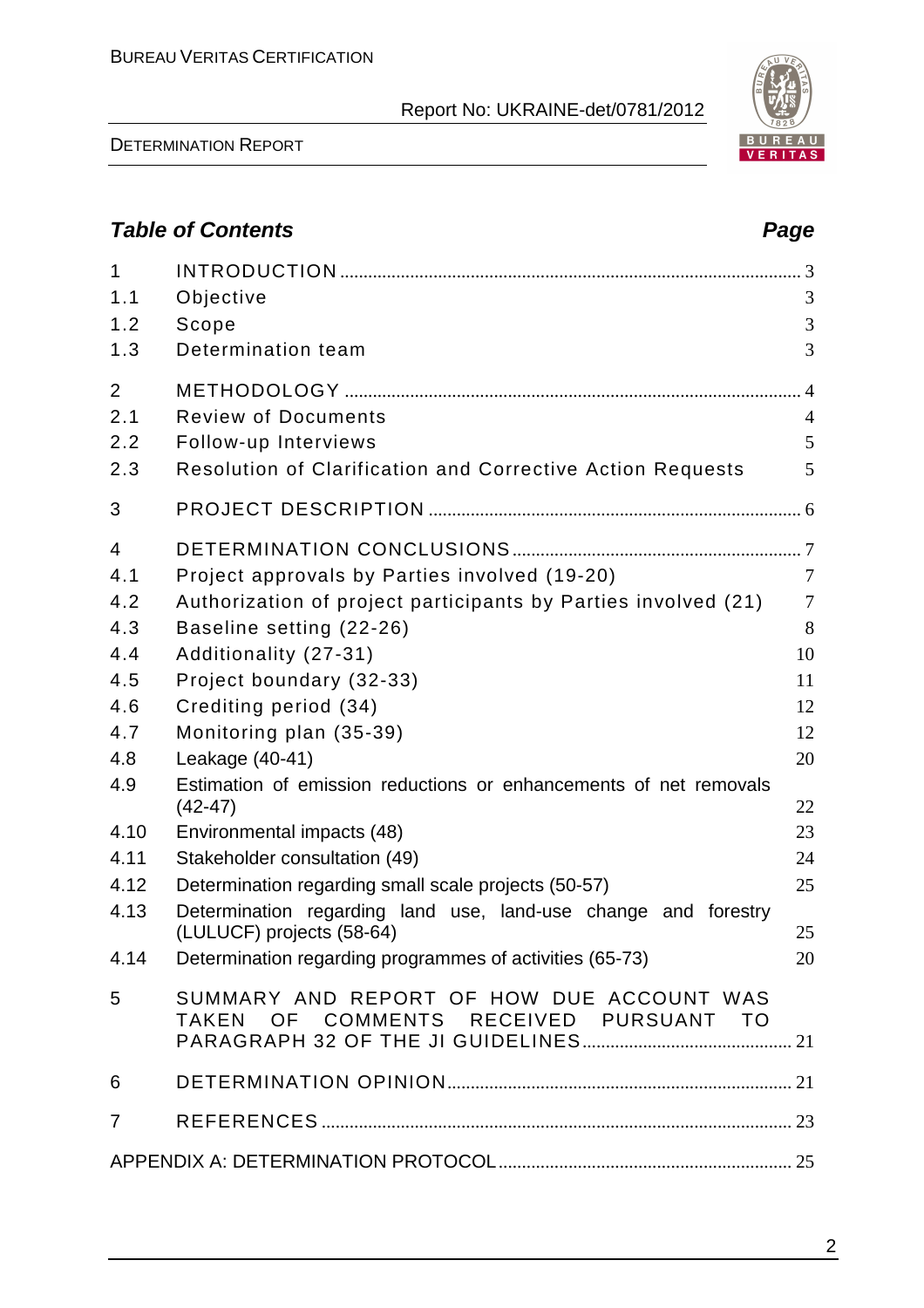

DETERMINATION REPORT

#### **1 INTRODUCTION**

СARBON MARKETING AND TRADING LTD has commissioned Bureau Veritas Certification to determine its JI project «Waste Heap Dismantling near settlement Zorynsk in Perevalsk district of Luhansk Region of Ukraine with the Aim of Reducing Greenhouse Gases Emissions into the Atmosphere» (hereafter called "the project") located near village Zorynsk, Perevalsk district, Luhansk region, Ukraine. This report summarizes the findings of the determination of the project, performed on the basis of UNFCCC criteria, as well as criteria given to provide for consistent project operations, monitoring and reporting.

#### **1.1 Objective**

The determination serves as project design verification and is a requirement of all projects. The determination is an independent third party assessment of the project design. In particular, the project's baseline, the monitoring plan (MP), and the project's compliance with relevant UNFCCC and host country criteria are determined in order to confirm that the project design, as documented, is sound and reasonable, and meets the stated requirements and identified criteria. Determination is a requirement for all JI projects and is seen as necessary to provide assurance to stakeholders of the quality of the project and its intended generation of emission reduction units (ERUs).

UNFCCC criteria refer to Article 6 of the Kyoto Protocol, the JI rules and modalities and the subsequent decisions by the JI Supervisory Committee, as well as the host country criteria.

#### **1.2 Scope**

The determination scope is defined as an independent and objective review of the project design document, the project's baseline study and monitoring plan and other relevant documents. The information in these documents is reviewed against Kyoto Protocol requirements, UNFCCC rules and associated interpretations.

The determination is not meant to provide any consulting towards the Client. However, stated requests for clarifications and/or corrective actions may provide input for improvement of the project design.

#### **1.3 Determination team**

The determination team consists of the following personnel:

#### Vyacheslav Yeriomin

Bureau Veritas Certification Team Leader, Climate Change Verifier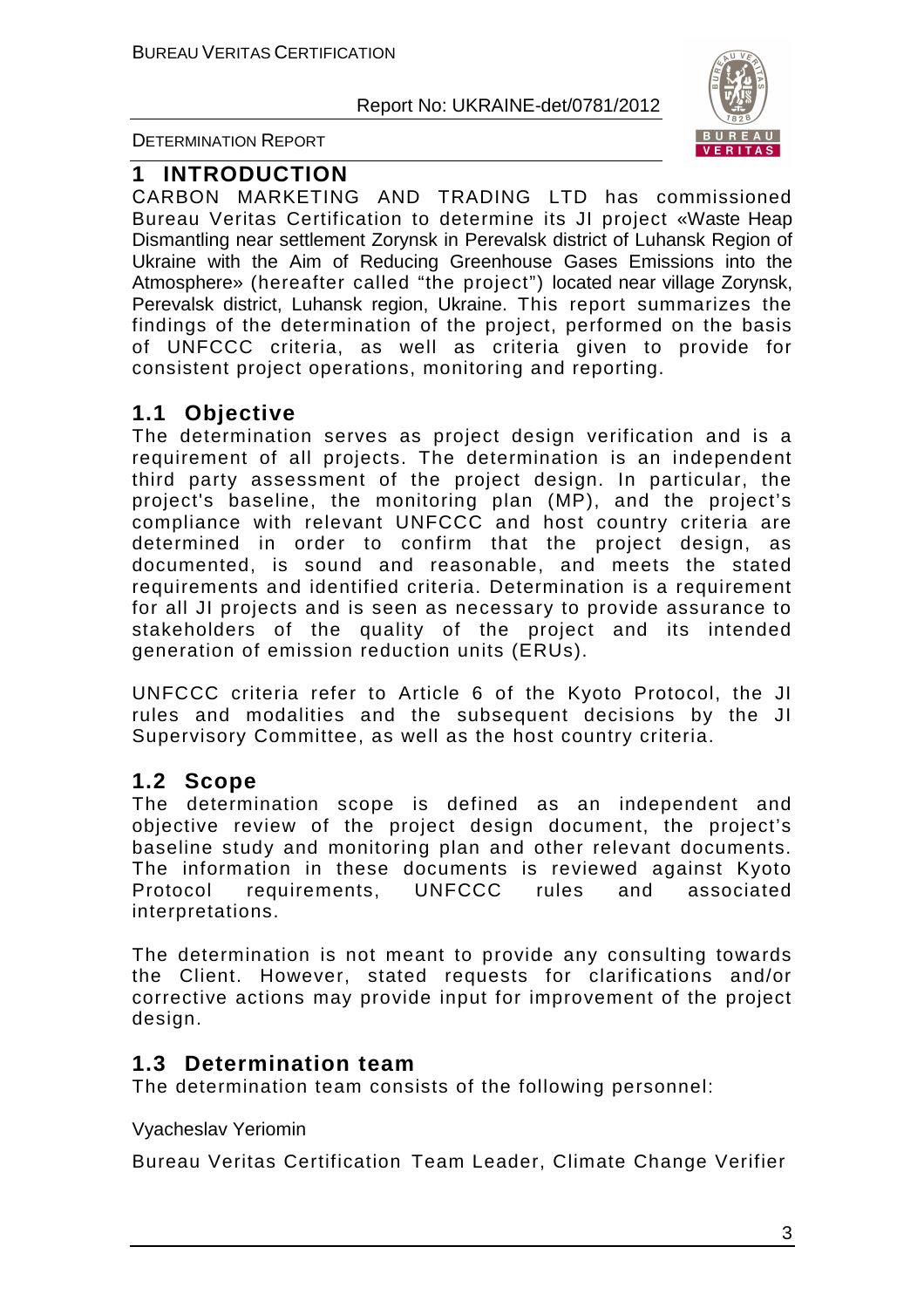

DETERMINATION REPORT

Sergii Verteletskyi

Bureau Veritas Certification Climate Change Verifier

Dmytro Balyn

Bureau Veritas Certification, Technical Specialist

This determination report was reviewed by:

Ivan Sokolv Bureau Veritas Certification, Internal Reviewer

Vladimir Lukin

Bureau Veritas Certification, Technical Specialist

#### **2 METHODOLOGY**

The overall determination, from Contract Review to Determination Report & Opinion, was conducted using Bureau Veritas Certification internal procedures.

In order to ensure transparency, a determination protocol was customized for the project, according to the version 01 of the Joint Implementation Determination and Verification Manual, issued by the Joint Implementation Supervisory Committee at its 19 meeting on 04/12/2009. The protocol shows, in a transparent manner, criteria (requirements), means of determination and the results from determining the identified criteria. The determination protocol serves the following purposes:

- It organizes, details and clarifies the requirements a JI project is expected to meet;
- It ensures a transparent determination process where the determiner will document how a particular requirement has been determined and the result of the determination.

The completed determination protocol is enclosed in Appendix A to this report.

#### **2.1 Review of Documents**

The Project Design Document (PDD) submitted by СARBON MARKETING AND TRADING LTD and additional background documents related to the project design and baseline, i.e. country Law, Guidelines for users of the joint implementation project design document form, and Guidance on criteria for baseline setting and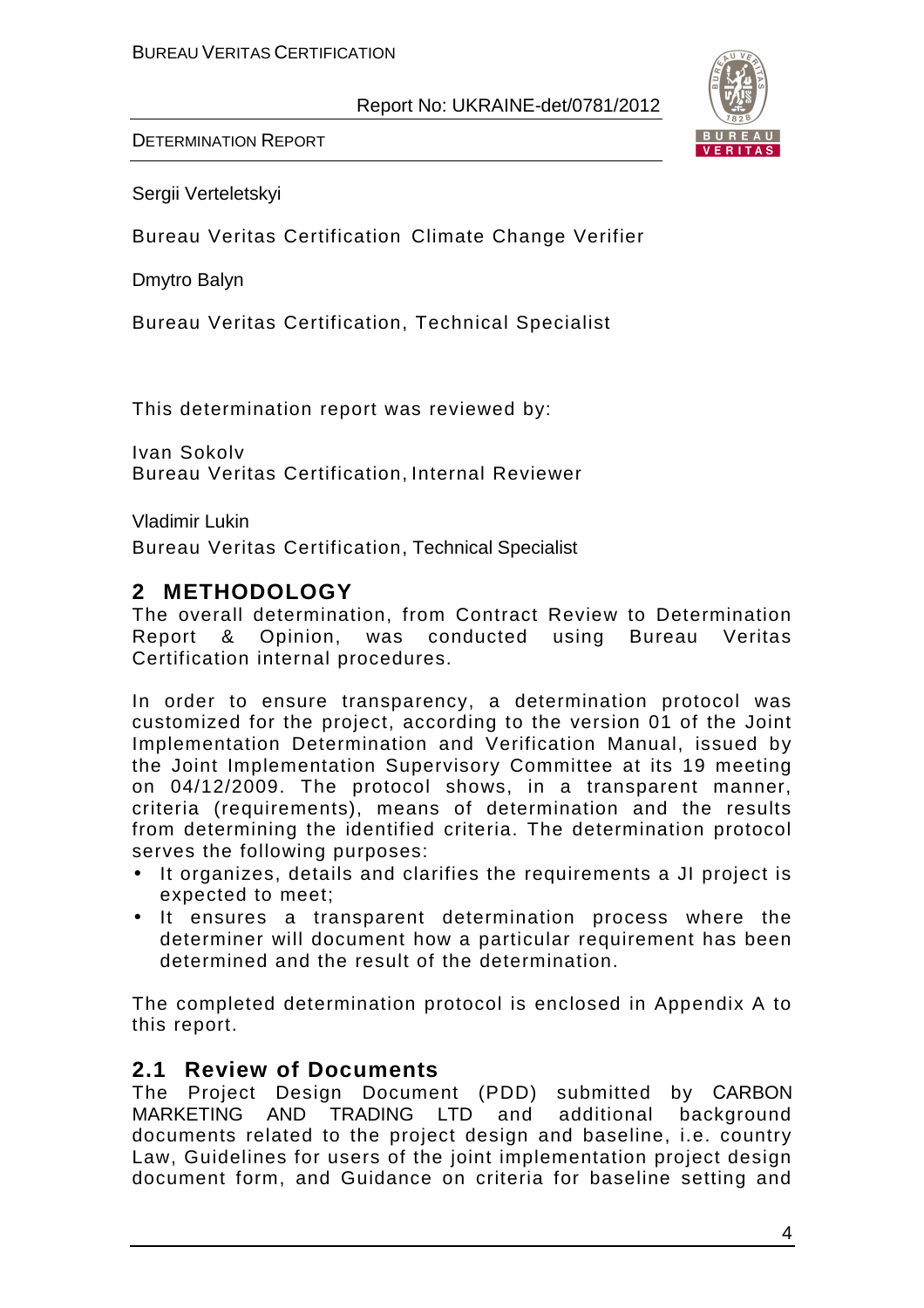

DETERMINATION REPORT

monitoring, Kyoto Protocol, Clarifications on Determination Requirements to be Checked by an Accredited Independent Entity were reviewed.

To address Bureau Veritas Certification corrective action and clarification requests, СARBON MARKETING AND TRADING LTD revised the PDD and resubmitted it on 05/11/2012.

The determination findings presented in this report relate to the project as described in the PDD version(s) 02.

#### **2.2 Follow-up Interviews**

On 02/11/2012 Bureau Veritas Certification performed on-site interviews with project stakeholders to confirm selected information and to resolve issues identified in the document review. Representatives of СARBON MARKETING AND TRADING LTD and Limited Liability Company «ALBION-95» were interviewed (see References). The main topics of the interviews are summarized in Table 1.

| Interviewed<br>organization                                                | Interview topics                                                                                                                                                                                                                                                                                                                                                                                                                                                                                                                                                                 |
|----------------------------------------------------------------------------|----------------------------------------------------------------------------------------------------------------------------------------------------------------------------------------------------------------------------------------------------------------------------------------------------------------------------------------------------------------------------------------------------------------------------------------------------------------------------------------------------------------------------------------------------------------------------------|
| <b>Limited Liability</b><br>Company «ALBION-<br>$95*$                      | Project history<br>Project approach<br>Project boundary<br>$\bullet$<br>Implementation schedule<br>$\bullet$<br>Organizational structure<br>$\bullet$<br>Responsibilities and authorities<br>$\bullet$<br>Training of personnel<br>$\bullet$<br>Quality management procedures and technology<br>$\bullet$<br>Rehabilitation/Implementation of equipment (records)<br>$\bullet$<br>Metering equipment control<br>$\bullet$<br>Metering record keeping system, database<br>$\bullet$<br><b>Technical documentation</b><br>Monitoring plan and procedures<br>• Permits and licenses |
| Consultant:<br><b>CARBON</b><br><b>MARKETING AND</b><br><b>TRADING LTD</b> | Baseline methodology<br>$\bullet$<br>Monitoring plan<br><b>Additionality proofs</b><br>$\bullet$<br>Calculation of emission reduction<br>$\bullet$                                                                                                                                                                                                                                                                                                                                                                                                                               |

#### **Table 1 Interview topics**

#### **2.3 Resolution of Clarification and Corrective Action Requests**

The objective of this phase of the determination is to raise the requests for corrective actions and clarification and any other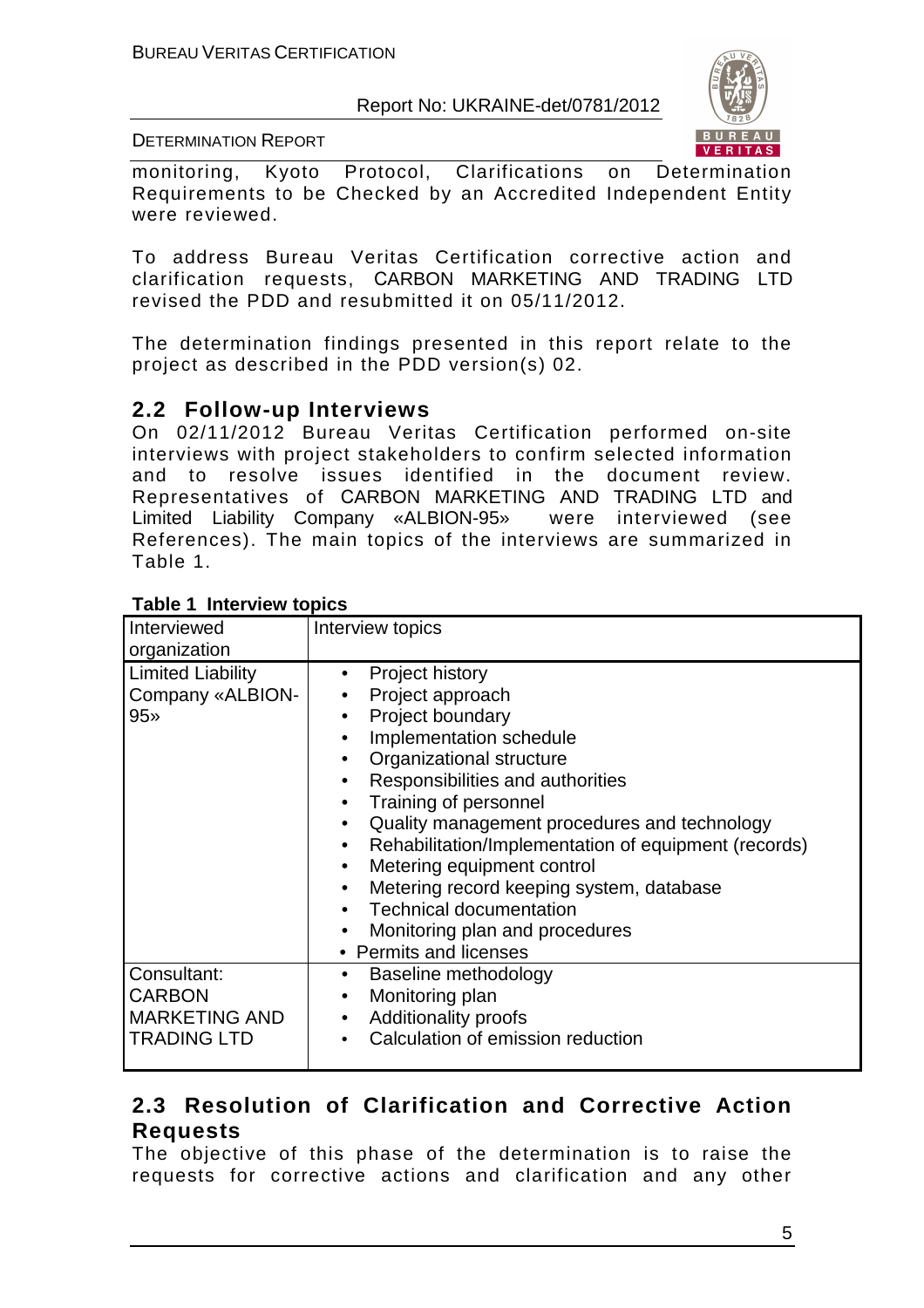

DETERMINATION REPORT

outstanding issues that needed to be clarified for Bureau Veritas Certification positive conclusion on the project design.

If the determination team, in assessing the PDD and supporting documents, identifies issues that need to be corrected, clarified or improved with regard to JI project requirements, it will raise these issues and inform the project participants of these issues in the form of:

(a) Corrective action request (CAR), requesting the project participants to correct a mistake in the published PDD that is not in accordance with the (technical) process used for the project or relevant JI project requirement or that shows any other logical flaw;

(b) Clarification request (CL), requesting the project participants to provide additional information for the determination team to assess compliance with the JI project requirement in question;

(c) Forward action request (FAR), informing the project participants of an issue, relating to project implementation but not project design, that needs to be reviewed during the first verification of the project.

The determination team will make an objective assessment as to whether the actions taken by the project participants, if any, satisfactorily resolve the issues raised, if any, and should conclude its findings of the determination.

To guarantee the transparency of the verification process, the concerns raised are documented in more detail in the determination protocol in Appendix A.

#### **3 PROJECT DESCRIPTION**

This Project is aimed at coal extraction from the mine's waste heaps of the Luhansk Region of Ukraine. These waste heaps have been accumulated some time before the start of the project activity from the mining waste of underground mines. Project activity will prevent greenhouse gas emissions into the atmosphere during combustion of the heaps and will contribute an additional amount of coal, without the need for mining.

The Project activities include installation of the equipment for coal extraction and beneficiation near the processing waste heaps and applying special machinery that will perform preparation, loading and transportation of the rock from the waste heaps to the beneficiation factory. After purifying of the matter, the extracted coal will be sold for heat and power generation and the remaining bare rock will be utilized for land engineering and road building.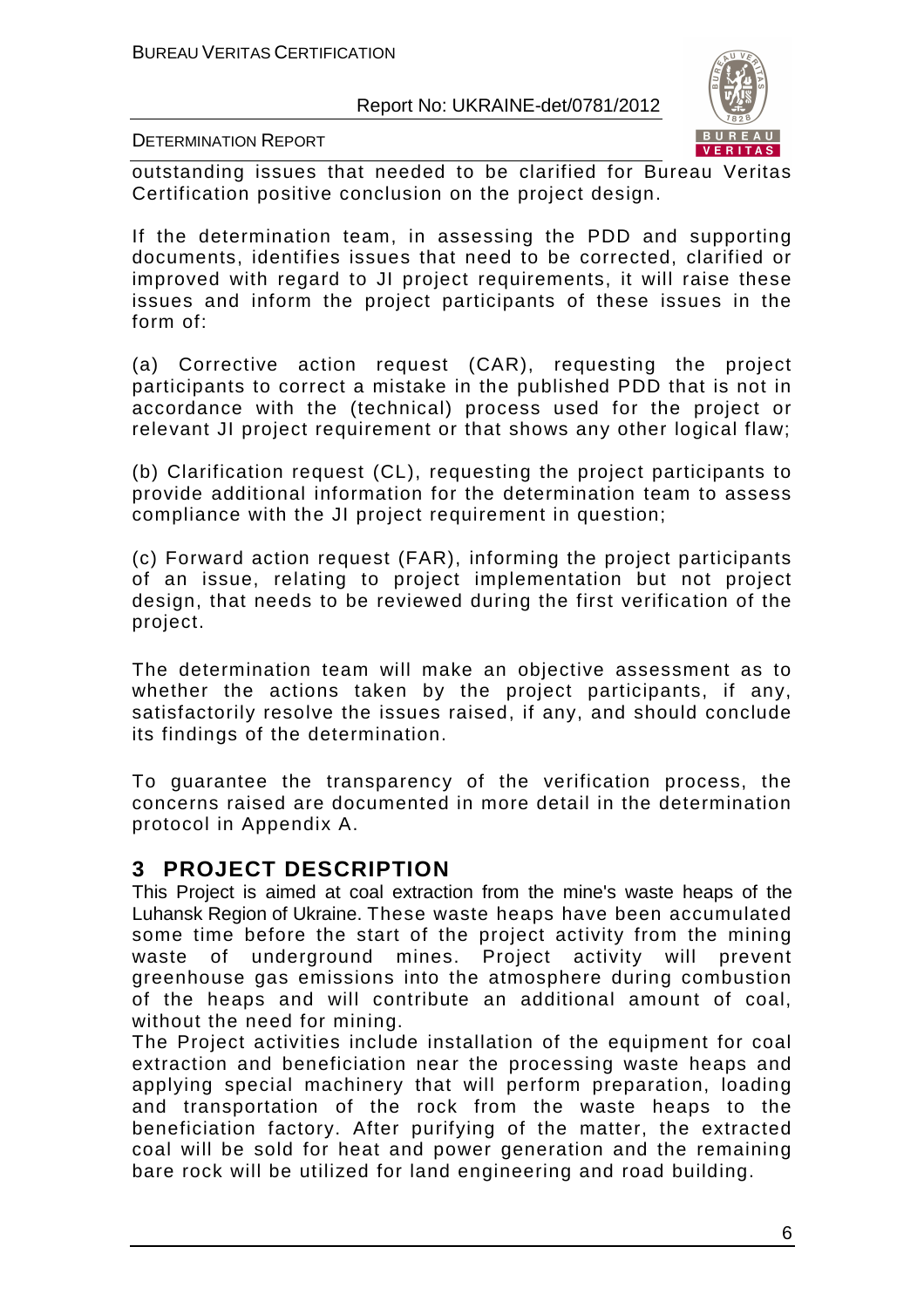

DETERMINATION REPORT

The identified areas of concern as to project description, project participants response and Bureau Veritas Certification's conclusion are described in Appendix A to Determination report (refer to CAR01 – CAR03).

### **4 DETERMINATION CONCLUSIONS**

In the following sections, the conclusions of the determination are stated.

The findings from the desk review of the original project design documents and the findings from interviews during the follow up visit are described in the Determination Protocol in Appendix A.

The Clarification and Corrective Action Requests are stated, where applicable, in the following sections and are further documented in the Determination Protocol in Appendix A. The determination of the Project resulted in 10 Corrective Action Requests and 02 Clarification Requests.

The number between brackets at the end of each section corresponds to the DVM paragraph.

#### **4.1 Project approvals by Parties involved (19-20)**

The project has been officially presented for endorsement to the Ukrainian authorities. State Environmental Investments Agency of Ukraine has issued a Letter of Endorsement for the project #3113/23/7 dated 19/10/2012.

According to the national Ukrainian procedure, the LoAs by Ukraine is expected after the project determination.

The identified areas of concern as to project approvals by parties involved, project participants response and Bureau Veritas Certification's conclusion are described in Appendix A to Determination report (refer to CAR04 –CAR05).

### **4.2 Authorization of project participants by Parties involved (21)**

The official authorization of each legal entity listed as project participant in the PDD by Parties involved will be provided in the written project approvals (refer to 4.1 above) after project determination.

No outstanding issues were raised.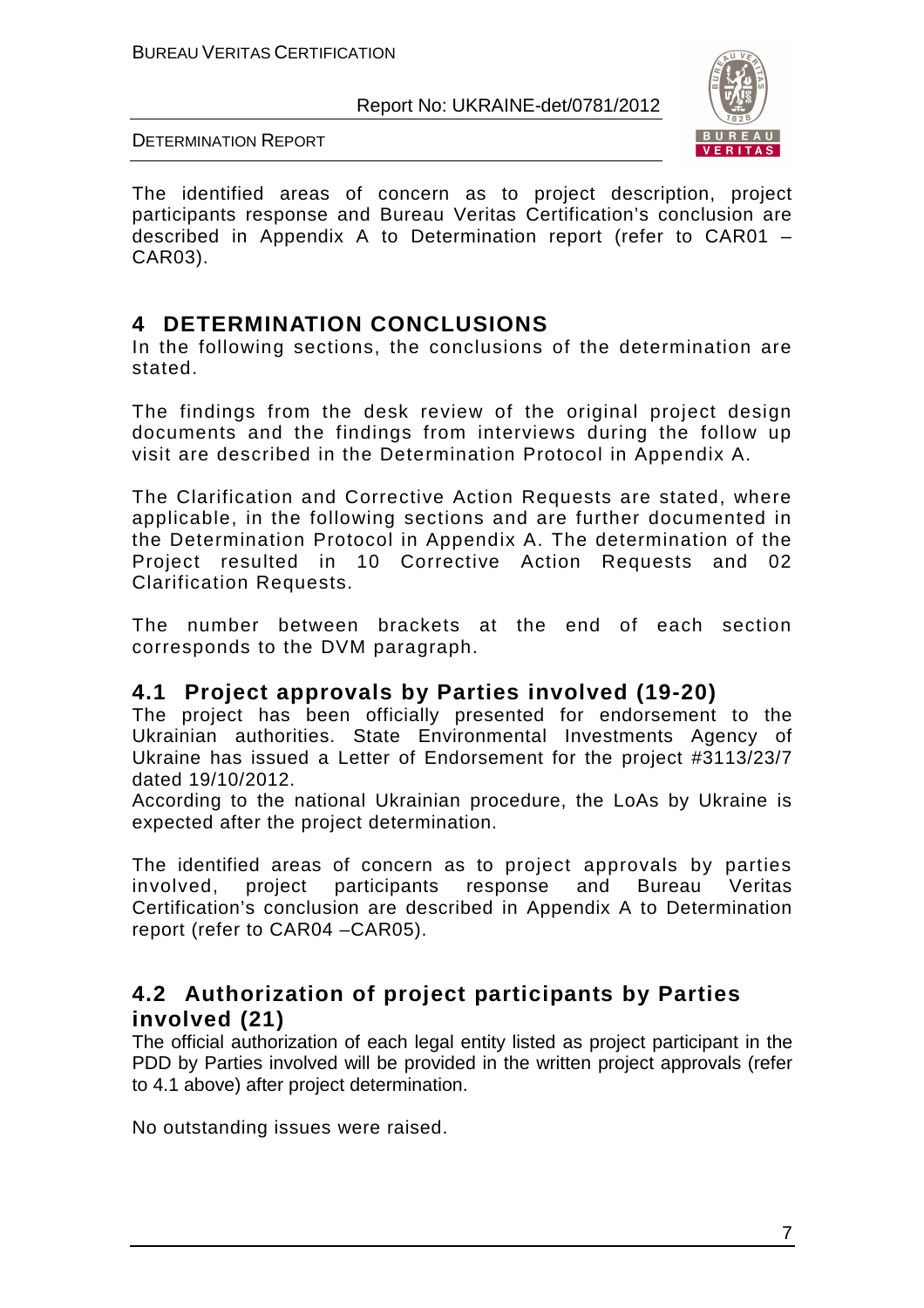

#### DETERMINATION REPORT

#### **4.3 Baseline setting (22-26)**

The PDD explicitly indicates that using a methodology for baseline setting and monitoring developed in accordance with appendix B of the JI guidelines (hereinafter referred to as JI specific approach) was the selected approach for identifying the baseline.

#### **JI specific approach**

The PDD provides a detailed theoretical description in a complete and transparent manner, as well as justification, that the baseline is established:

a) By listing and describing the following plausible future scenarios on the basis of conservative assumptions and selecting the most plausible one:

#### Scenario 1. Continuation of existing situation

In the current situation waste heaps are not utilized. Coal contained in the waste heaps is not a subject of extraction and; as a result, spontaneous self-heating and subsequent burning of waste heaps leading to uncontrolled GHG emissions is very common. Coal is produced by underground mines that cause fugitive emissions of methane as well as the formation of new waste heaps.

#### Scenario 2. Direct energy production from the heat energy of burning waste heap

Some burning heaps are used to produce energy by direct insertion of heat exchangers into the waste heap. This captures a certain amount of heat energy for direct use or conversion into electricity. Coal for industrial use is not extracted from the waste heaps under this scenario. Coal is produced by underground mines of the region and used for energy production or other purposes. Mining activities result in fugitive gas release, and the formation of more waste-heaps.

#### Scenario 3. Production of construction materials from waste heap matter

Waste heaps are being processed in order to produce construction materials (bricks, panels, etc.). Coal in the waste heap matter is burnt during the agglomeration process. Coal is produced by underground mines of the region and used for energy production or other purposes. Mining activities result in fugitive gas release, and the formation of more waste-heaps.

#### Scenario 4. Systematic monitoring of waste heaps condition, regular fire prevention and application of extinguishing measures

Waste heaps are systematically monitored and their thermal condition is observed. Regular fire prevention measures are taken. Coal is not extracted from the waste heaps, but is produced by underground mines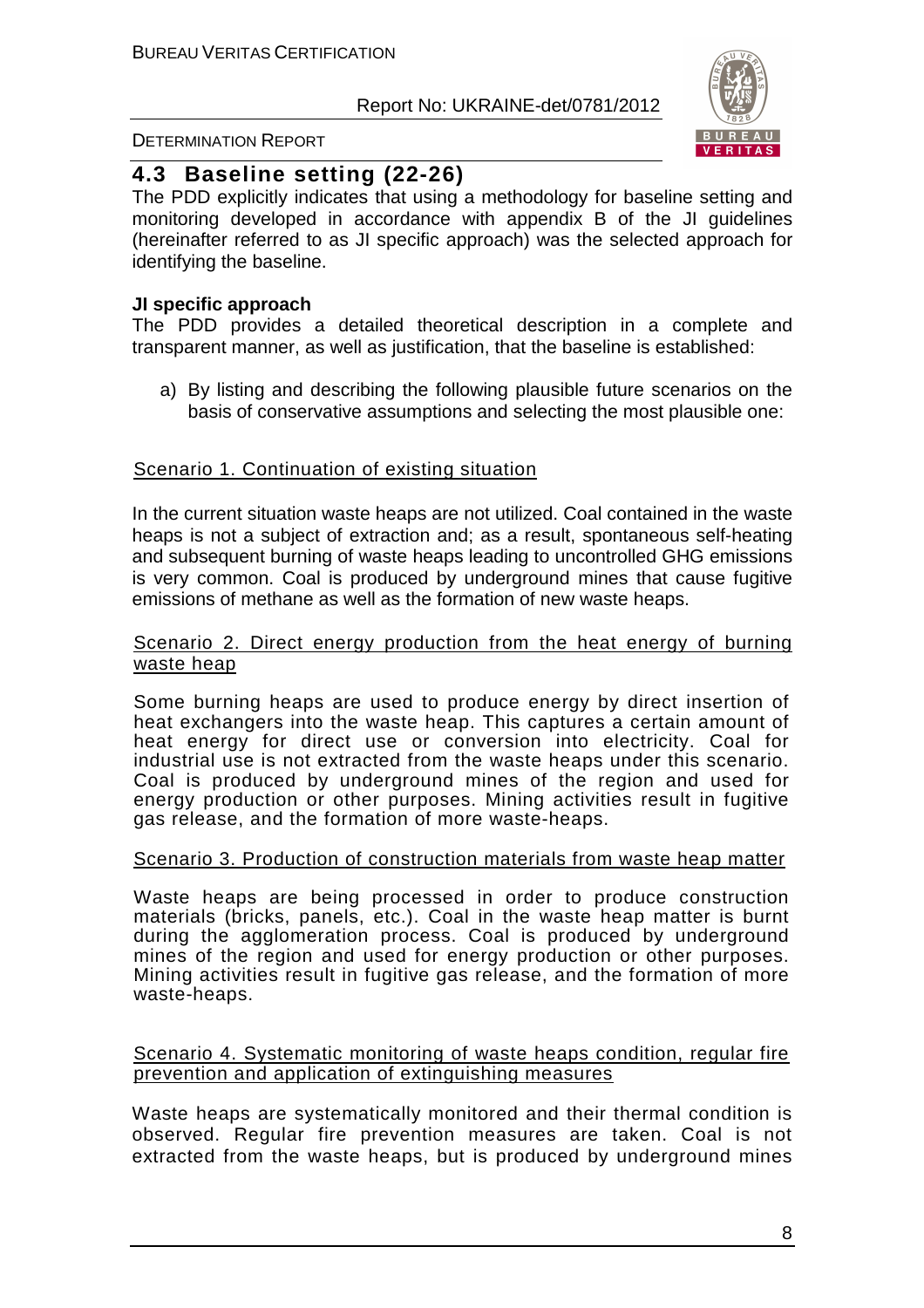

#### DETERMINATION REPORT

and used for energy production or other purposes. Mining activities, result in fugitive gas release, and the formation of more waste-heaps.

#### Scenario 5. Coal extraction from waste heaps without JI incentives

Although this scenario is similar to the project activity only the project itself does not benefit from the possible development as a joint implementation project. In this scenario waste heaps are processed in order to extract coal and use it in the energy sector. Less coal is produced by underground mines of the region.

Also this baseline scenario has been established according to the criteria outlined in the JISC Guidance:

1) On a project specific basis;

2) In a transparent manner with regard to the choice of approaches, assumptions, methodologies, parameters, data sources and key factors. All parameters and data are either monitored by the project participants or are taken from sources that provide a verifiable reference for each parameter. Project participants use approaches suggested by the JISC Guidance and methodological tools provided by the CDM Executive Board;

3) Taking into account relevant national and/or sectoral policies and circumstances, such as sectoral reform initiatives, local fuel availability, power sector expansion plans, and the economic situation in the project sector. It is demonstrated by the above analysis that the baseline chosen clearly represents the most probable future scenario given the circumstances of modern day Luhansk coal sector;

4) In such a way that emission reduction units (ERUs) cannot be earned for decreases in activity levels outside the project activity or due to force majeure. According to the proposed approach emission reductions will be earned only when project activity will generate coal from the waste heaps, so no emission reductions can be earned due to any changes outside of project activity.

5) Taking account of uncertainties and using conservative assumptions. A number of steps have been taken in order to account for uncertainties and safeguard conservativeness:

a. Same approaches as used for the calculation of emission levels in the National Inventory Reports (NIRs) of Ukraine are used to calculate baseline and project emissions when possible. NIRs use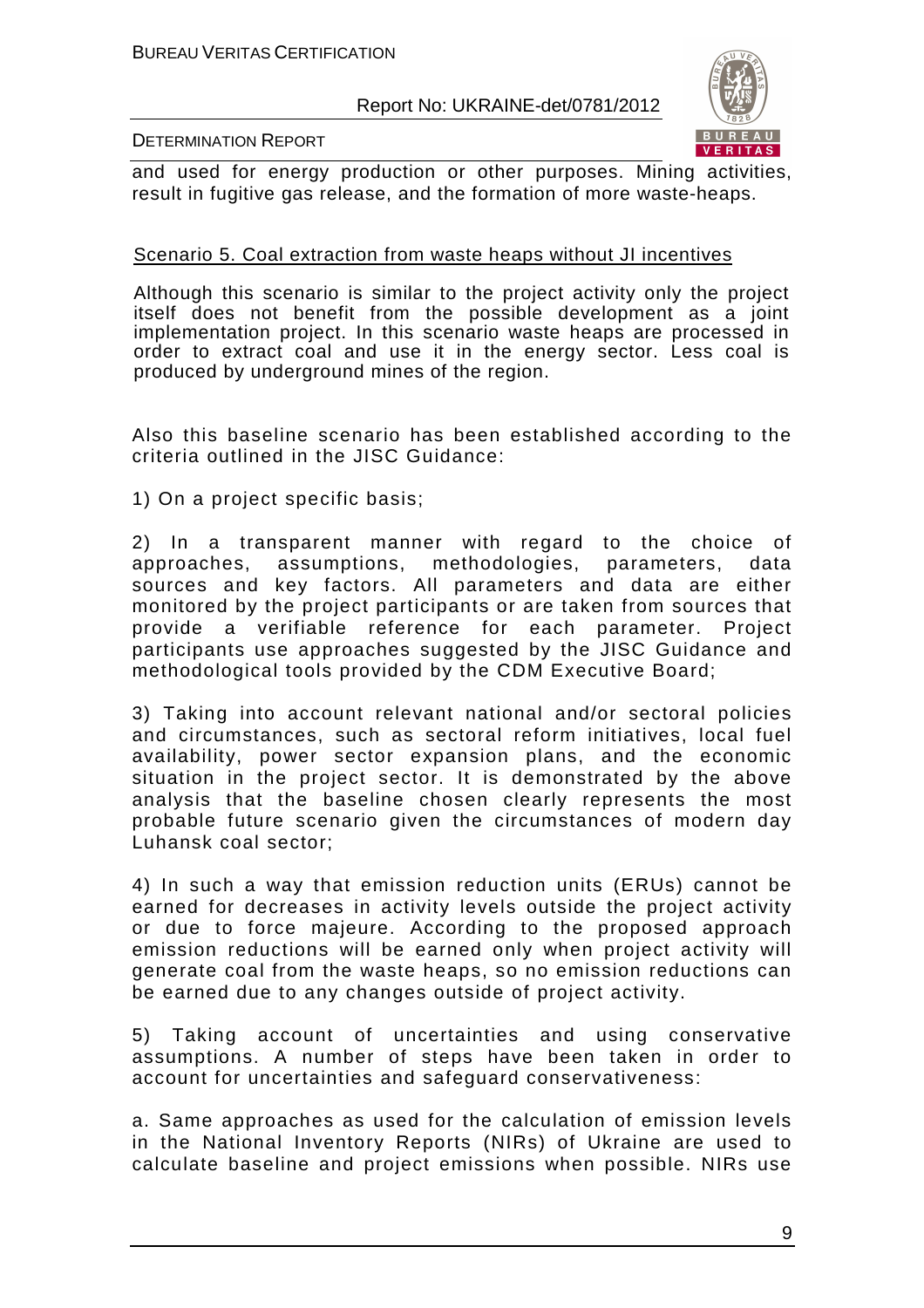

DETERMINATION REPORT

the country specific approaches and country specific emission factors that are in line with default IPCC values;

b. Lower range of parameters is used for calculation of baseline emissions and higher range of parameters is used for calculation of project activity emissions;

c. Default values were used to the extent possible in order to reduce uncertainty and provide conservative data for emission calculations.

No outstanding issues were raised.

## **4.4 Additionality (27-31)**

According to Paragraph 44 of Annex 1 to the Guidance on criteria for baseline setting and monitoring Version 03, approach B has been selected for demonstration of this project's additionality.

Traceable and transparent information that an AIE has already positively determined that a comparable project implemented under comparable circumstances (same GHG mitigation measure, same country, similar technology, similar scale) would result in a reduction of anthropogenic emissions by sources or an enhancement of net anthropogenic removals by sinks that is additional to any that would otherwise occur and a justification why this determination is relevant for the project at hand was provided.

Project "Dismantling of Waste Heap #2 at Mine #22 "LISOVA" (ITL project ID: UA1000329) and the proposed project are implemented within the same geographic region of Ukraine – the Donbas coal mining region. The implementation timeline is quite similar. Projects will share the same investment profile and market environment. These projects are implemented by private companies with no utilization of public funds. The investment climate will be comparable in both cases with the coal sector being an almost non-profitable sector in Ukraine burdened by many problems. The market for the extracted coal will also be similar for projects as these are small private companies that will not be able to sell coal in big quantities under long-term contracts.

Thus, additionality is demonstrated appropriately as a result of the analysis using the approach chosen.

The identified areas of concern as to additionality, project participants response and Bureau Veritas Certification's conclusion are described in Appendix A to Determination report (refer to CAR06).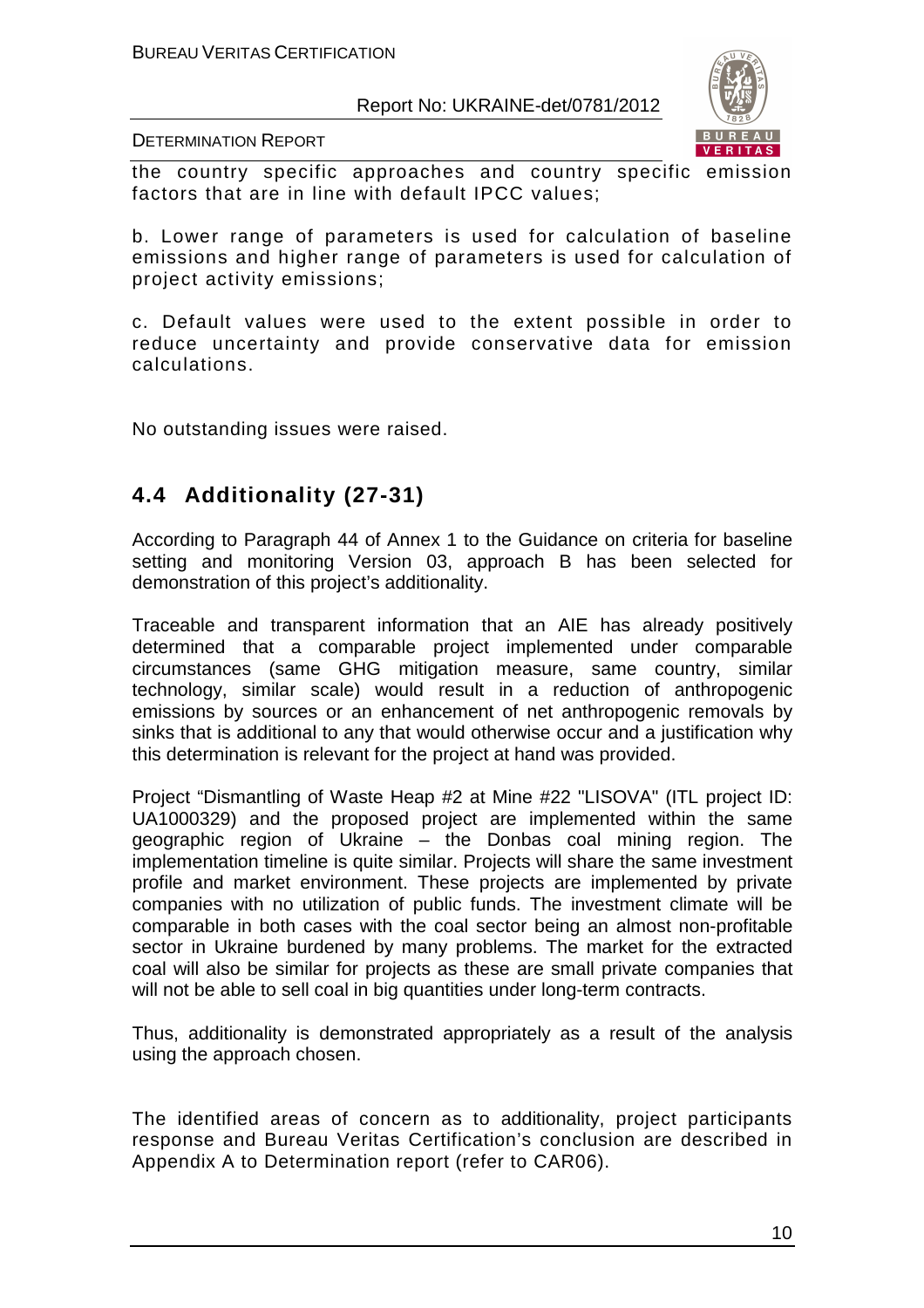

DETERMINATION REPORT

## **4.5 Project boundary (32-33)**

The project boundary defined in the PDD, which is which in accordance with the specific approach is delineated by the physical site of the entire technological complex, encompasses all anthropogenic emissions by sources of greenhouse gases (GHGs) that are:

(i) Under the control of the project participants :

a) Carbon dioxide emissions from the use of fuel to run part of the project equipment (motor cars),

b) Carbon dioxide emissions associated with the electricity consumption by the project equipment

(ii) Reasonably attributable to the project ;and

(iii) Significant, i.e., as a rule of thumb, would by each source account on average per year over the crediting period for more than 1 per cent of the annual average anthropogenic emissions by sources of GHGs, or exceed an amount of 2,000 tonnes of CO2 equivalent, whichever is lower.

The delineation of the project boundary and the gases and sources included are appropriately described and justified in the PDD.

|          | <b>Source</b>                                                                   | Gas             |          | Included/Excluded Uustification / Explanation                                                                                                                                                                                        |
|----------|---------------------------------------------------------------------------------|-----------------|----------|--------------------------------------------------------------------------------------------------------------------------------------------------------------------------------------------------------------------------------------|
|          | Waste heap burning                                                              | CO <sub>2</sub> | Included | Main emission source                                                                                                                                                                                                                 |
| Baseline | Coal consumption                                                                | CO <sub>2</sub> | Excluded | This coal is displaced in the<br>project activity by the coal<br>extracted from the waste<br>heaps. This emission source is<br>equal to the one present in the<br>project scenario and, therefore<br>is excluded from consideration. |
|          | Coal consumption                                                                | CO <sub>2</sub> | Excluded | This coal is extracted from the<br>waste heaps. This emission<br>source is equal to the one<br>bresent in the baseline<br>scenario and, therefore is<br>excluded from consideration.                                                 |
| scenario | Electricity use for the<br>process of coal<br>extraction from the<br>waste heap | CO <sub>2</sub> | Included | Indirect emissions. Main<br>emission source                                                                                                                                                                                          |

For detailed information see table below: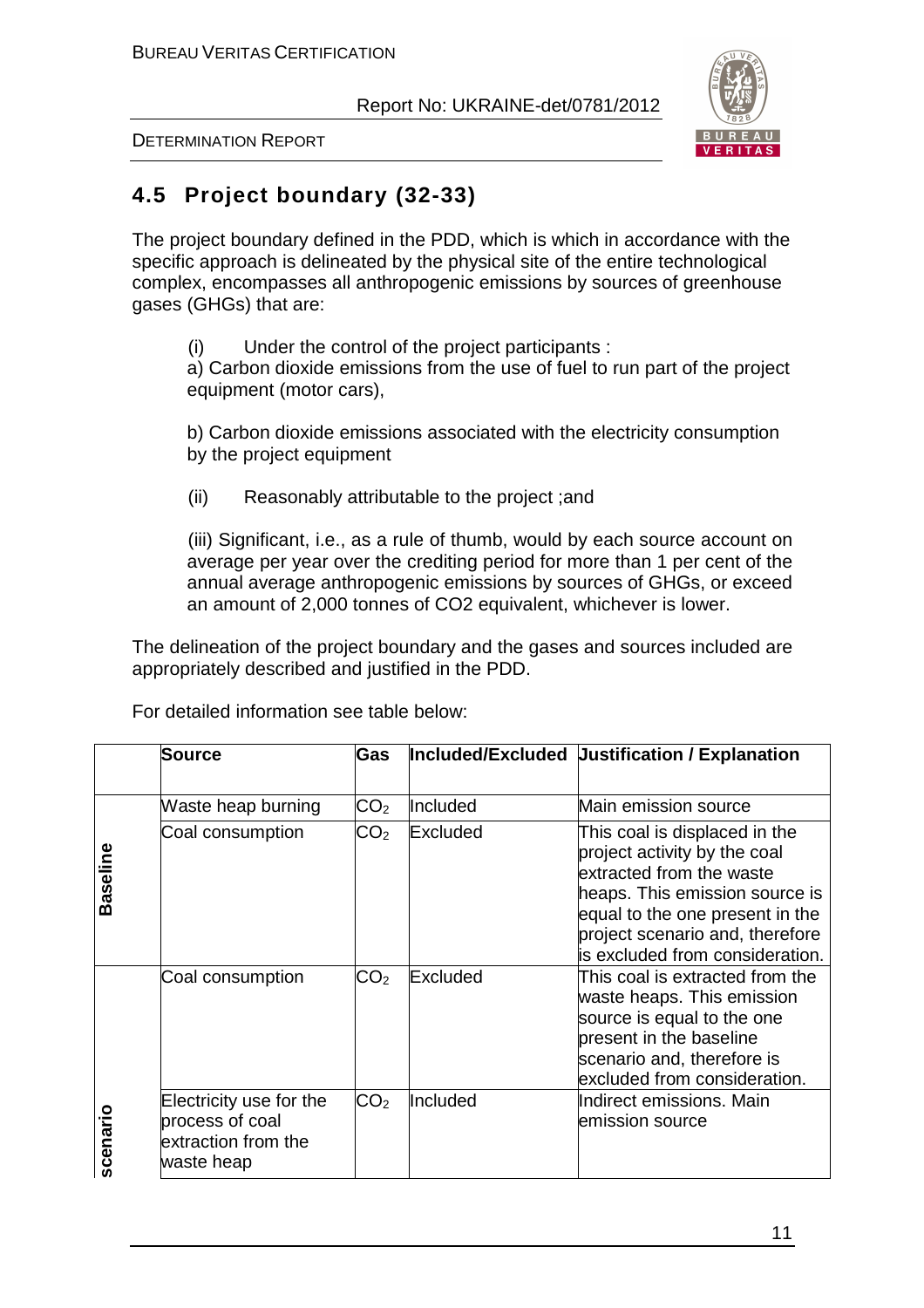

DETERMINATION REPORT

| Project | Fossil fuel (diesel)<br>consumption for the<br>process of coal<br>extraction from the<br>waste heap | $\mathsf{CO_2}$ | Included | Main emission source                                                                                                               |
|---------|-----------------------------------------------------------------------------------------------------|-----------------|----------|------------------------------------------------------------------------------------------------------------------------------------|
|         | Fugitive methane due to $CH4$<br>coal mining in the mines                                           |                 | Included | These leaks are taking place in<br>the baseline scenario<br>lassociated with the<br>uncontrolled leakage of<br>methane in the mine |
|         | Consumption of<br>electricity due to mining                                                         | CO <sub>2</sub> | Included | Leakages due to baseline<br>activity                                                                                               |
| eakages | Use of other types of<br>energy resources due to<br>mining                                          | CO <sub>2</sub> | Excluded | These leakages are not<br>significant, and also for<br>reasons of conservatism, they<br>are excluded from<br>consideration.        |

No outstanding issues were raised.

#### **4.6 Crediting period (34)**

The PDD states the starting date of the project as the date on which the real action of the project began, and the starting date is 23/01/2008, which is after the beginning of 2000.

The PDD states the expected operational lifetime of the project in years and months, which is 8 years or 96 months.

The PDD states the length of the first crediting period in years and months, which is 5 years and 60 months, and its starting date as 23/01/2008, which is on the date the first emission reductions are generated by the project.

The PDD states that the crediting period for the issuance of ERUs starts only after the beginning of 2008 and does not extend beyond the operational lifetime of the project.

The PDD states that the extension of its crediting period beyond 2012 is subject to the host Party approval, and the estimates of emission reductions or enhancements of net removals are presented separately for those until 2012 and those after 2012 in all relevant sections of the PDD.

The identified areas of concern as to crediting period, project participants response and Bureau Veritas Certification's conclusion are described in Appendix A to Determination report (refer to CAR07, CL02).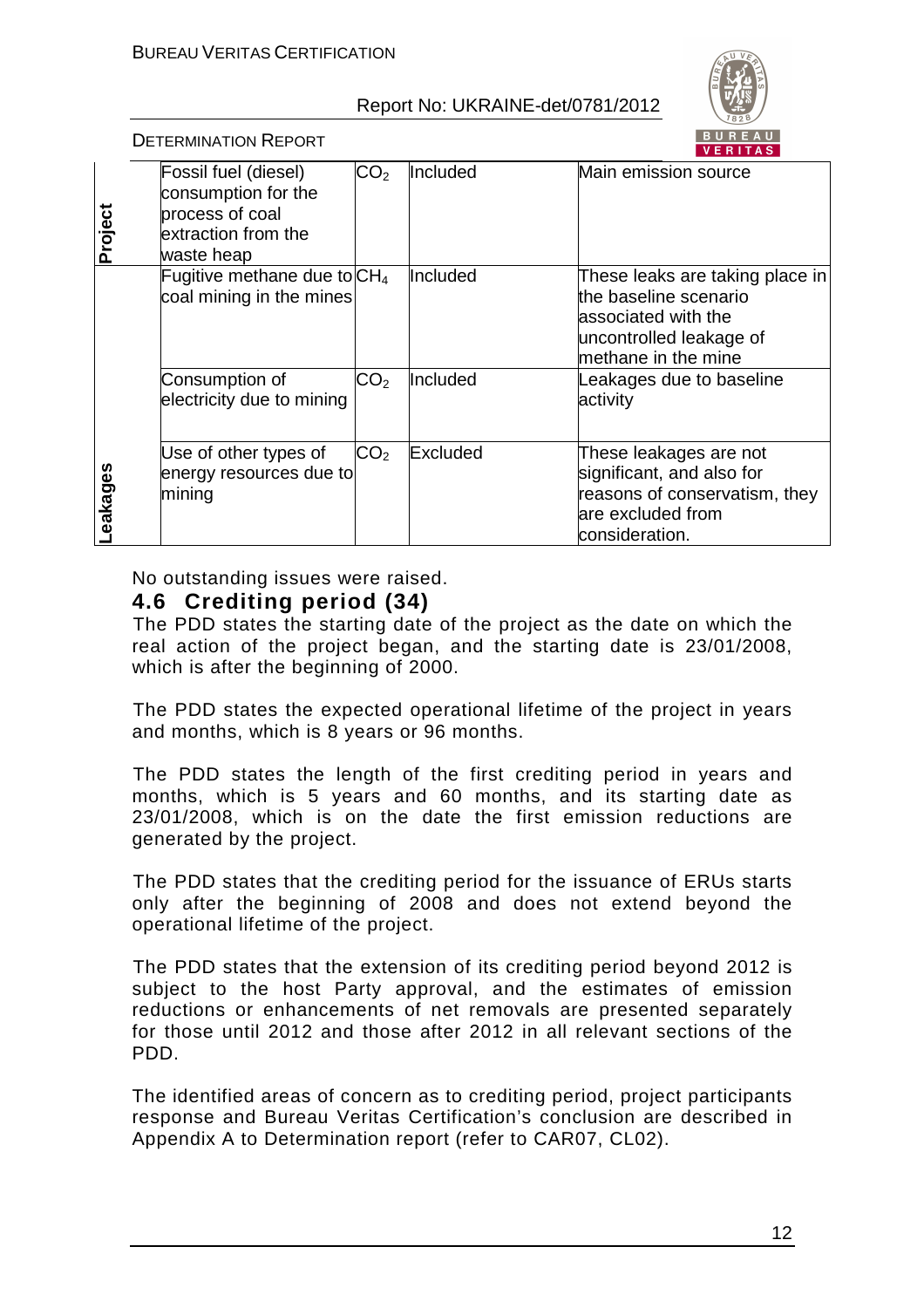

DETERMINATION REPORT

#### **4.7 Monitoring plan (35-39)**

The PDD, in its monitoring plan section, explicitly indicates that JI specific approach was the selected.

The monitoring plan describes all relevant factors and key characteristics that will be monitored, and the period in which they will be monitored, in particular also all decisive factors for the control and reporting of project performance, such as:

**1.** Additional electricity consumed in the relevant period as a result of the implementation of the project activity. This parameter is registered by a specialized electricity meters. The meters are situated next to the current transformers on the site of the project activity. These meters register all electric energy consumed by the project activity as they are located on the only electrical input available on site. Readings are used in the commercial dealings with the energy supply company. Monthly bills for electricity are available. Regular cross-checks with the energy supply company are performed. Monthly and annual reports are based on the monthly bills.

**2.** Amount of diesel fuel that has been used for the project activity in the relevant period.

For the metering of this parameter the commercial data of the company are used. Receipts and other accounting data are used in order to confirm the amount of fuel consumed. All fuel consumption is taken into account and is attributed to the project activity. If the data in the commercial documents mentioned are provided in litres rather than in tonnes the data in litres are converted into tonnes using the density of 0,85 kg/l. Regular cross-checks with the suppliers are carried out. The monthly and annual reports are based on these data.

**3.** Amount of coal that has been extracted from the waste heaps and combusted for energy use in the project activity in the relevant period which is equal to the amount of coal that has been mined in the baseline scenario and combusted for energy use.

3.1. Amount of fraction.

For the metering of this parameter the commercial data of the company are used. Receipts and acceptance certificates from the customers are used in order to confirm the amount of coal restored. Only shipped coal is taken into account and is attributed to the project activity. Weighting of the coal is done on site by the special automobile scales. Regular cross-checks with the customers are performed. The monthly and annual reports are based on these shipment data.

#### 3.2. Ash content and moisture of fraction.

Ash content and moisture fraction is defined accredited for technical competence and independence of the laboratory in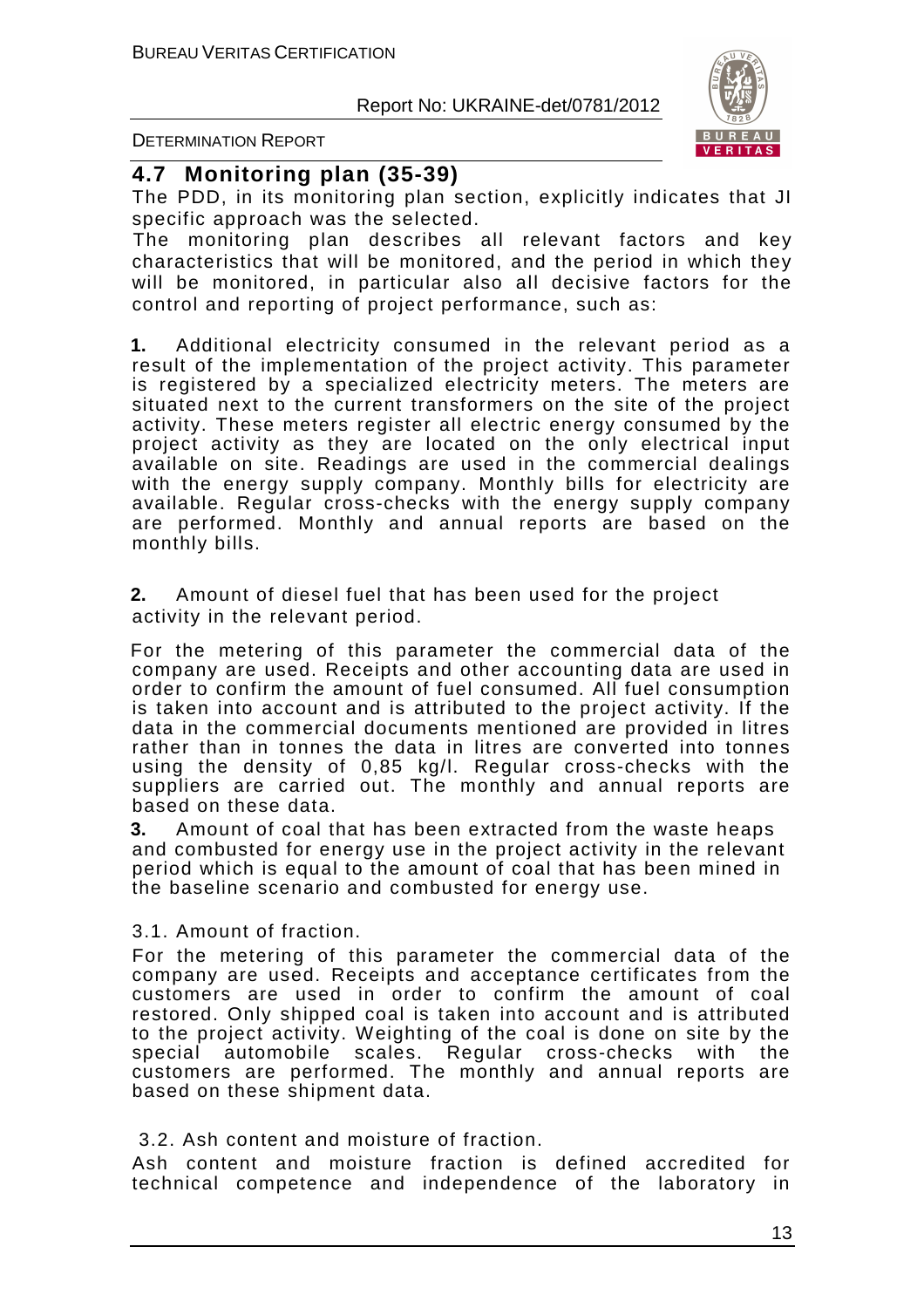

DETERMINATION REPORT

accordance with regulations (GOST 11022-95 "Mineral solid fuel. Methods of determination the ash content" , GOST 11014-2001 "Brow ncoal, hard coal and oil shale. Accelerated methods for determining the moisture" and GOST 27314-91 «Mineral solid fuel. Methods of determination the moisture content». Analysis of ash content and moisture fraction is done in the laboratory. Ash content and moisture of coal fraction measured regularly with registration annually certificates.

Thus, there is the collection and archiving of all data required for evaluation or measurement anthropogenic emissions of greenhouse gases within the project crediting period and baseline emissions.

The monitoring plan has properly given a list of standard variables that are contained in Annex B to the "Guidance on criteria for baseline setting and monitoring" developed by the JISC, including: baseline emissions (BE<sub>y</sub>, BE<sub>XX, y</sub>), project emissions (PE<sub>y</sub>, PE<sub>XX, y</sub>), electricity consumption (EC<sub>y</sub>), CO<sub>2</sub> emission factor (EF<sub>CO2</sub>  $_{XX}$ ,  $EF<sub>CH4, XX</sub>$ ,  $EF<sub>CO2,ELEC,V</sub>$ , leakages in period -  $LE<sub>v</sub>$ ,  $LE<sub>XX,V</sub>$ , global warming potential - GWP<sub>XX</sub>, density -  $\rho_{x}$ , net calorific value - $NCV_{XX}$ , fuel quantity combusted -  $FC_{XX}$ , oxidation factor for fuel combustion  $\mathsf{OXID}_{\mathsf{XX}}$  carbon content of fuel  $\mathsf{k^C}_{\mathsf{xx}}$  .

The monitoring plan explicitly and clearly distinguishes:

(i) Data and parameters that are not monitored throughout the crediting period, but are determined only once (and thus remain fixed throughout the crediting period), and that are available already at the stage of determination, such as:

| Data /<br><b>Parameter</b> | Data unit | <b>Description</b>                                           | <b>Data Source</b>                                        | Value<br>2008 | Value<br>2009 |
|----------------------------|-----------|--------------------------------------------------------------|-----------------------------------------------------------|---------------|---------------|
| GWP <sub>CH4</sub>         |           | <b>Global Warming</b><br>tCO <sub>2</sub> e/tCH Potential of | <b>IPCC Second Assessment</b><br>Report                   |               | 21            |
|                            |           | Methane                                                      |                                                           |               |               |
| $\rho_{CH4}$               | $t/m^3$   | Methane density                                              | Standard (temperature<br>20℃ and 1 ATM)                   |               | 0.00067       |
| $NCV_{coal}$               | GJ/t      | <b>Net Calorific Value</b><br>of coal                        | National Inventory Report<br><b>lof Ukraine 1990-2010</b> | 21.50         | 21.80         |
| $NCV_{diesel}$             | GJ/t      | <b>Net Calorific Value</b><br>of diesel fuel                 | National Inventory Report<br><b>lof Ukraine 1990-2010</b> | 42.20         | 42.40         |
| $OXID_{COAL}$              | ratio     | <b>Carbon Oxidation</b><br>factor of coal                    | National Inventory Report<br>of Ukraine 1990-2010         | 0.963         | 0.963         |
| OXID <sub>DIESEL</sub>     | ratio     | Carbon Oxidation<br>factor of diesel fuel                    | National Inventory Report<br>of Ukraine 1990-2008         | 0.99          | 0.99          |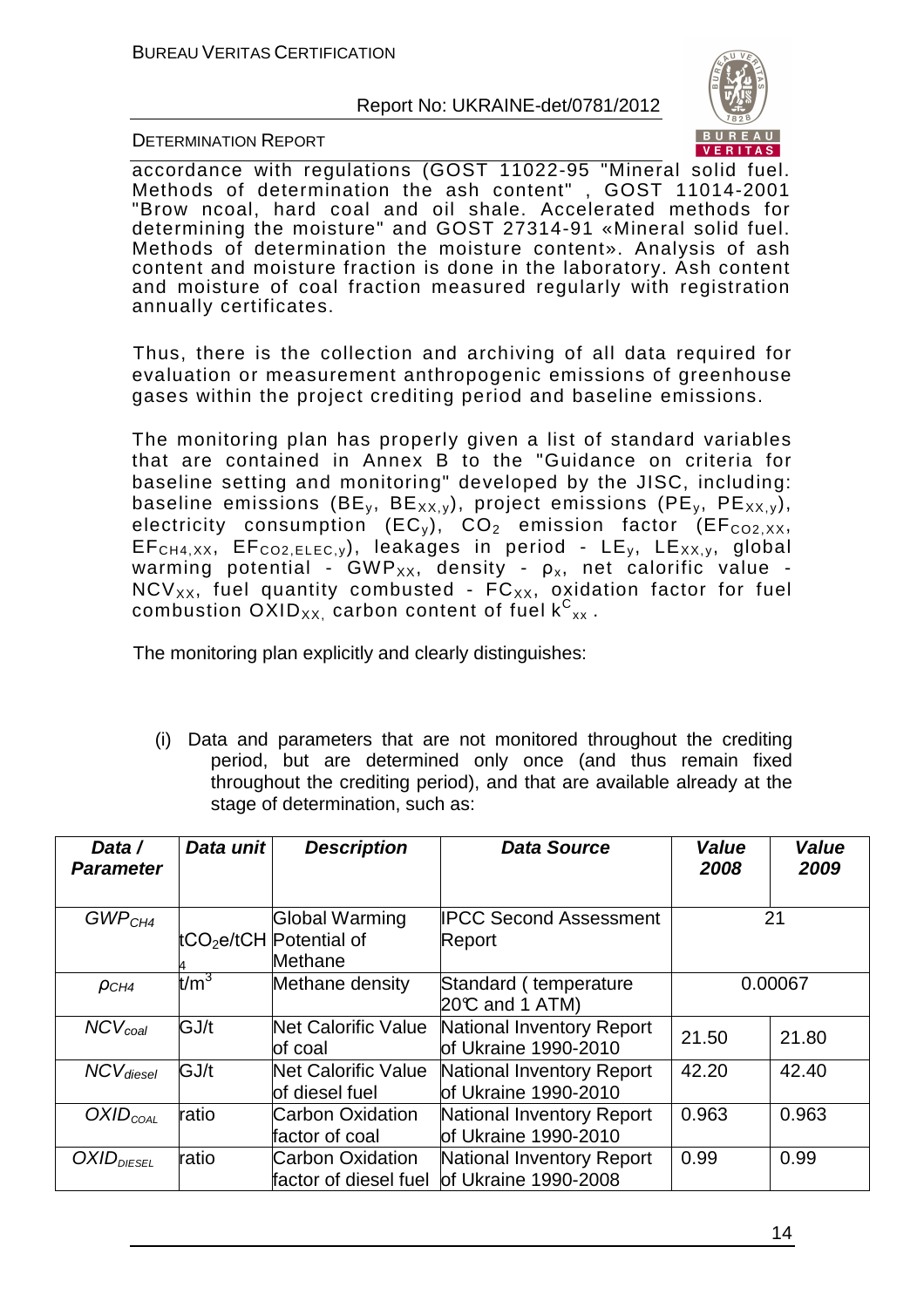

|                                | <b>DETERMINATION REPORT</b> |                                                                                            |                                                                                                                                                                                             | <u>BUREAU</u><br>VERITAS |                                                                                                                                                                 |
|--------------------------------|-----------------------------|--------------------------------------------------------------------------------------------|---------------------------------------------------------------------------------------------------------------------------------------------------------------------------------------------|--------------------------|-----------------------------------------------------------------------------------------------------------------------------------------------------------------|
| $\overline{k}_{\text{coal}}^C$ | tC/TJ                       | Carbon content of<br>coal                                                                  | National Inventory Report<br>of Ukraine 1990-2010                                                                                                                                           | 25.95                    | 25.97                                                                                                                                                           |
| $k_{\text{diesel}}^C$          | tC/TJ                       | Carbon content of<br>diesel fuel                                                           | National Inventory Report<br>of Ukraine 1990-2010                                                                                                                                           | 20.20                    | 20.20                                                                                                                                                           |
| $EF_{grid, y}$                 | kgCO <sub>2</sub> /kW       | <b>Relevant emission</b><br>factor for the<br>electricity from the<br>grid in the period y | For the years 2008-2011 $-$<br>NEIA Orders No.43 dated<br>28.03.2011, No.62 dated<br>15.04.2011, No.63 dated<br>15.04.2011, No.75 dated<br>12.05.2011                                       |                          | For 1 <sup>st</sup> class<br>2008-1.082<br>2009-1.096<br>2010-1.093<br>2011-1.090<br>For $2^{nd}$ class<br>2008-1.219<br>2009-1.237<br>2010-1.225<br>2011-1.227 |
| $N^E$ <sub>Coal,y</sub>        | MWh/t                       | Average electricity<br>consumption per<br>ton of coal,<br>in the year y                    | Fuel and energy resources<br>of Ukraine, Statistical<br><b>Yearbook, State Statistics</b><br>produced in UkraineCommittee of Ukraine, Kiev<br>2009-2011                                     | 0.0878                   | 0.0905                                                                                                                                                          |
| $A_{Coal}$                     | %                           | The average ash<br>content of coal                                                         | Guide of quality, volume of<br>coal production and<br>produced in Ukraineenrichment products in<br>2008-2010, Ministry of<br>Coal Industry of Ukraine,<br><b>State Committee of Ukraine</b> | 2009<br>2010             | 2008 - 38.60<br>$-39.20$<br>$-39.70$<br>2011 - 39.80                                                                                                            |
| $W_{Coal}$                     | %                           | The average<br>moisture of coal                                                            | Guide of quality, volume of<br>coal production and<br>produced in Ukraineenrichment products in<br>2008-2010, Ministry of<br>Coal Industry of Ukraine,<br><b>State Committee of Ukraine</b> | 2009<br>2010             | $2008 - 8.60$<br>$-8.20$<br>$-8.30$<br>$2011 - 8.30$                                                                                                            |
| EF <sub>CH4, CM</sub>          | $m^3/t$                     | Average rate for<br>fugitive methane<br>emissions from coal<br>mining                      | National Inventory Report<br>of Ukraine 1990-2010                                                                                                                                           |                          | 25.67                                                                                                                                                           |

 (ii) Data and parameters that are not monitored throughout the crediting period, but are determined only once (and thus remain fixed throughout the crediting period), but that are not already available at the stage of determination, such as:

| Data $\overline{a}$<br>Parameter | Data unit | <b>Description</b> | Data Source                                                 | Value<br>2010 | <b>Value</b><br>2011 | Value<br>2012 |
|----------------------------------|-----------|--------------------|-------------------------------------------------------------|---------------|----------------------|---------------|
| <b>NCVcoal</b>                   | GJ/t      | of coal            | Net Calorific Value National Inventory Report<br>of Ukraine | 21.60         | 21.60                | 21.60         |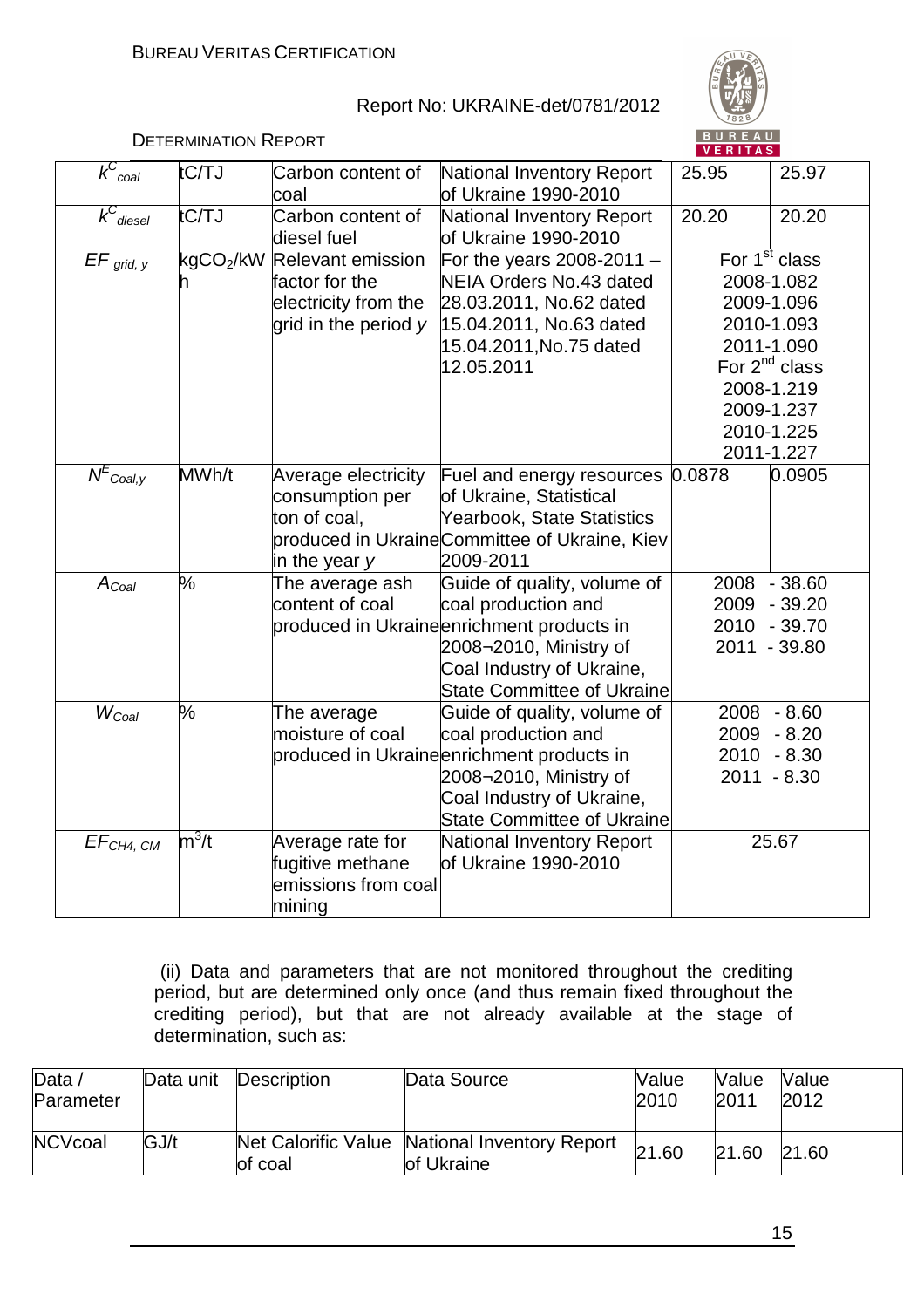

|                    | <b>DETERMINATION REPORT</b> |                                                                                              |                                                                                                                                                       |       | BUREAU<br><b>VERITAS</b> |                                                        |
|--------------------|-----------------------------|----------------------------------------------------------------------------------------------|-------------------------------------------------------------------------------------------------------------------------------------------------------|-------|--------------------------|--------------------------------------------------------|
| <b>NCVdiesel</b>   | GJ/t                        | <b>Net Calorific Value</b><br>of diesel fuel                                                 | National Inventory Report<br>of Ukraine                                                                                                               | 42.40 | 42.40                    | 42.40                                                  |
| <b>OXIDcoal</b>    | ratio                       | <b>Carbon Oxidation</b><br>factor of coal                                                    | National Inventory Report<br>of Ukraine                                                                                                               | 0.962 | 0.962                    | 0.962                                                  |
| <b>OXIDdiesel</b>  | ratio                       | <b>Carbon Oxidation</b><br>factor of diesel fuel                                             | National Inventory Report<br>of Ukraine                                                                                                               | 0.99  | 0.99                     | 0.99                                                   |
| kCcoal             | tC/TJ                       | Carbon content of<br>coal                                                                    | National Inventory Report<br>of Ukraine                                                                                                               | 25.99 | 25.99                    | 25.99                                                  |
| kCdiesel           | tC/TJ                       | Carbon content of<br>diesel fuel                                                             | National Inventory Report<br><b>of Ukraine</b>                                                                                                        | 20.20 | 20.20                    | 20.20                                                  |
| EF grid, y         |                             | kgCO2/kW Relevant emission<br>factor for the<br>electricity from the<br>grid in the period y | For the years $2008-2011 -$<br>NEIA Orders No.43 dated<br>28.03.2011, No.62 dated<br>15.04.2011, No.63 dated<br>15.04.2011, No.75 dated<br>12.05.2011 |       |                          | For 1st class<br>1.090<br>For 2nd class<br>1.227       |
| NECoal, y          | MWh/t                       | Average electricity<br>consumption per<br>ton of coal,<br>in the year y                      | Fuel and energy resources 0.0926<br>of Ukraine, Statistical<br>Yearbook, State Statistics<br>produced in Ukraine Committee of Ukraine, Kiev           |       | 0.0842 0.0842            |                                                        |
| $EFCH4, CM$ $m3/t$ |                             | Average rate for<br>fugitive methane<br>emissions from coal<br>mining                        | National Inventory Report<br>of Ukraine                                                                                                               | 25.67 |                          |                                                        |
| pWHB               | ratio                       | the uncertainty of<br>the waste heaps<br>burning process                                     | Correction factor for Scientific research was<br>verified and confirmed by<br>accredited independent<br>entities                                      |       |                          | For Luhansk Region - 0.78<br>For Donetsk Region - 0.83 |

(iii) Data and parameters that are monitored throughout the crediting period, such as:

| $EC_{pJ, y}$                                  | Additional electricity consumed in year y as a result of<br>the implementation of the project activity                                                                                                                                          |
|-----------------------------------------------|-------------------------------------------------------------------------------------------------------------------------------------------------------------------------------------------------------------------------------------------------|
| $FC_{\textit{PI},\textit{Diesel},\textit{y}}$ | Amount of diesel fuel that has been used for the project<br>activity in period y                                                                                                                                                                |
| $FC_{BE,Coal, V}$                             | Amount of coal that has been mined in the baseline<br>scenario and combusted for energy use, equivalent to<br>the amount of coal extracted from the waste heaps in the<br>project activity in period y. Calculated by the equation 3<br>or $4.$ |
| $FR_{\rm coal, y}$                            | Amount of sorted fraction, which is extracted from the<br>waste heaps because of the project activity in a period y                                                                                                                             |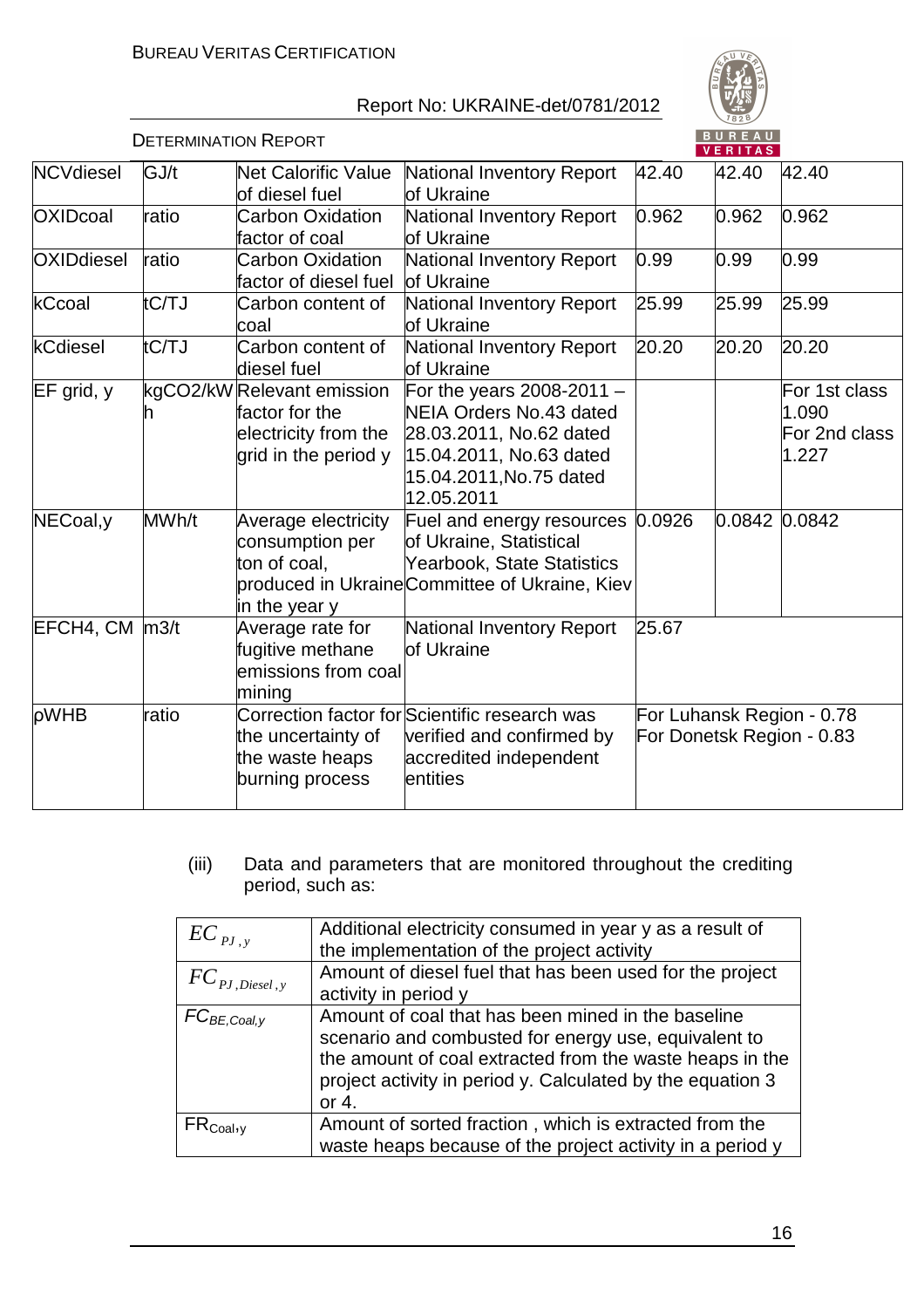

DETERMINATION REPORT

The monitoring plan elaborates all algorithms and formulae used for the estimation/calculation of baseline emissions/removals and project emissions/removals or direct monitoring of emission reductions from the project, leakage, as appropriate.

Emissions in the baseline scenario are calculated as follows:  $BE_v = BE_{WHB,v}$  (Equation 1)

where:

*BE<sub>ν</sub>*- baseline emissions in period *y* (tCO<sub>2</sub>e);

B*Е*<sup>W</sup>*НВ*, *у* - baseline emissions due to burning of the waste heaps in period y  $(tCO<sub>2</sub>)$ ;

 $BE_{FL,V}$ -baseline emissions due to consumption of electricity from a grid at coal mine in a period y,(tCO2);

 $BE<sub>WHBC</sub>$ , baseline emissions due to burning of waste heap, created as a result of coal mining during the period y,  $(tCO<sub>2</sub>)$ ;

Baseline Emissions due to burning of the waste heaps, in turn, are calculated as:

$$
BE_{\text{WHB,y}} = FC_{BE,Coal,y}/1000\cdot\rho_{\text{WHB}} \cdot NCV_{Coal} \cdot OXID_{Coal} \cdot k C_{Coal} \cdot 44/12
$$
 (Equation 2)

where:

 $FC_{BE,Coal, v}$  - amount of coal that has been mined in the baseline scenario and combusted for energy use, equivalent to the amount of coal extracted from the waste heaps in the project activity in period y, t;

 $ρ<sub>WHB</sub>$  - correction factor for the uncertainty of the waste heap burning process. This factor is defined on the basis of the survey of all the waste heaps in the area that provides a ratio of waste heaps that are or have been burning at any point in time to all existing waste heaps;

NCV*с*oal – net calorific vlue of coal,GJ/t;

OXID*с*oal – carbon oxidation factor of coal, ratio;

k C *<sup>с</sup>*oal – carbon content of coal, tС/TJ;

 $44/12$  – ration between molecular mass of CO<sub>2</sub> and C. Reflect oxidation of C to  $CO<sub>2</sub>$ ;

 $FC_{BE,Coal,v} = FR_{Coal,v}$  (1- $A_{Rock,v}/100-W_{Rock,v}/100)/(1-A_{Coal}/100-W_{Coal}/100)$  (Equation 3)

Where:

 $FR_{Coal,v}$  – amount of sorted fraction, which is extracted from the waste heaps because of the project in a period y, that came to blending with further combustion in thermal power plants, t;

 $A_{Rockv}$  – the average ash content of sorted fractions, which is extracted from waste heap in period y,%;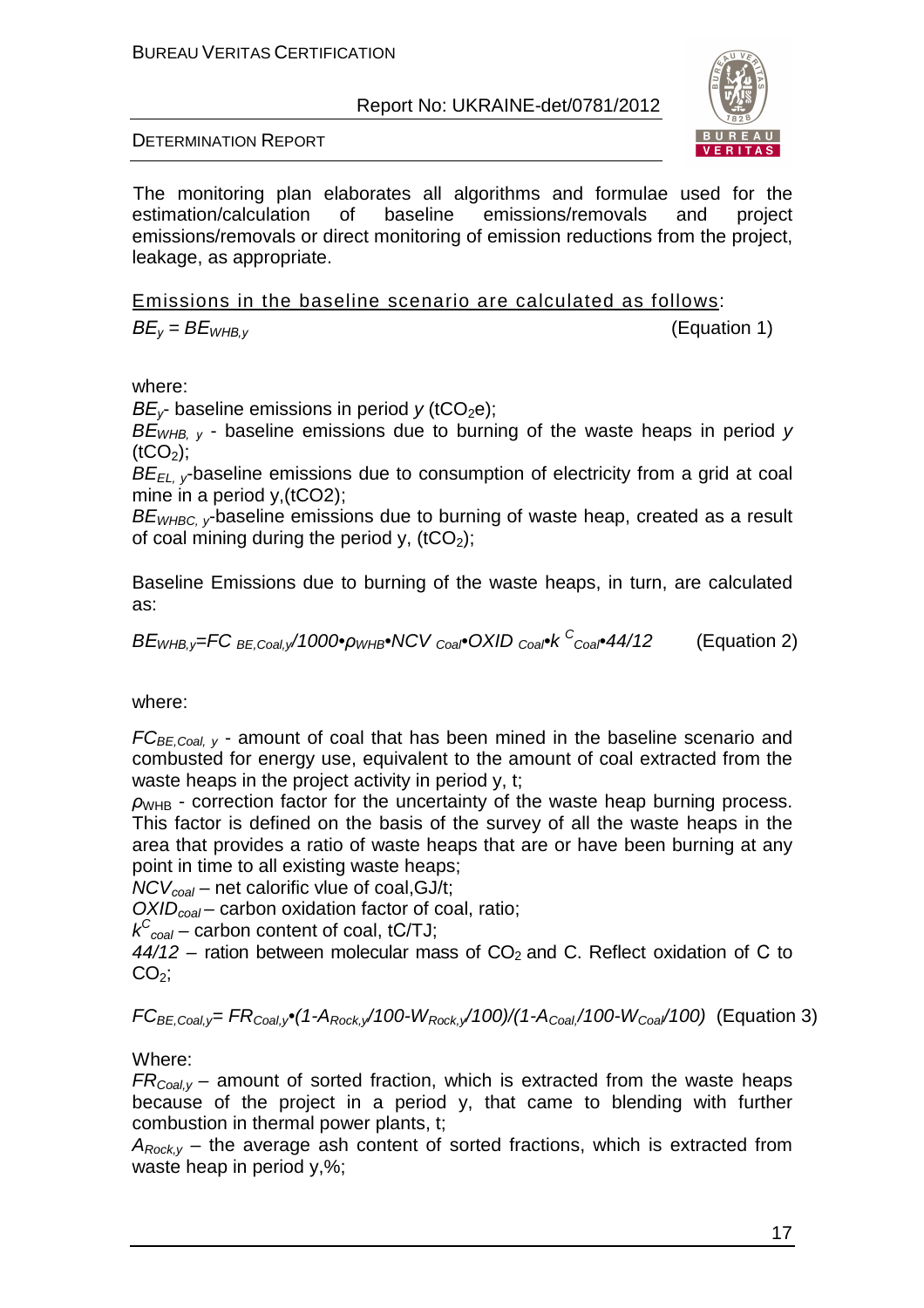DETERMINATION REPORT

 $W_{Rock,v}$  – the average moisture of sorted fractions, which is extracted from waste heap in period y, %;

 $A_{\text{Coal}}$  – the average ash content of coal, mined in Ukraine, %;

 $W_{Coal}$  – the average moisture of coal, mined in Ukraine, %;

100 – conversion factor from percent to fraction, ratio;

If the average ash content and the average moisture of sorted fraction, which are extracted from the waste heap in the period y, are not available for the developer, or are irregular with a high level of uncertainty(table D.2 of PDD) , they are taken equal to the relevant nation indicators, and

 $FC_{BE, coal,v} = FR_{Coal,v}$  (Equation 4)

Emissions from the project activity are calculated as follows:

$$
PE_{y} = PE_{EL,y} + PE_{Diesel,y}
$$

**(Equation 5)** 

where

 $PE<sub>v</sub>$  – project emissions due to project activity in the period y (tCO<sub>2</sub>e);  $P\vec{E}_{Fly}$  – project emissions due to consumption of electricity from the grid by the project activity in the period  $y$  (tCO<sub>2</sub>e);

 $PE_{\text{Diesel,v}}$  – project emissions due to consumption of diesel fuel by the project activity in the period  $y$  (tCO<sub>2</sub>e);

These, in turn, are calculated as:

$$
PE_{EL,y} = EC_{PJ,y} \bullet PE_{grid,y}
$$

 $(Equation 6)$ 

where:

 $EC_{P,J,v}$  – additional electricity consumed in period y as a result of the implementation of the project activity , MWh,

 $EF_{\text{grid}}$   $_y$  – relevant emission factor for the electricity from the grid in the periody, kgCO2/kWh(tCO2/MWh).

$$
PEDiesel,y=FCPJ,Diesel,y/1000 \cdot NCVDiesel \cdot OXIDDiesel \cdot kCDiesel \cdot 44/12
$$
 (Equation 7)

where:

FC  $PJ, Diese, Y$  – amount of diesel fuel that has been used for the project activity in the periody, t;

 $NCV<sub>Diesel</sub>$  – net calorific value of diesel fuel, GJ/t;

 $OXID<sub>Diesel</sub>$  – carbon oxidation factor of diesel fuel, ratio;

C

 $k$  Diesel – carbon content of diesel fuel, t C/TJ;

 $44/12$  – ration between molecular mass of CO<sub>2</sub> and C. Reflect oxidation of C to  $CO<sub>2</sub>$ ;

Leakages in the period y are calculated as follows:

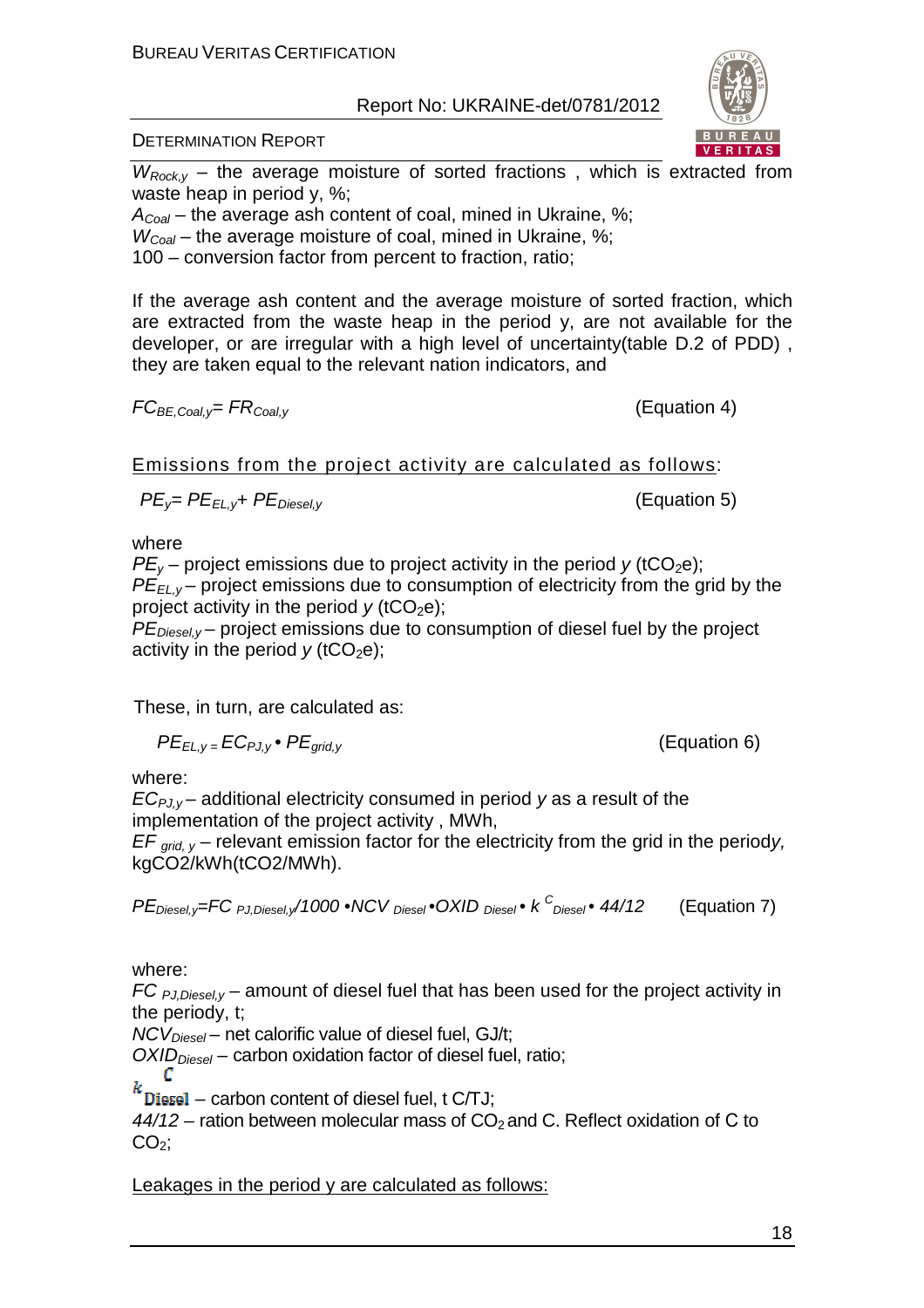

DETERMINATION REPORT

 $LE<sub>v</sub>=LE<sub>CH4. v</sub>+LE<sub>ELv</sub>$  (Equation 8)

Leakages due to fugitive emissions of methane in the mining activities in the period y  $(tCO<sub>2</sub>e)$ :

$$
LE_{CH4,y} = -FC_{BE,Coal,y} \cdot EF_{CH4,CM} \cdot \rho_{CH4} \cdot GWP_{CH4}
$$
 (Equation 9)

where:

 $FC_{BE, Coul, v}$  – amount of coal that has been mined in the baseline scenario and combusted for energy use, equivalent to the amount of coal extracted from the waste heaps in the project activity in period y, t;

 $EF<sub>CH4, CM</sub>$  – average rate for fugitive methane emissions from coal mining, m<sup>3</sup>/t;  $\rho_{CH4}$  - methane density, t/m<sup>3</sup>;

 $GWP<sub>CH4</sub>$  – Global Warming Potential of Methane, tCO<sub>2</sub>e/tCH<sub>4</sub>;

Leakages due to electricity consumption at coal mines in a period y, calculated by the equation:

$$
LE_{EL,y} = -FC_{BE,Coal,y} \cdot NP^E_{Coal,y} \cdot EF_{grid,y}
$$
 (Equation 10)

The emission reductions are calculated as follows:  $ER_v = BE_v - LE_v - PE_v$  (Equation 11)

where:

 $ER<sub>v</sub>$  – emissions reductions of the JI project in period y (tCO<sub>2</sub>e);

 $LE<sub>v</sub>$  – leakages in period y (tCO<sub>2</sub>e);

 $BE<sub>v</sub>$  – baseline emission in period y (tCO<sub>2</sub>e);

 $PE<sub>v</sub>$  – project emission in period y tCO<sub>2</sub>e);

The monitoring plan presents the quality assurance and control procedures for the monitoring process such as calibration of measuring equipment and internal procedures of the company .This includes, as appropriate, information on calibration and on how records on data and/or method validity and accuracy are kept and made available on request.

The monitoring plan clearly identifies the responsibilities and the authority regarding the monitoring activities.

The operational and management structure (as shown in below the figure) and the responsibilities of the principals are as follows. Ultimate responsibility for the project rests with the JI Project Manager.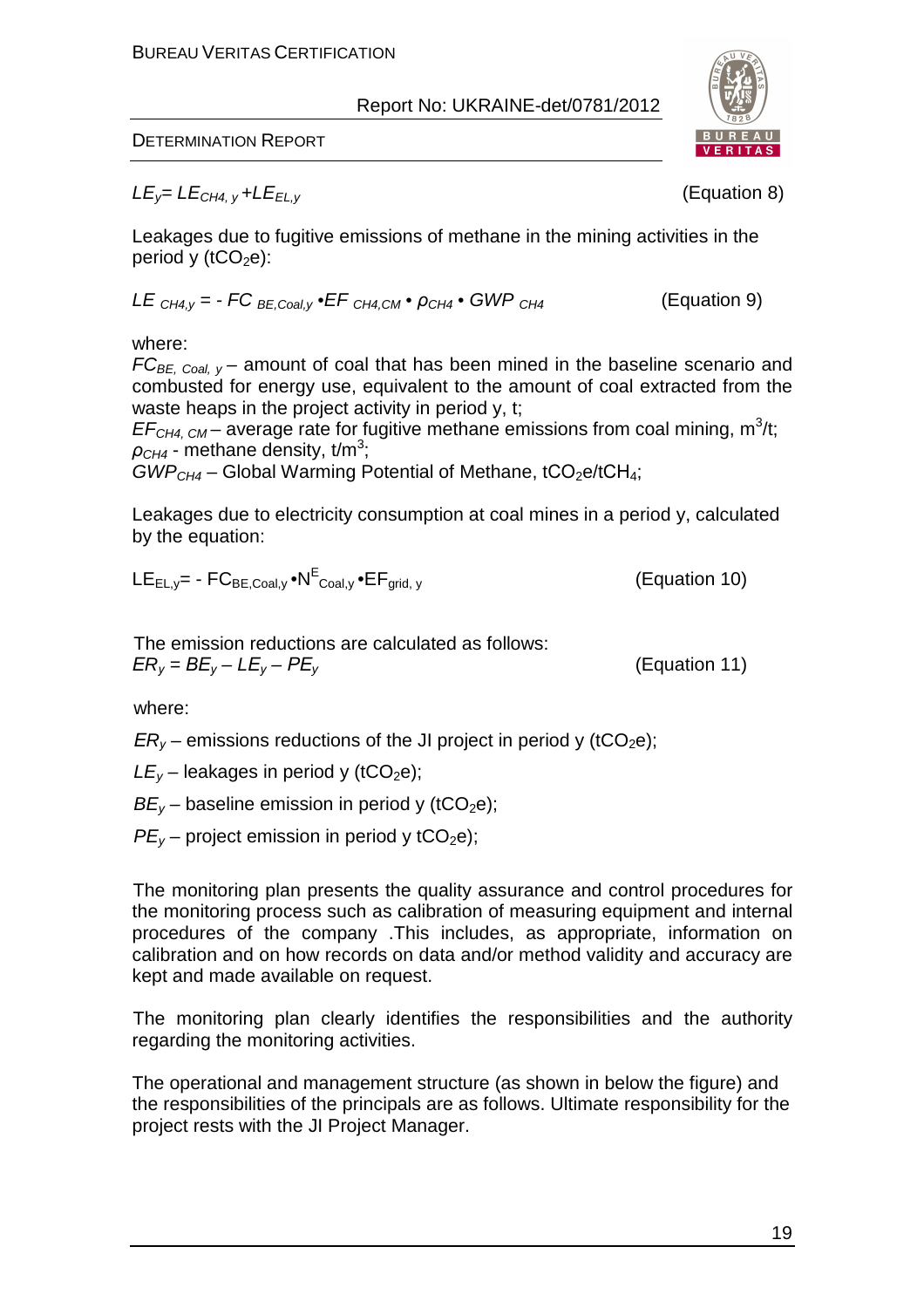

DETERMINATION REPORT



The JI Project Manager is responsible for:

- Checking and signing off all project operational-relate dactivities
- Appointing and liaising with the accredited independent entity(AIE) Identifying an audit team leader to be appointed by the Chief Engineer or a delegated authority
- Appointing a JI technical team to undertake the operational activities
- Organizing training and refresher courses
- Preparing and supervising a Health and Safety Plan for the JI technical team
- Supervising the work of the JI technical team
- Crosschecking reported volumes and sales receipts

On the whole, the monitoring plan reflects good monitoring practices appropriate to the project type.

The monitoring plan provides, in tabular form, a complete compilation of the data that need to be collected for its application, including data that are measured or sampled and data that are collected from other sources (e.g. official statistics, expert judgment, proprietary data, IPCC, commercial and scientific literature etc.) but not including data that are calculated with equations.

The monitoring plan indicates that the data monitored and required for verification are to be kept for two years after the last transfer of ERUs for the project.

The identified areas of concern as to monitoring plan, project participants response and Bureau Veritas Certification's conclusion are described in Appendix A to Determination report (refer to CAR08-CAR10).

### **4.8 Leakage (40-41)**

The PDD appropriately describes an assessment of the potential leakage of the project and appropriately explains which sources of leakage are to be calculated, and which can be neglected: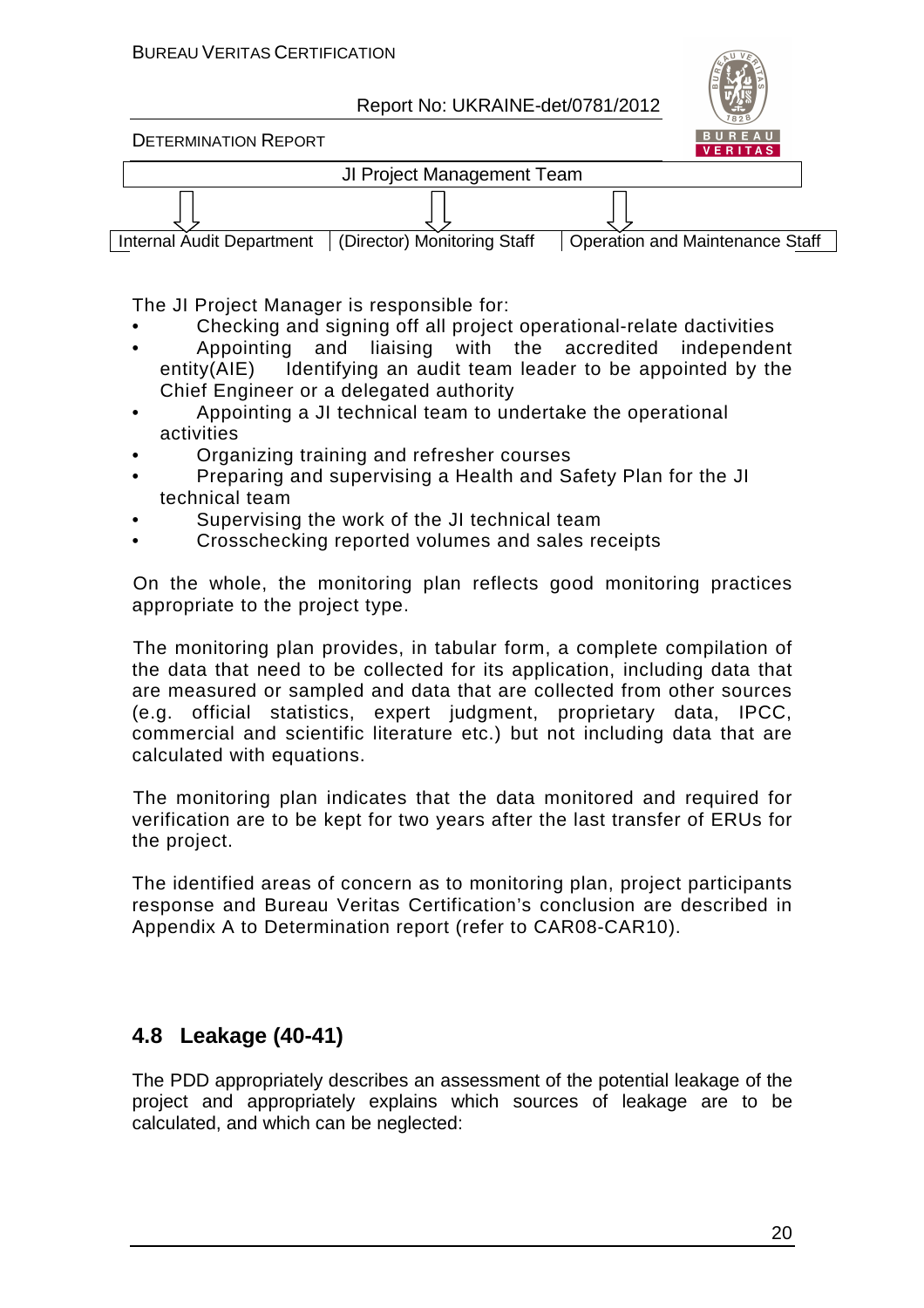

DETERMINATION REPORT

|          | <b>Source</b>                                              | <b>Gas</b>      |          | Included/Excluded Justification / Explanation                                                                                     |
|----------|------------------------------------------------------------|-----------------|----------|-----------------------------------------------------------------------------------------------------------------------------------|
|          | Fugitive methane due<br>to coal mining in the<br>mines     | CH <sub>4</sub> | Included | These leaks are taking place<br>in the baseline scenario<br>associated with the<br>uncontrolled leakage of<br>methane in the mine |
| eakages- | Consumption of<br>electricity due to<br>mining             | CO <sub>2</sub> | Included | Leakages due to baseline<br>activity                                                                                              |
|          | Use of other types of<br>energy resources due<br>to mining | CO <sub>2</sub> | Excluded | These leakages are not<br>significant, and also for<br>reasons of conservatism, they<br>are excluded from<br>consideration.       |

This project will result in a net change in fugitive methane emissions due to the mining activities. Source of the leakage is the fugitive methane emissions due to coal mining and electricity consumption due to coal mining. As coal in the baseline scenario is only coming from mines it causes fugitive emissions of methane. These are calculated as standard country specific emission factor applied to the amount of coal that is extracted from the waste heaps in the project scenario (which is the same as the amount of coal that would have been mined in the baseline scenario). For the further information on data and information that will be collected in order to monitor leakage effects of the project refer to section D.1.3.1 of the PDD version 2.0.

Electricity consumption and related greenhouse gas emissions due to dismantling of waste heap to be taken into account in calculating the project emissions. Carbon dioxide emissions due to electricity consumption in the coal mine way in an amount, equivalent to the design of coal - a leakage that can be taken into account at base of the State Statistics Committee data, concerning unit costs of electricity at coal mines in Ukraine in the relevant year.

Leakages due to consumption of other types of energy in coal mines are insignificant compared to the emissions due to electricity consumption, soin connection with this, and for reasons of conservatism, take them equal to zero.

No outstanding issues were raised.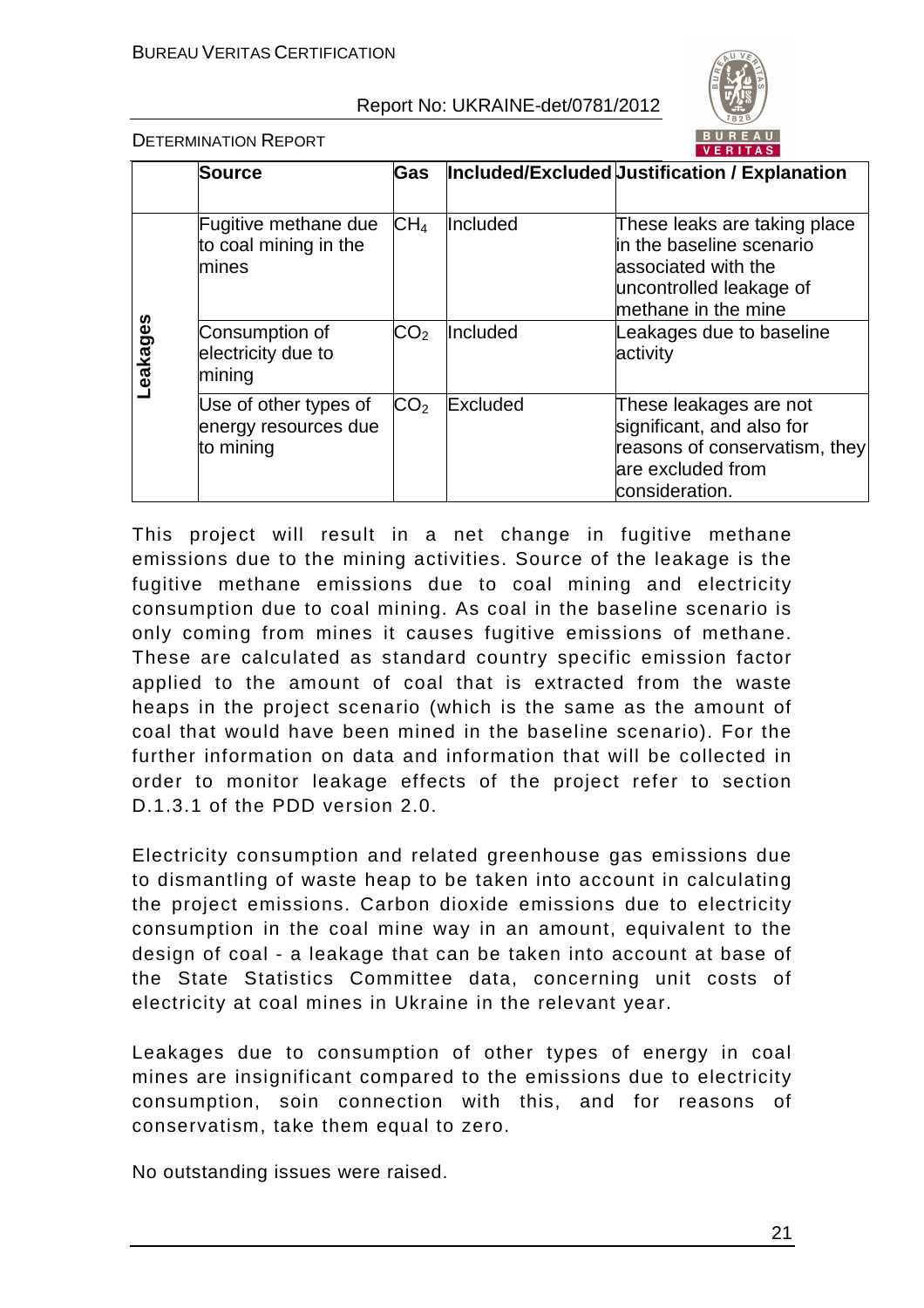

DETERMINATION REPORT

#### **4.9 Estimation of emission reductions or enhancements of net removals (42-47)**

The PDD indicates assessment of emissions in the baseline scenario and in the project scenario as the approach chosen to estimate the emission reductions generated by the project.

The PDD provides estimates of:

(a) Emissions in the project scenario (within the project boundary), which are:

- $\triangleright$  6124 tonnes of CO<sub>2</sub>eq in 2008-2012;
- $\geq$  4113 tonnes of CO<sub>2</sub>eq in 2013-2015.

(b) Leakage, which is:

- $\geq$  865603 tonnes of CO<sub>2</sub>eq in 2008-2012;
- $\geq$  -557883 tonnes of CO<sub>2</sub>eq in 2013-2015.

(c) Emissions in the baseline scenario (within the project boundary), which are:

- $\geq$  2970186 tonnes of CO<sub>2</sub>eq in 2008-2012;
- $\geq$  1931643 tonnes of CO<sub>2</sub>eq in 2013-2015.

(d) Emission reductions adjusted by leakage (based on (a)-(c) above), which are:

- $\geq$  3829665 tonnes of CO<sub>2</sub>eq in 2008-2012;
- $\geq$  2485413 tonnes of CO<sub>2</sub>eq in 2013-2015.

The estimates referred to above are given:

(a) On an annual basis;

(b) From 23/01/2008 to 31/12/2015, covering the whole crediting period;

(c) Based on primary sources;

(d) For each GHG gas, such as  $CO<sub>2</sub>$ ;

(e) In tonnes of  $CO<sub>2</sub>$  equivalent, using global warming potentials defined by decision 2/CP.3 or amended in accordance with Article 5 of the Kyoto Protocol.

Formulae for calculating the above estimations are given in section 4.7. All formulae are in the correct sequence and compliance across the PDD.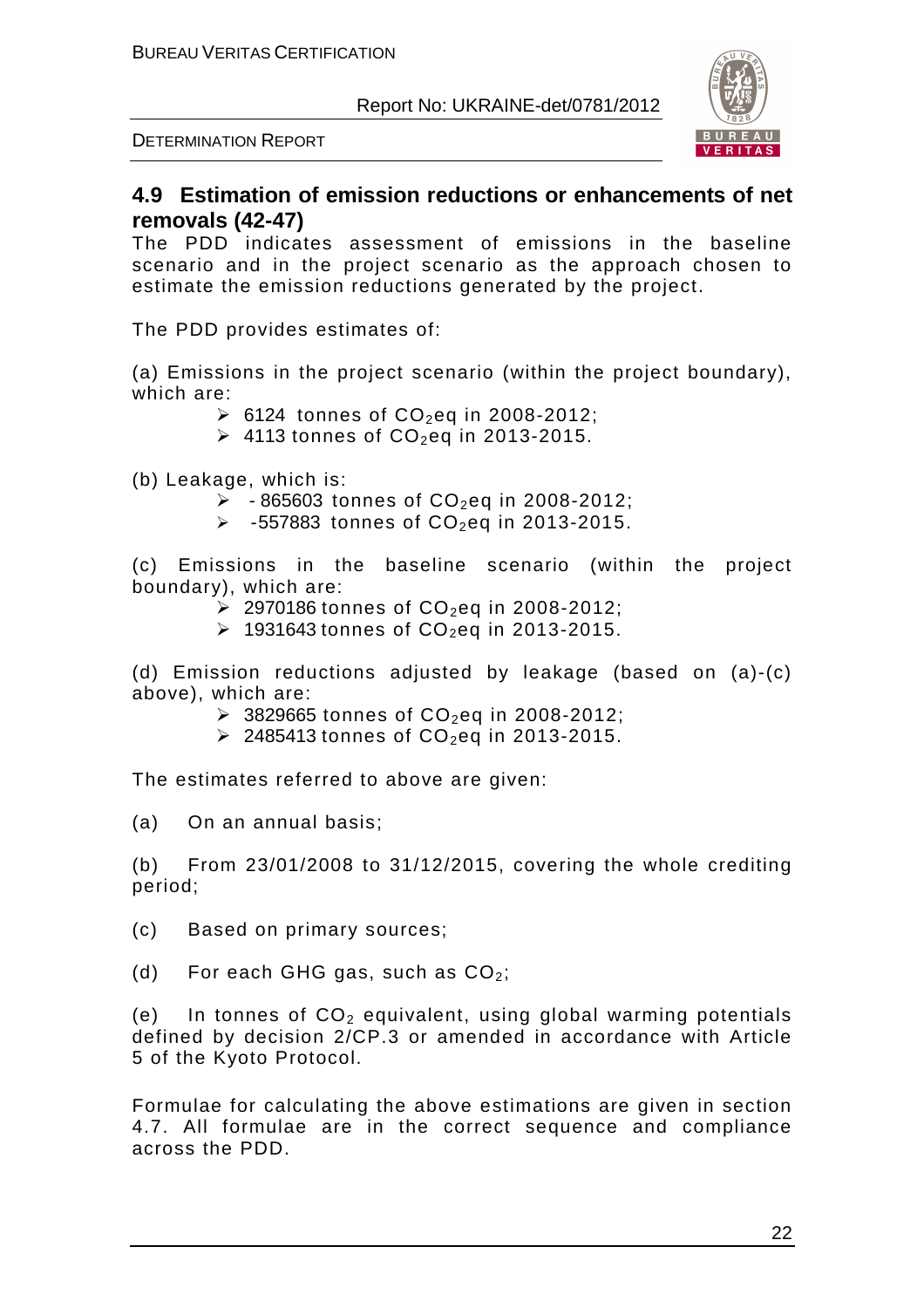

DETERMINATION REPORT

For calculating the estimates referred to above, key factors, e.g. energy prices and availability, market development influencing the baseline emissions and the activity level of the project and the emissions as well as risks associated with the project were taken into account, as appropriate.

Data sources used for calculating the estimates referred to above, such as feasibility studies, production forecasts, actual historical monitored data are clearly identified, reliable and transparent.

Emission factors, such as emission factor for electricity consumption, emission factor for diesel fuel and coal, were selected by carefully balancing accuracy and reasonableness, and appropriately justified of the choice.

The estimation referred to above is based on conservative assumptions and the most plausible scenarios in a transparent manner.

The estimates referred to above are consistent throughout the PDD.

The average annual emission reduction estimations over the crediting period are calculated by dividing the total estimated emission reductions over the crediting period by the total number of months of the crediting period, and multiplying by twelve.

Detailed algorithms of calculations and their results are described in section D, E and supporting documents to the PDD.

No outstanding issues were raised.

#### **4.10 Environmental impacts (48)**

According to the Ukrainian law "On the ecological examination" all projects that can result in violation of ecological norms and/or negative influence on the state of natural environment are subject to ecological examination. The proposed project in general has a positive impact on the environment so is not subject to special ecological examination. The environmental impact of the project has not been considered significant or prohibitive.

A more detailed environmental impact is described below:

On the territory of industrial site and adjacent areas the topsoil was exposed to repeated contamination and destruction. In this regard, its natural structure is broken and there is no productivity. Most of the land is occupied by coal mining waste resulting in that the soil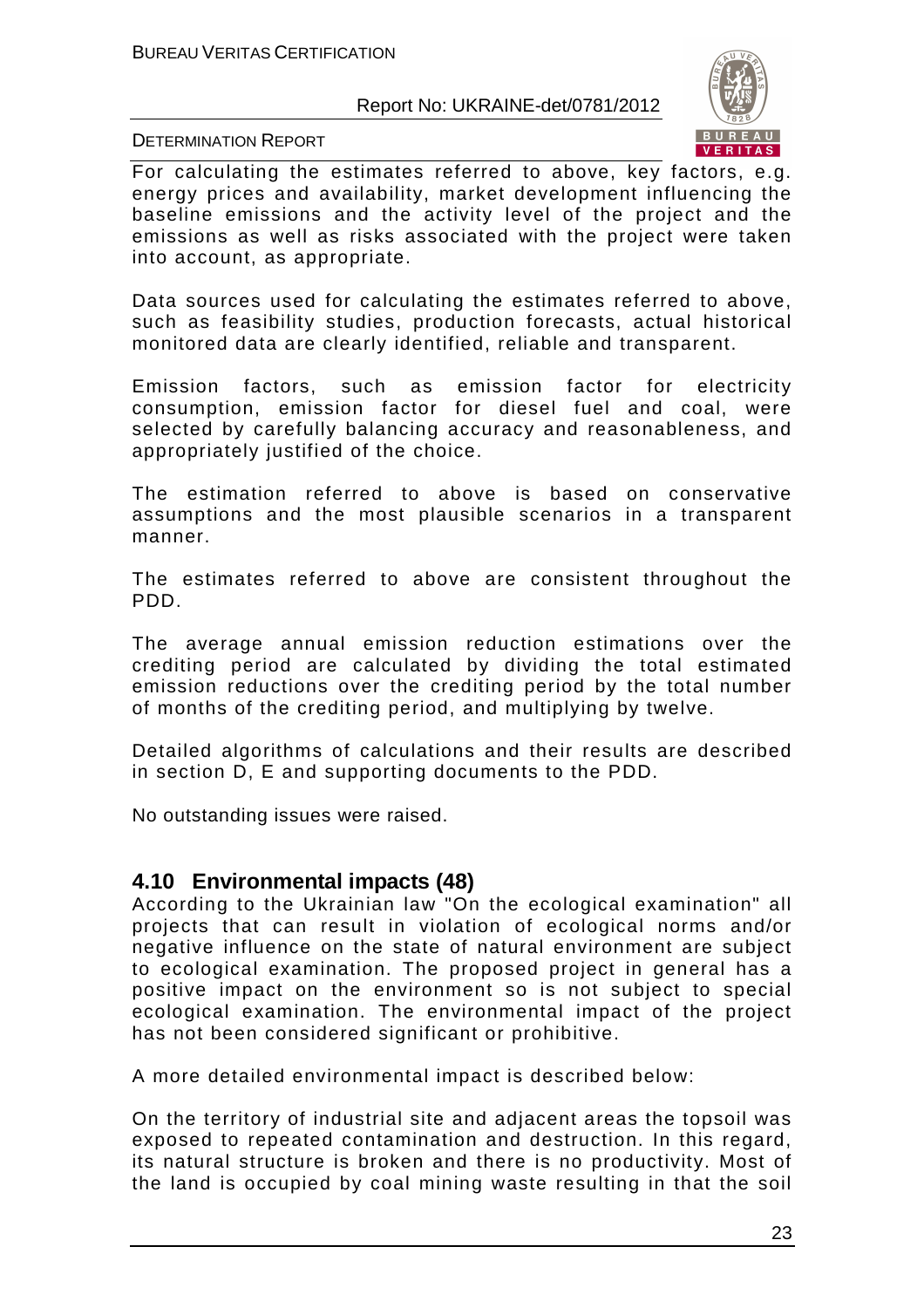

DETERMINATION REPORT

processes are absent. Soil from excavation will be used for cover access road. To ensure proper sanitary conditions at the site of designed buildings the greening (planting grass, trees) of the territory is being planned.

During the exploitation of the designed object the following main waste will be generated: coal (rock) enrichment waste. Waste coal (rock) will be temporarily stored on the premises in specially equipped areas and then forwarded to specialized enterprises with the aim to be used for road construction.

After a waste heap is processed, the land underneath is remediated and returned to the economic use. Technological process is environmentally sound and does not require any use of hazardous materials.

Impacts on flora and fauna are insignificant. The design documentation demands re-cultivation of the landscape. Grass and trees will be planted on the re-cultivated areas in order to prevent flora and fauna degradation. No rare or endangered species will be impacted. Project activity is not located in the vicinity of national parks or protected areas.

Noise impact is limited. Main source of noise will be located at the minimum required distance from residential areas, mobile noise sources (automobile transport) will be in compliance with local standards.

Impact on air is the main environmental impact of the project activity. Dust emissions due to the erosion and project activity such as loading and offloading operations of input rock and processed coal will be limited. Also emissions from transport will be present during the project operation stage. The impact will not exceed maximum allowable concentration at the edge of the sanitary zone.

Beside the positive effect on the global climate protection, no transboundary impacts occur.

No outstanding issues were raised.

#### **4.11 Stakeholder consultation (49)**

Since the project activities do not imply any negative environmental impact and negative social effect, special public discussions were not necessary.

The project has been introduced to the Ukrainian Government and local authorities with a PIN. The authorities analyzed the project and the Letter of Endorsement has been issued by the State Environmental Investment Agency of Ukraine.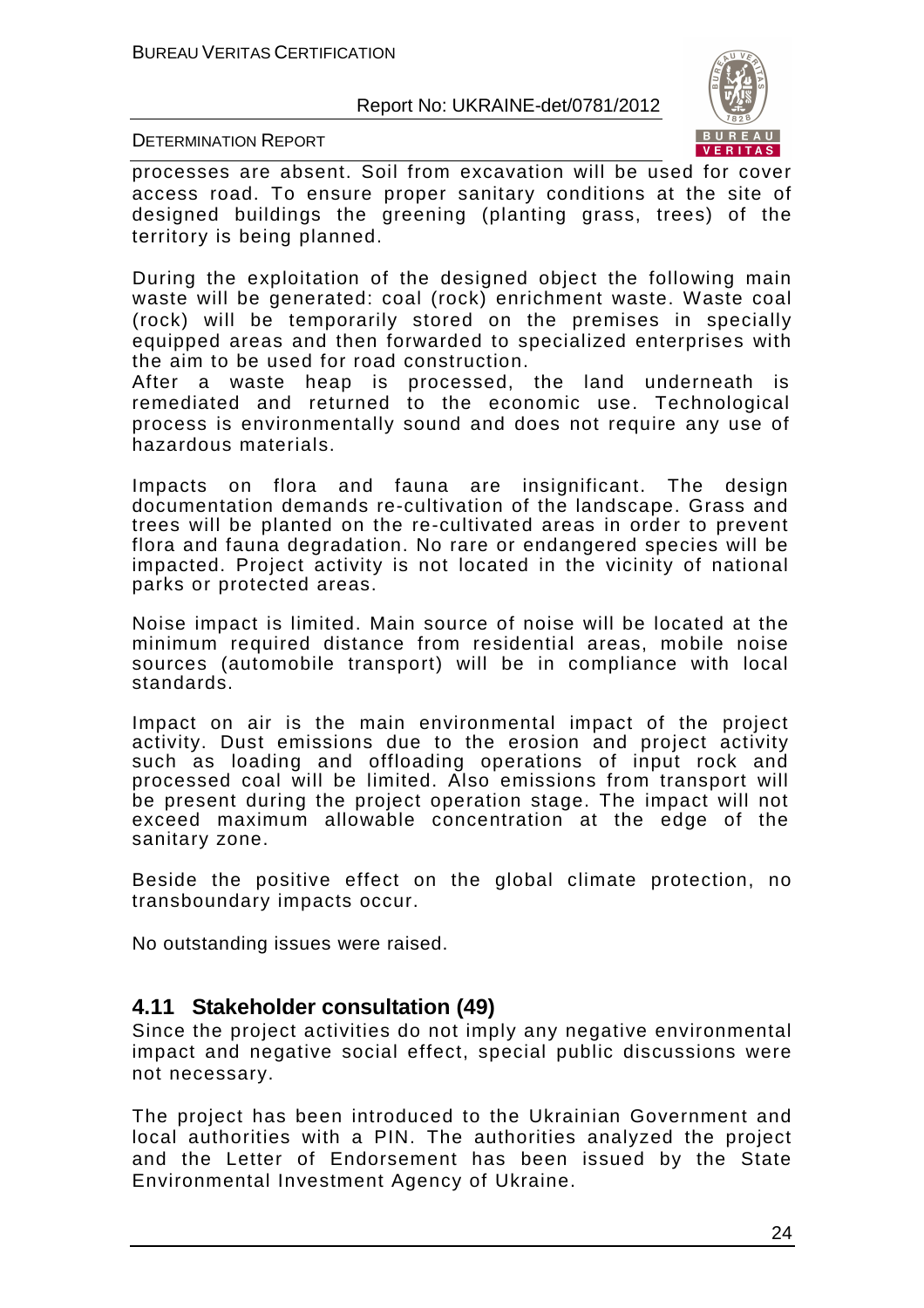

All comments relating to the project implementation were positive. No negative comments were received.

4.12 Determination regarding small scale projects (50-57) Not applicable

#### 4.13 **Determination regarding land use, land-use change and forestry (LULUCF) projects (58-64)**

Not applicable

**4.14 Determination regarding programmes of activities (65-73) (write "Not applicable" in this session if the project is programme of activities)** 

Not applicable

#### **5 SUMMARY AND REPORT OF HOW DUE ACCOUNT WAS TAKEN OF COMMENTS RECEIVED PURSUANT TO PARAGRAPH 32 OF THE JI GUIDELINES**

No comments, pursuant to paragraph 32 of the JI Guidelines, were received

#### **6 DETERMINATION OPINION**

Bureau Veritas Certification has performed a determination of the «Waste Heap Dismantling near settlement Zorynsk in Perevalsk district of Luhansk Region of Ukraine with the Aim of Reducing Greenhouse Gases Emissions into the Atmosphere» Project in Ukraine. The determination was performed on the basis of UNFCCC criteria and host country criteria and also on the criteria given to provide for consistent project operations, monitoring and reporting.

The determination consisted of the following three phases:

- i) a desk review of the project design and the baseline and monitoring plan;
- ii) follow-up interviews with project stakeholders;
- iii) the resolution of outstanding issues and the issuance of the final determination report and opinion.

The additionality of the project has been assessed through provision of traceable and transparent information showing that the same approach for additionality demonstration has already been taken in cases for which determination is deemed final and which can be regarded as comparable, as suggested in item "b)" of Paragraph 44 of "Guidance on criteria for baseline setting and monitoring" version 03. The PDD identifies a comparable project, demonstrates that the identified project is a comparable project was implemented under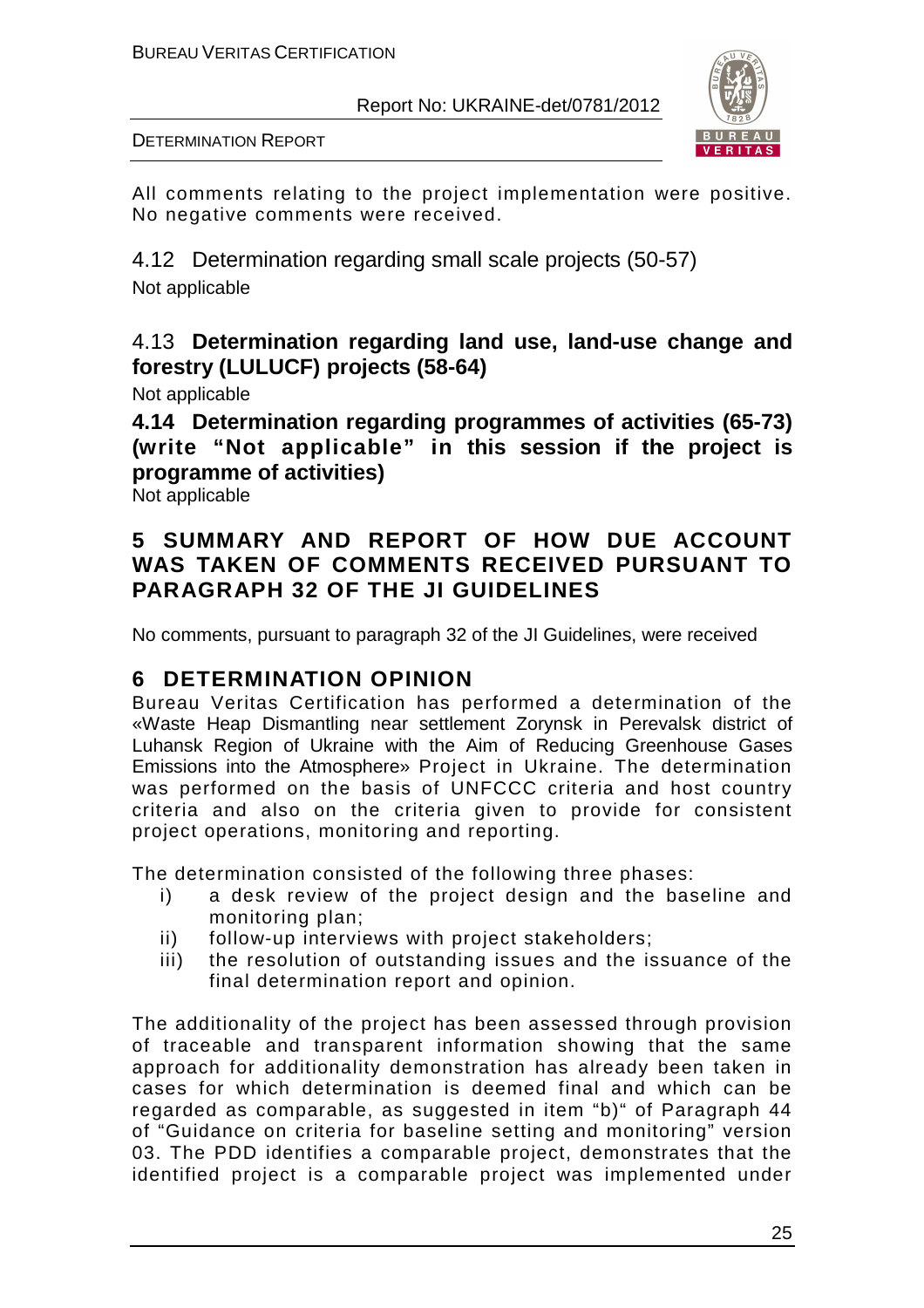

DETERMINATION REPORT

comparable circumstances, and provides justification, that determination for a comparable project is relevant for the project at hand.

Emission reductions that occur due to the project are therefore additional to those that would have occurred without the project activity. On condition of the introduction and implementation of the project according to the design decision, the project is likely to reach the estimated amount of emission reductions.

The review of the project design documentation and the subsequent follow-up interviews have provided Bureau Veritas Certification with sufficient evidence to determine the fulfillment of stated criteria. In our opinion, the project correctly applies and meets the relevant UNFCCC requirements for the JI and the relevant host country criteria.

The determination revealed two pending issues related to the current determination stage of the project: the issue of the written approval of the project and the authorization of the project participant by the host Party (Ukraine).If the written approval by the host Country is provided, it is our opinion that the project as described in the Project Design Document, version 2.0 dated 05/11/2012 meets all the relevant UNFCCC requirements for the determination stage and the relevant host Country criteria as well as expectations of the stakeholders.

The determination is based on the information made available to us and the engagement conditions detailed in this report.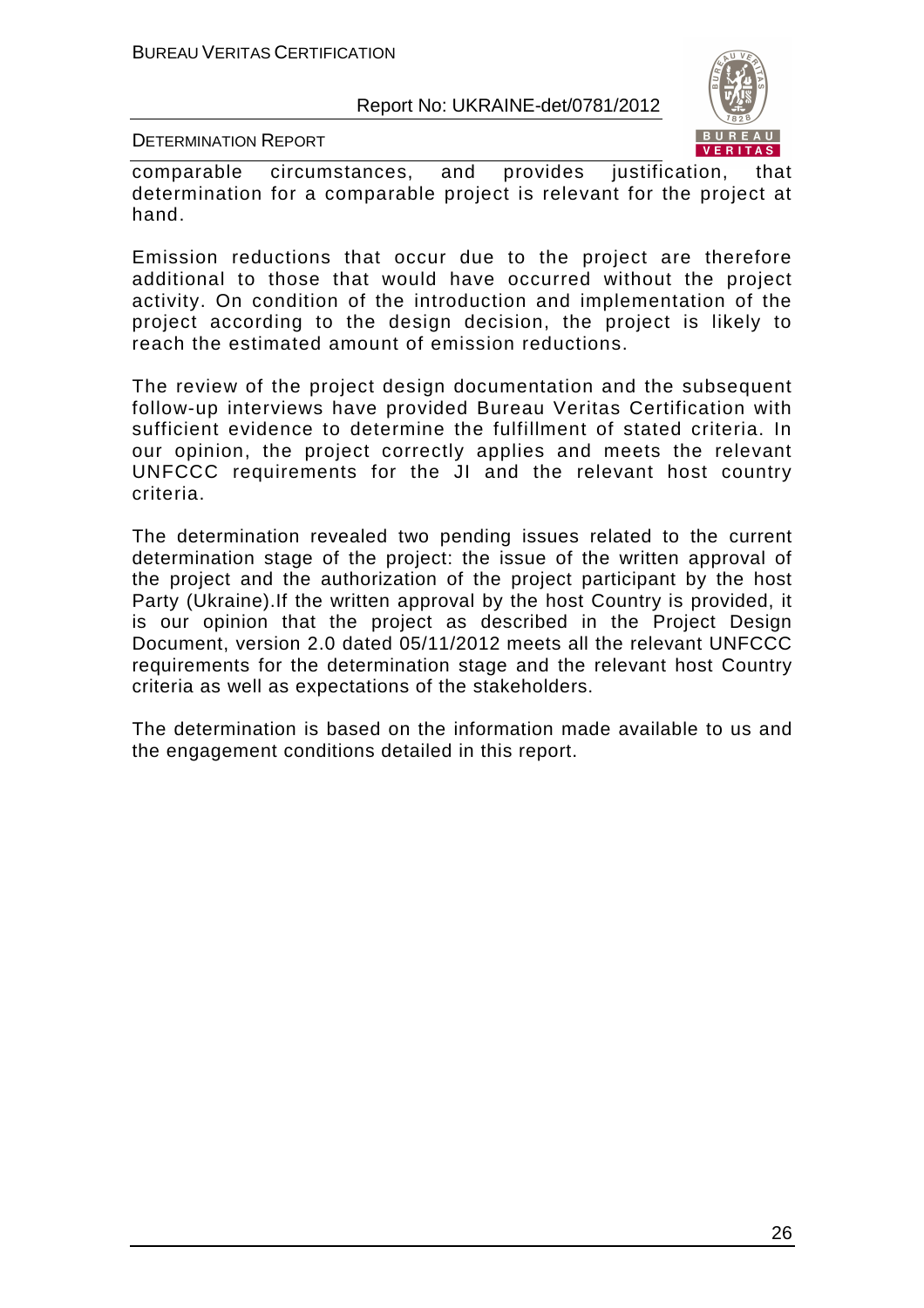

DETERMINATION REPORT

## **7 REFERENCES**

#### **Category 1 Documents:**

Documents provided by СARBON MARKETING AND TRADING LTD that relate directly to the GHG components of the project.

- /1/ Project Design Document «Waste Heap Dismantling near settlement Zorynsk in Perevalsk district of Luhansk Region of Ukraine with the Aim of Reducing Greenhouse Gases Emissions into the Atmosphere» version 1.0 dated 05/10/2012
- /2/ Emission Reductions Calculation version 1.0 excel file dated 05/10/2012
- /3/ Project Design Document «Waste Heap Dismantling near settlement Zorynsk in Perevalsk district of Luhansk Region of Ukraine with the Aim of Reducing Greenhouse Gases Emissions into the Atmosphere» version 2.0 dated 05/11/2012
- /4/ Emission Reductions Calculation version 2.0 excel file dated 05/11/2012
- /5/ Letter of Endorsement #3113/23/7dated 19/10/2012 issued by the State environmental Investment Agency of Ukraine
- /6/ National Inventory Report of Ukraine 1999-2010

#### **Category 2 Documents:**

Background documents related to the design and/or methodologies employed in the design or other reference documents.

- /1/ Manual for screen GVCH-61
- /2/ Passport for screen GIL-31
- /3/ Rent agreement №12-10/02 dated 08 december 2010, and act of transfer of waste heap to the agreement №12-10/02
- /4/ Consignation agreement dated 23 January 2008
- /5/ Act of acceptance and transfer of goods to Consignation agreement dated 23 January 2008, dated as of May 31, 2008
- /6/ Act of acceptance and transfer of goods to Consignation agreement dated 23 January 2008, dated as of July 31, 2008
- /7/ Act of acceptance and transfer of goods to Consignation agreement dated 23 January 2008, dated as of September 30, 2008
- /8/ Act of acceptance and transfer of goods to Consignation agreement dated 23 January 2008, dated as of May 30, 2009
- /9/ Act of acceptance and transfer of goods to Consignation agreement dated 23 January 2008, dated as of July 31, 2009
- /10/ Act of acceptance and transfer of goods to Consignation agreement dated 23 January 2008, dated as of September 30, 2009
- /11/ Act of acceptance and transfer of goods to Consignation agreement dated 23 January 2008, dated as of May 31, 2010
- /12/ Act of acceptance and transfer of goods to Consignation agreement dated 23 January 2008, dated as of July 30, 2010
- /13/ Act of acceptance and transfer of goods to Consignation agreement dated 23 January 2008, dated as of September 30, 2010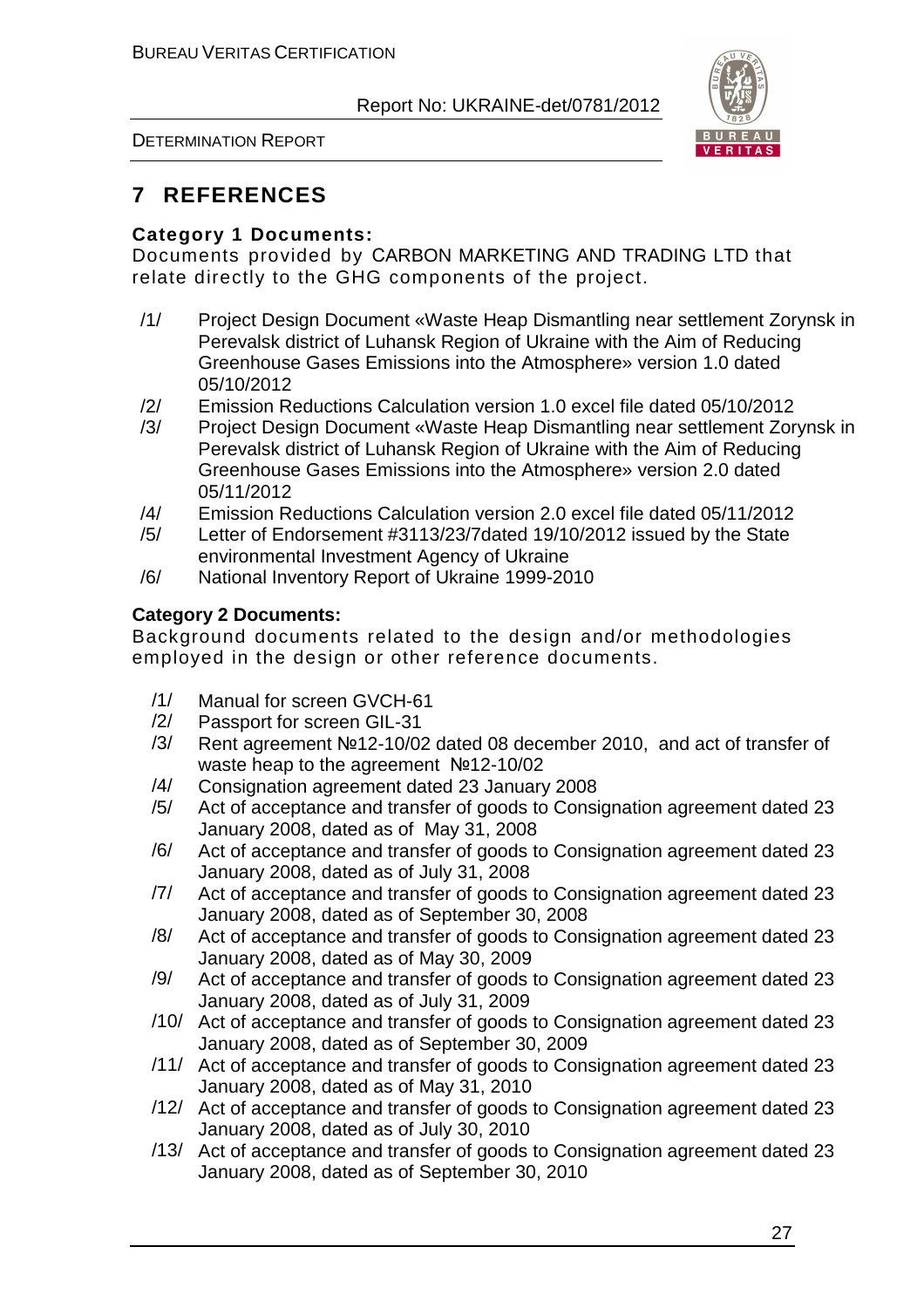

#### DETERMINATION REPORT

- /14/ Act of acceptance and transfer of goods to Consignation agreement dated 23 January 2008, dated as of May 31, 2011
- /15/ Act of acceptance and transfer of goods to Consignation agreement dated 23 January 2008, dated as of July 30, 2011
- /16/ Act of acceptance and transfer of goods to Consignation agreement dated 23 January 2008, dated as of September 30, 2011
- /17/ Act of acceptance and transfer of goods to Consignation agreement dated 23 January 2008, dated as of May 31, 2012
- /18/ Act of acceptance and transfer of goods to Consignation agreement dated 23 January 2008, dated as of July 31, 2012
- /19/ Act of acceptance and transfer of goods to Consignation agreement dated 23 January 2008, dated as of September  $30<sup>th</sup>$ , 2012
- /20/ Reconciliation Act of settling the contract № 30/01-08 dated 30.01.08. and Consignation agreement dated 01.23.08. signed by LLC "Albion - 95" and LLC "Vostokpromdobycha", dated May 31, 2008
- /21/ Reconciliation Act of settling the contract № 30/01-08 dated 30.01.08. and Consignation agreement dated 01.23.08. signed by LLC "Albion - 95" and LLC "Vostokpromdobycha", dated July 31, 2008
- /22/ Reconciliation Act of settling the contract № 30/01-08 dated 30.01.08. and Consignation agreement dated 01.23.08. signed by LLC "Albion - 95" and LLC "Vostokpromdobycha", dated September 30, 2008
- /23/ Reconciliation Act of settling the contract № 30/01-08 dated 30.01.08. and Consignation agreement dated 01.23.08. signed by LLC "Albion - 95" and LLC "Vostokpromdobycha", dated May 30, 2009
- /24/ Reconciliation Act of settling the contract № 30/01-08 dated 30.01.08. and Consignation agreement dated 01.23.08. signed by LLC "Albion - 95" and LLC "Vostokpromdobycha", dated July 30, 2009
- /25/ Reconciliation Act of settling the contract № 30/01-08 dated 30.01.08. and Consignation agreement dated 01.23.08. signed by LLC "Albion - 95" and LLC "Vostokpromdobycha", dated September 30, 2009
- /26/ Reconciliation Act of settling the contract № 30/01-08 dated 30.01.08. and Consignation agreement dated 01.23.08. signed by LLC "Albion - 95" and LLC "Vostokpromdobycha", dated May 31, 2010
- /27/ Reconciliation Act of settling the contract № 30/01-08 dated 30.01.08. and Consignation agreement dated 01.23.08. signed by LLC "Albion - 95" and LLC "Vostokpromdobycha", dated July 30, 2010
- /28/ Reconciliation Act of settling the contract № 30/01-08 dated 30.01.08. and Consignation agreement dated 01.23.08. signed by LLC "Albion - 95" and LLC "Vostokpromdobycha", dated September 30, 2010
- /29/ Reconciliation Act of settling the contract № 30/01-08 dated 30.01.08. and Consignation agreement dated 01.23.08. signed by LLC "Albion - 95" and LLC "Vostokpromdobycha", dated May 31, 2011
- /30/ Reconciliation Act of settling the contract № 30/01-08 dated 30.01.08. and Consignation agreement dated 01.23.08. signed by LLC "Albion - 95" and LLC "Vostokpromdobycha", dated dated July 30, 2011
- /31/ Reconciliation Act of settling the contract № 30/01-08 dated 30.01.08. and Consignation agreement dated 01.23.08. signed by LLC "Albion - 95" and LLC "Vostokpromdobycha", dated September 30, 2011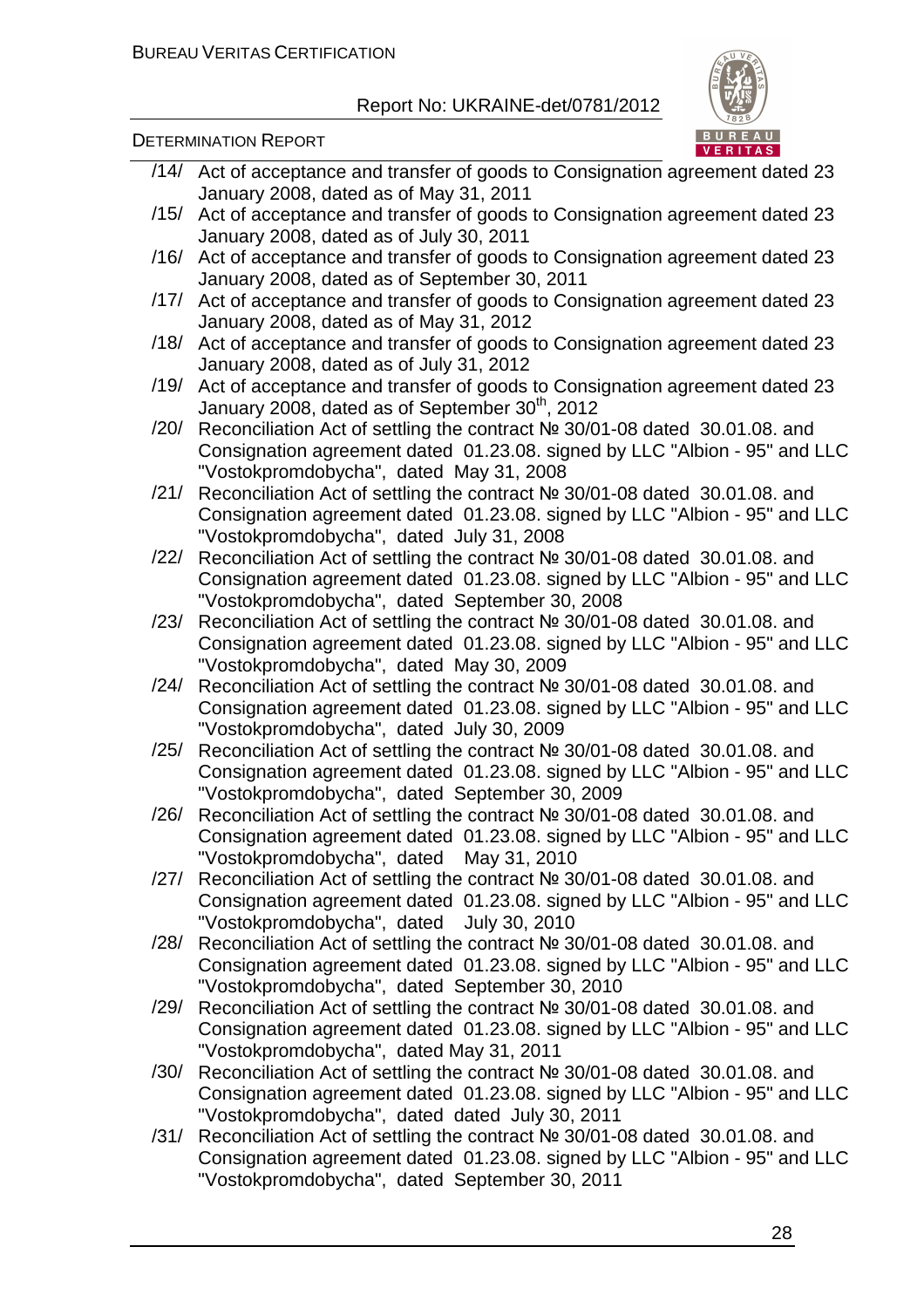#### Report No: UKRAINE-det/0781/2012



|      | /32/ Reconciliation Act of settling the contract № 30/01-08 dated 30.01.08. and                                |
|------|----------------------------------------------------------------------------------------------------------------|
|      | Consignation agreement dated 01.23.08. signed by LLC "Albion - 95" and LLC                                     |
|      | "Vostokpromdobycha", dated May 31, 2012                                                                        |
| /33/ | Reconciliation Act of settling the contract № 30/01-08 dated 30.01.08. and                                     |
|      | Consignation agreement dated 01.23.08. signed by LLC "Albion - 95" and LLC                                     |
|      | "Vostokpromdobycha", dated July 30, 2012                                                                       |
| /34/ | Reconciliation Act of settling the contract № 30/01-08 dated 30.01.08. and                                     |
|      | Consignation agreement dated 01.23.08. signed by LLC "Albion - 95" and LLC                                     |
|      | "Vostokpromdobycha", dated September 30, 2012                                                                  |
| /35/ | Order № 8/11 to establish a working group for the implementation of the joint                                  |
|      | implementation project from 02.02.2011                                                                         |
| /36/ | Agreement Nº 30/01-08, dated January 30 <sup>th</sup> , 2008                                                   |
|      | /37/ Annex $N$ <sup>o</sup> 1 to the agreement $N$ <sup>o</sup> 30/01-08 dated January 30 <sup>th</sup> , 2008 |
|      | /38/ Invoice Nº PH-0000689, dated 15 May 2008                                                                  |
| /39/ | Invoice № PH-0000716, dated 31 May 2008                                                                        |
| /40/ | Invoice № PH-0000911, dated 14 July 2008                                                                       |
| /41/ | Invoice Nº PH-0001001, dated 31 July 2008                                                                      |
| /42/ | Invoice Nº PH-0001116, dated 13 September 2008                                                                 |
| /43/ | Invoice Nº PH-0001201, dated 30 September 2008                                                                 |
| /44/ | Invoice № PH-0000399, dated 15 May 2009                                                                        |
| /45/ | Invoice № PH-0000456, dated 30 May 2009                                                                        |
| /46/ | Invoice № PH-0000622, dated 16 July 2009                                                                       |
| /47/ | Invoice № PH-0000666, dated 31 July 2009                                                                       |
| /48/ | Invoice Nº PH-0000811, dated 15 September 2009                                                                 |
| /49/ | Invoice Nº PH-0000859, dated 30 September 2009                                                                 |
| /50/ | Invoice № PH-0000332, dated 15 May 2010                                                                        |
| /51/ | Invoice № PH-0000403, dated 31 May 2010                                                                        |
| /52/ | Invoice Nº PH-0000615, dated 14 July 2010                                                                      |
| /53/ | Invoice № PH-0000685, dated 30 July 2010                                                                       |
| /54/ | Invoice Nº PH-0000896, dated 15 September 2010                                                                 |
| /55/ | Invoice Nº PH-0000965, dated 30 September 2010                                                                 |
| /56/ | Invoice № PH-0000337, dated 14 May 2011                                                                        |
| /57/ | Invoice № PH-0000499, dated 31 May 2011                                                                        |
| /58/ | Invoice Nº PH-0000726, dated 15 July 2011                                                                      |
| /59/ | Invoice № PH-0000793, dated 30 July 2011                                                                       |
| /60/ | Invoice Nº PH-0001034, dated 30 September 2011                                                                 |
| /61/ | Invoice № PH-0000143, dated 15 May 2012                                                                        |
| /62/ | Invoice № PH-0000150, dated 31 May 2012                                                                        |
| /63/ | Invoice № PH-0000179, dated 16 July 2012                                                                       |
| /64/ | Invoice № PH-0000201, dated 31 July 2012                                                                       |
| /65/ | Invoice № PH-0000234, dated 15 September 2012                                                                  |
| /66/ | Invoice Nº PH-0000241, dated 30 September 2012                                                                 |
| /67/ | Act of acceptance and transfer of goods to the Agreement № 30/01-08 dated                                      |
|      | 30.01.2008p, for May 2008                                                                                      |
| /68/ | Act of acceptance and transfer of goods to the Agreement № 30/01-08 dated                                      |
|      | 30.01.2008p, for July 2008                                                                                     |

/69/ Act of acceptance and transfer of goods to the Agreement № 30/01- 08 dated 30.01.2008р, for September 2008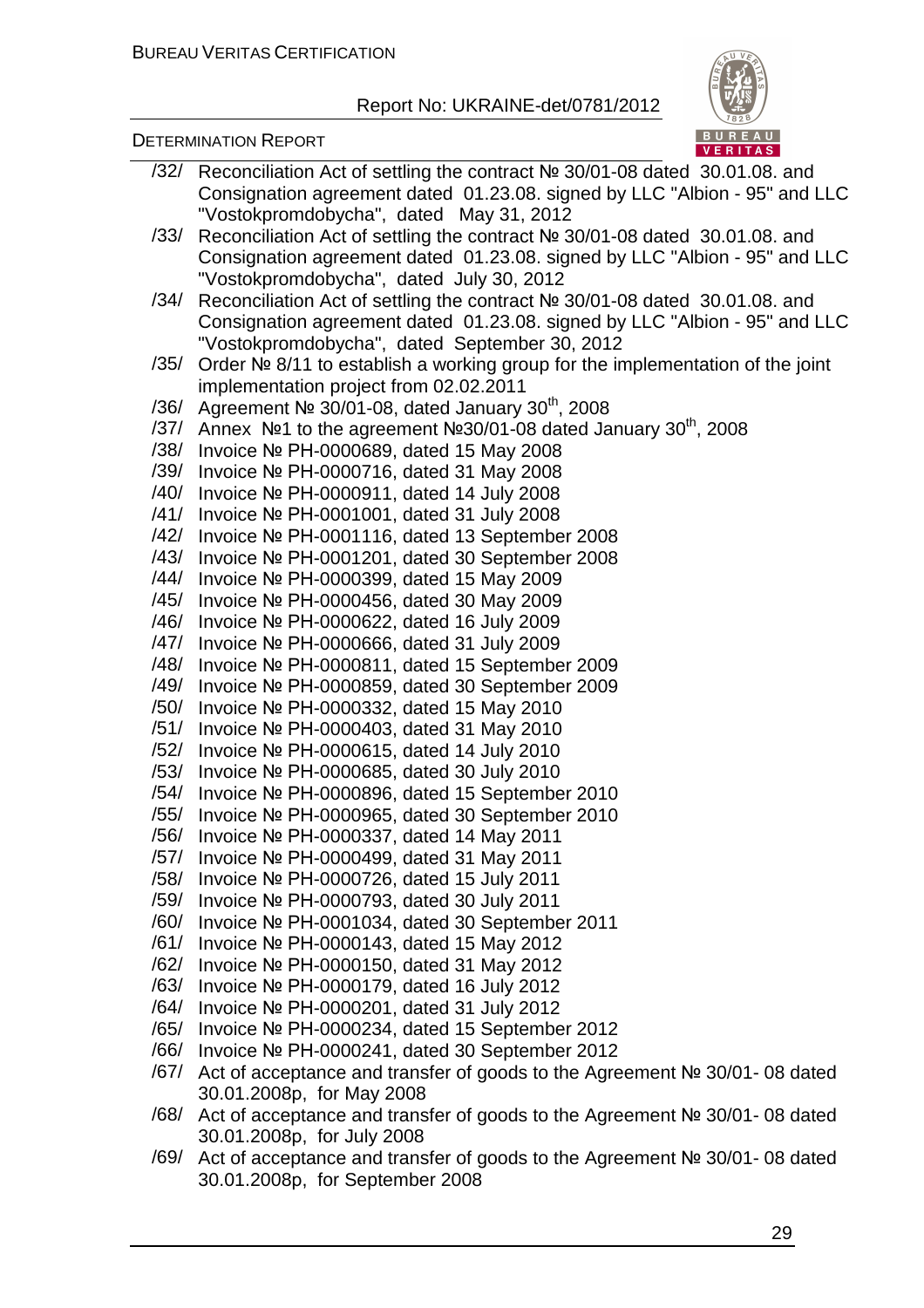

DETERMINATION REPORT

- /70/ Act of acceptance and transfer of goods to the Agreement № 30/01- 08 dated 30.01.2008р, for May 2009
- /71/ Act of acceptance and transfer of goods to the Agreement № 30/01- 08 dated 30.01.2008р, for July 2009
- /72/ Act of acceptance and transfer of goods to the Agreement № 30/01- 08 dated 30.01.2008р, for September 2009
- /73/ Act of acceptance and transfer of goods to the Agreement № 30/01- 08 dated 30.01.2008р, for May 2010
- /74/ Act of acceptance and transfer of goods to the Agreement № 30/01- 08 dated 30.01.2008р, for July 2010
- /75/ Act of acceptance and transfer of goods to the Agreement № 30/01- 08 dated 30.01.2008р, for September 2010
- /76/ Act of acceptance and transfer of goods to the Agreement № 30/01- 08 dated 30.01.2008р, for May 2011
- /77/ Act of acceptance and transfer of goods to the Agreement № 30/01- 08 dated 30.01.2008р, for July 2011
- /78/ Act of acceptance and transfer of goods to the Agreement № 30/01- 08 dated 30.01.2008р, for September 2011
- /79/ Act of acceptance and transfer of goods to the Agreement № 30/01- 08 dated 30.01.2008р, for May 2012
- /80/ Act of acceptance and transfer of goods to the Agreement № 30/01- 08 dated 30.01.2008р, for July 2012
- /81/ Act of acceptance and transfer of goods to the Agreement № 30/01- 08 dated 30.01.2008р, for September 2012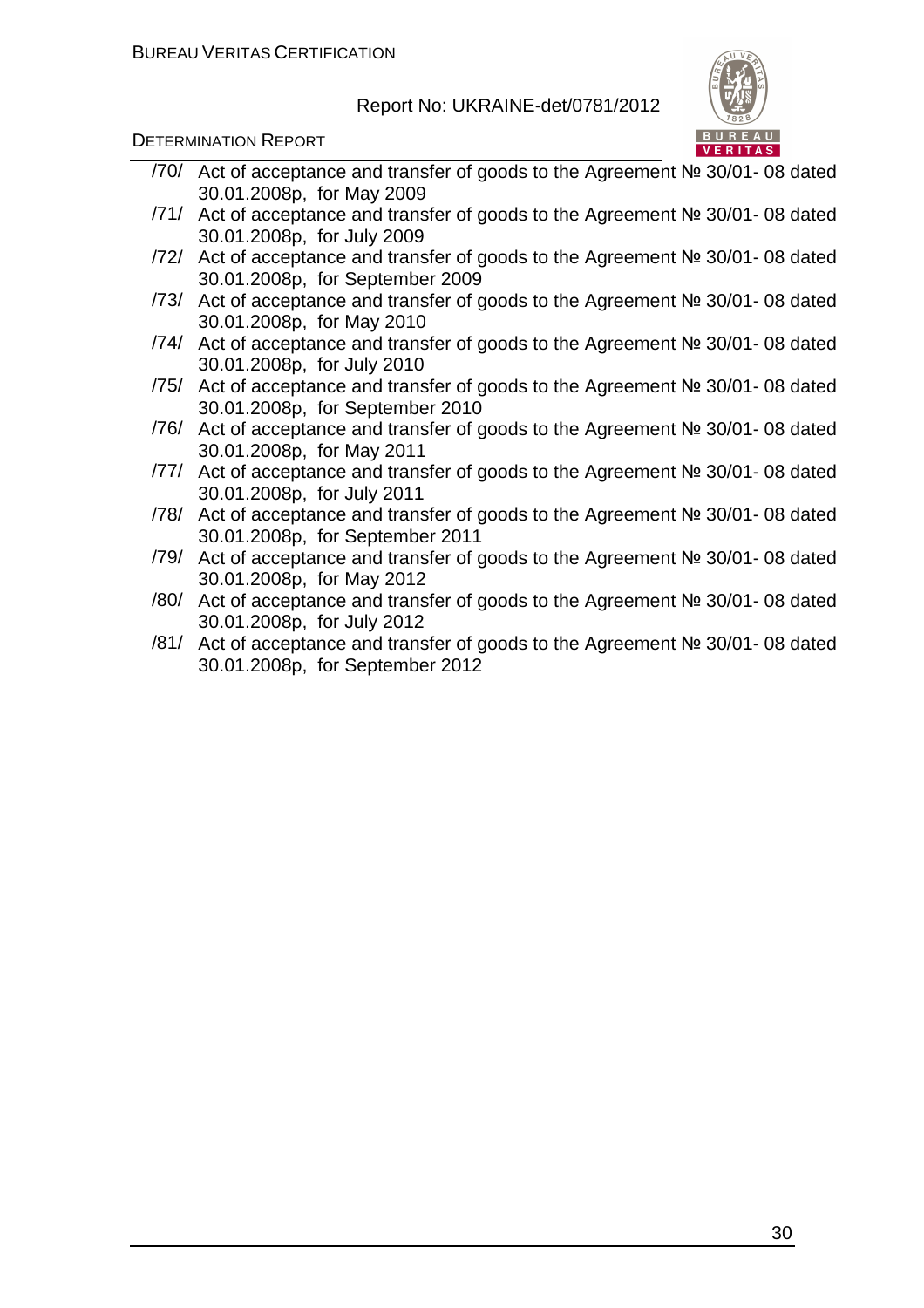

#### DETERMINATION REPORT

#### **Persons interviewed:**

List persons interviewed during the determination or persons that contributed with other information that are not included in the documents listed above.

- /1/ V. Solanik director of of Limited Liability Company «ALBION-95»
- /2/ D. Shilov Head of processing factory of Limited Liability Company «ALBION-95»
- /3/ L. Reznik cheef bookkeeper of Limited Liability Company «ALBION-95»
- /4/ Tahir Musayev representative of the project Developer СARBON MARKETING AND TRADING LTD
- /5/ Valentina Bubenok representative of the project Developer СARBON MARKETING AND TRADING LTD.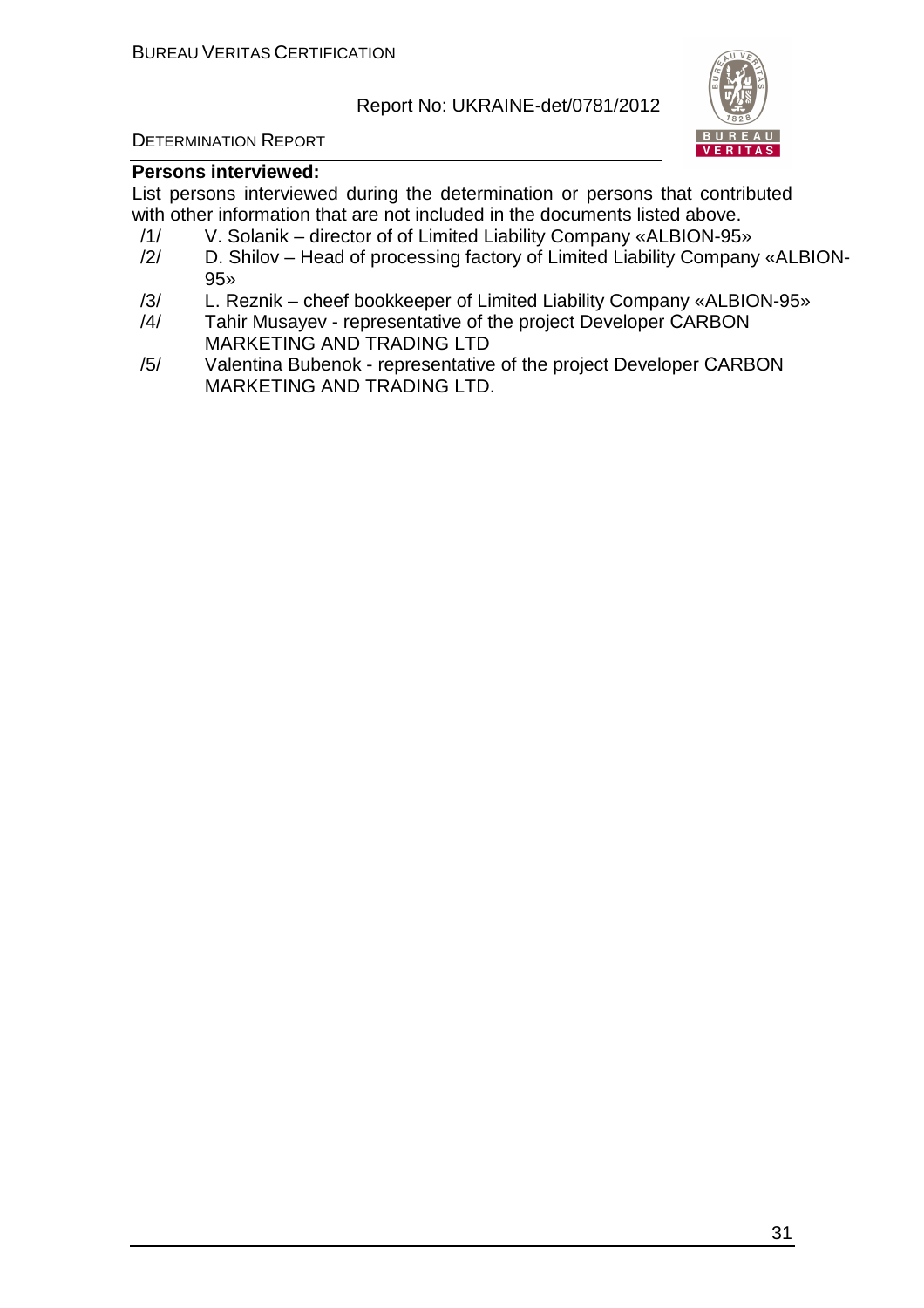

DETERMINATION REPORT

#### **BUREAU VERITAS CERTIFICATION HOLDING SAS**

#### **DETERMINATION PROTOCOL BUREAU VERITAS CERTIFICATION HOLDING SAS**

#### **Check list for determination, according JOINT IMPLEMENTATION DETERMINATION AND VERIFICATION MANUAL (Version 01)**

| <b>DVM</b>           | <b>Check Item</b>                                                                                                      | <b>Initial finding</b>                                                                                                                                                                                        | <b>Draft</b>     | <b>Final</b>     |
|----------------------|------------------------------------------------------------------------------------------------------------------------|---------------------------------------------------------------------------------------------------------------------------------------------------------------------------------------------------------------|------------------|------------------|
| Paragra              |                                                                                                                        |                                                                                                                                                                                                               | <b>Conclusio</b> | <b>Conclusio</b> |
| ph                   |                                                                                                                        |                                                                                                                                                                                                               | $\mathsf{n}$     | $\mathsf{n}$     |
|                      | <b>General description of the project</b>                                                                              |                                                                                                                                                                                                               |                  |                  |
| Title of the project |                                                                                                                        |                                                                                                                                                                                                               |                  |                  |
|                      | Is the title of the project presented?                                                                                 | The title of the project «Waste Heap Dismantling<br>near settlement Zorynsk in Perevalsk district of<br>Luhansk Region of Ukraine with the Aim of Reducing<br>Greenhouse Gases Emissions into the Atmosphere» | OK.              | OK.              |
|                      | Is the sectoral scope to which the<br>project pertains presented?                                                      | Sectoral scope: 8 mining/mineral production                                                                                                                                                                   | <b>OK</b>        | <b>OK</b>        |
|                      | Is the current version number of the The current version: 1.0<br>document presented?                                   |                                                                                                                                                                                                               | OK               | <b>OK</b>        |
|                      | completed presented?                                                                                                   | Is the date when the document was   The document was completed on 05/10/2012                                                                                                                                  | <b>OK</b>        | OK               |
|                      |                                                                                                                        |                                                                                                                                                                                                               |                  |                  |
|                      | Is the purpose of the project included<br>with<br>concise,<br>summarizing<br>a<br>explanation (max. 1-2 pages) of the: | a) Slow burning of waste heaps until the coal is<br>burned down.<br>b) Waste heaps will be burning and emitting GHG                                                                                           | <b>OK</b>        | <b>OK</b>        |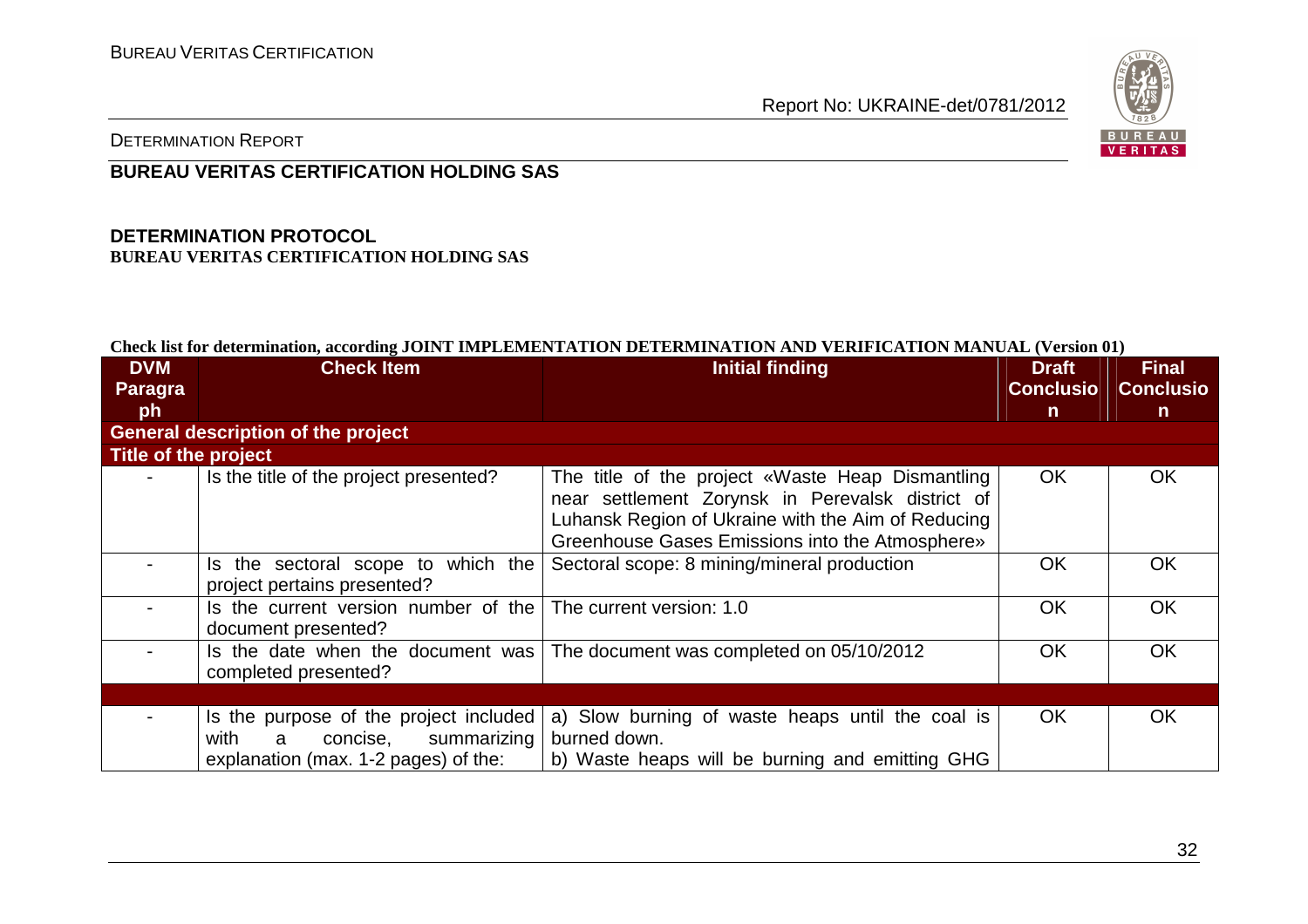Report No: UKRAINE-det/0781/2012



**VERITAS** 

#### **DVM Paragraph Check Item Draft Check Item Initial finding Check Item Draft Check Item Initial finding Check Item Initial finding ConclusionFinal Conclusion** a) Situation existing prior to the starting date of the project; b) Baseline scenario; and c) Project scenario (expected outcome, including a technical description)? into the atmosphere until the coal is consumed. installation of the c) Project activities include equipment for coal extraction and beneficiation near the processing waste heaps and applying special machinery that will perform preparation, loading and transportation of the rock from the waste heapsto the beneficiation factory. The JI was one of the drivers for the project from the Is the history of the project (incl. its JI component) briefly summarized? very beginning. OK OK **Project participants** - Are project participants and Party(ies) involved in the project listed? CAR01 Please indicate the party of the buyer in section A.3 of the PDD. Yes, the data of the project participants is presented CAR01 OK - Is the data of the project participants presented in tabular format? - **Is contact information provided in** in tabular format Yes, the contact information provided in Annex 1 ofOK OK Annex 1 of the PDD? - Is it indicated, if it is the case, if the the PDD It is indicated that Ukraine is the host Party. The Nok COK COK OK OK Party involved is a host Party? **Technical description of the project Location of the project** - | Host Party(ies) | Ukraine | OK | OK **OK** - Region/State/Province etc. And I am Luhansk region CK  $\overline{OK}$ City/Town/Community etc. <br> **Example 2018** To 2019 No Zorynsk village and DCK  $\overline{OK}$ - Detail of the physical location, including The geographic coordinates of the site are: +48° 25' OK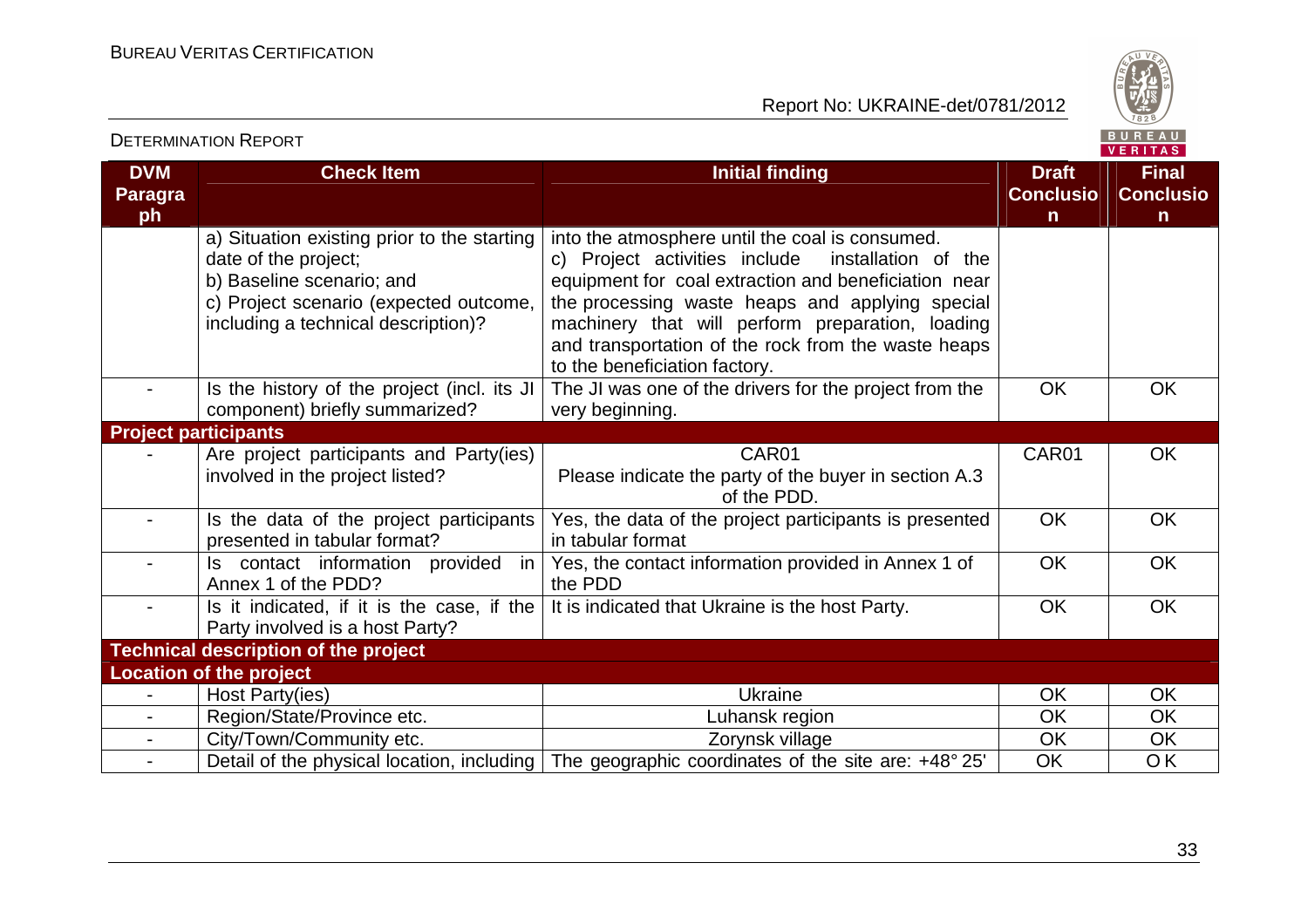Report No: UKRAINE-det/0781/2012



|                              |                                                             |                                                                                                                       |                                  | . <i>.</i>                       |
|------------------------------|-------------------------------------------------------------|-----------------------------------------------------------------------------------------------------------------------|----------------------------------|----------------------------------|
| <b>DVM</b><br><b>Paragra</b> | <b>Check Item</b>                                           | <b>Initial finding</b>                                                                                                | <b>Draft</b><br><b>Conclusio</b> | <b>Final</b><br><b>Conclusio</b> |
| ph                           |                                                             |                                                                                                                       | $\mathsf{n}$                     | $\mathsf{n}$                     |
|                              | information<br>allowing<br>the<br>unique                    | 11.24", +38°36' 38.51"                                                                                                |                                  |                                  |
|                              | identification of the project. (This                        |                                                                                                                       |                                  |                                  |
|                              | section should not exceed one page)                         |                                                                                                                       |                                  |                                  |
|                              |                                                             | Technologies to be employed, or measures, operations or actions to be implemented by the project                      |                                  |                                  |
|                              | the<br>technology(ies)<br>to<br>be<br>Are                   | CAR <sub>02</sub>                                                                                                     | CAR02                            | OK                               |
|                              |                                                             | employed, or measures, operations or Please provide commissioning statements<br>on                                    | CAR03                            | OK                               |
|                              |                                                             | actions to be implemented by the $\vert$ GVCH-61, GIL-52, GIL-31, GLKV-1500                                           |                                  |                                  |
|                              | project, including all relevant technical                   |                                                                                                                       |                                  |                                  |
|                              | data and the implementation schedule                        | CAR <sub>03</sub>                                                                                                     |                                  |                                  |
|                              | described?                                                  | Please add implementation schedule in section                                                                         |                                  |                                  |
|                              |                                                             | A.4.2. of the PDD.                                                                                                    |                                  |                                  |
|                              |                                                             |                                                                                                                       |                                  |                                  |
|                              |                                                             | Brief explanation of how the anthropogenic emissions of greenhouse gases by sources are to be reduced by the proposed |                                  |                                  |
|                              |                                                             | JI project, including why the emission reductions would not occur in the absence of the proposed project, taking into |                                  |                                  |
|                              | account national and/or sectoral policies and circumstances |                                                                                                                       |                                  |                                  |
|                              | Is it stated how anthropogenic GHG                          |                                                                                                                       | <b>OK</b>                        | OK                               |
|                              | reductions<br>are<br>emission<br>to<br>be                   | Emission reductions due to the implementation of this                                                                 |                                  |                                  |
|                              | achieved? (This section should not                          | project will come from three major sources:                                                                           |                                  |                                  |
|                              | exceed one page)                                            | Removing the source of green-house gas                                                                                |                                  |                                  |
|                              |                                                             | emissions from the burning / slow burning                                                                             |                                  |                                  |
|                              |                                                             | waste heap by the extraction of non-                                                                                  |                                  |                                  |
|                              |                                                             | combusted coal contained in a waste heap;                                                                             |                                  |                                  |
|                              |                                                             | Negative<br>leakage through<br>reduced                                                                                |                                  |                                  |
|                              |                                                             | fugitive emissions of methane due to the                                                                              |                                  |                                  |
|                              |                                                             | replacement of coal that would have been                                                                              |                                  |                                  |
|                              |                                                             | mined, by the coal extracted from the heap                                                                            |                                  |                                  |
|                              |                                                             | under the project activity.                                                                                           |                                  |                                  |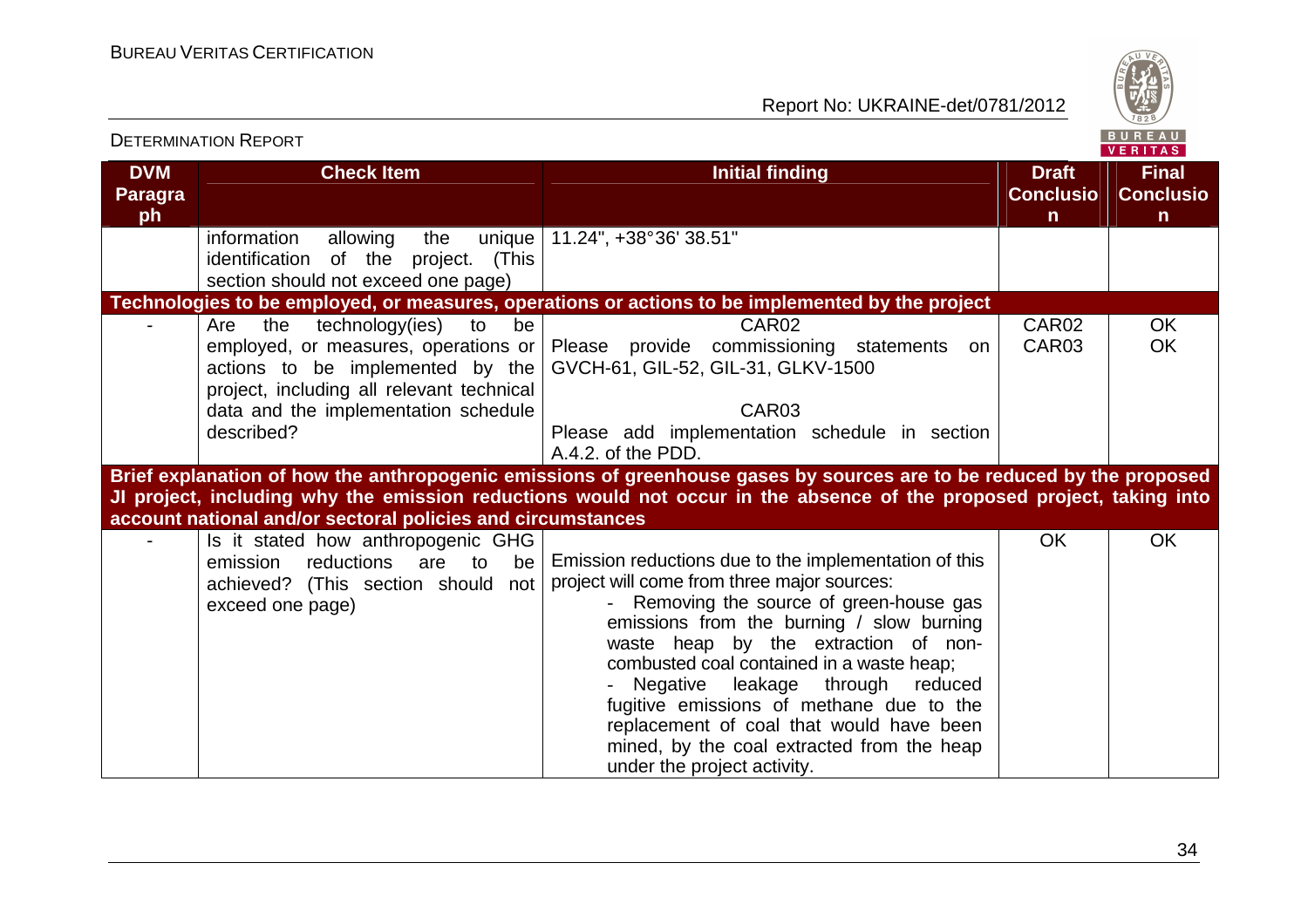Report No: UKRAINE-det/0781/2012



**VERITAS** 

**DVM Paragraph Check Item Initial finding Check Item Initial finding Check Item Initial finding Initial finding Check Item Initial finding Initial finding Initial finding Initial finding Initial finding Initial finding Initial finding I ConclusionFinal Conclusion** Reduce electricity consumption at waste heap dismantling in comparison with energy consumption at coal mining. Is it provided the estimation of emission reductions over the crediting period? Yes, the estimation of emission reductions over the crediting period is provided in section A.4.3.1 of the PDD. The estimated annual reduction for the chosen credit OK OK - Is it provided the estimated annual reduction for the chosen credit period in tCO2e? -  $\vert$  Are the data from questions above period is provided in tCO2e. OK OK presented in tabular format? **Estimated amount of emission reductions over the crediting period** The data from questions above presented in tabular format. OK OK Yes, the length of the crediting period is 8 years. OK OK Is the length of the crediting period Indicated? - Are estimates of total as well as annual and average annual emission reductions in tonnes of CO2 equivalent provided? **Project approvals by Parties** Estimates of total as well as annual and average annual emission reductions in tonnes of CO2 equivalent are provided? OK OK 19 Have the DFPs of all Parties listed as "Parties involved" in the PDD provided written project approvals? According to national Ukrainian procedure the LoA by Ukraine is expected after the project determination. CAR<sub>04</sub> Please provide the Letter of Endorsement CAR04 CAR05 OK Pending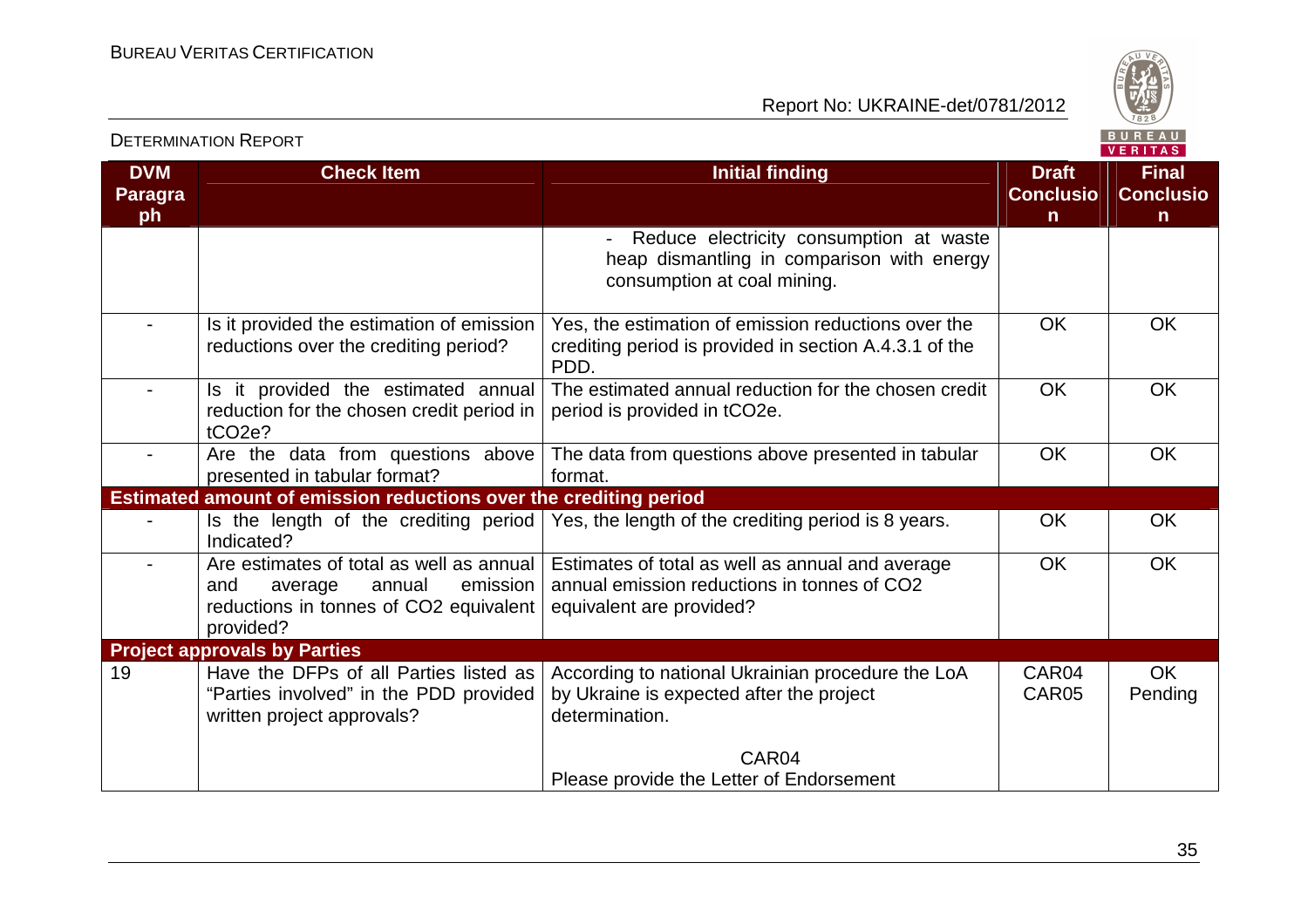

| <b>DVM</b><br>Paragra<br>ph | <b>Check Item</b>                                                                                                                                                                                                                                                                                                                                                                                                                               | <b>Initial finding</b>                                           | <b>Draft</b><br><b>Conclusio</b><br>n. | <b>Final</b><br><b>Conclusio</b><br>n. |
|-----------------------------|-------------------------------------------------------------------------------------------------------------------------------------------------------------------------------------------------------------------------------------------------------------------------------------------------------------------------------------------------------------------------------------------------------------------------------------------------|------------------------------------------------------------------|----------------------------------------|----------------------------------------|
|                             |                                                                                                                                                                                                                                                                                                                                                                                                                                                 | CAR05                                                            |                                        |                                        |
|                             |                                                                                                                                                                                                                                                                                                                                                                                                                                                 | Please provide LoA                                               |                                        |                                        |
| 19                          | Does the PDD identify at least the host<br>Party as a "Party involved"?                                                                                                                                                                                                                                                                                                                                                                         | Ukraine (host Party) is identified as a "Party<br>involved".     | <b>OK</b>                              | <b>OK</b>                              |
| 19                          | Has the DFP of the host Party issued a<br>written project approval?                                                                                                                                                                                                                                                                                                                                                                             | See section 19 above.                                            | Pending                                | Pending                                |
| 20                          | Are all the written project approvals by $\vert$ See section 19 above.<br>Parties involved unconditional?                                                                                                                                                                                                                                                                                                                                       |                                                                  | Pending                                | Pending                                |
|                             | Authorization of project participants by Parties involved                                                                                                                                                                                                                                                                                                                                                                                       |                                                                  |                                        |                                        |
| 21                          | Is each of the legal entities listed as $\vert$ See section 19 above.<br>project participants<br>in the PDD<br>authorized by a Party<br>involved, which is also listed in the<br>PDD, through:<br>- A written project approval by a Party<br>involved, explicitly indicating the name<br>of the legal entity? or<br>- Any other form of project participant<br>authorization in writing, explicitly<br>indicating the name of the legal entity? |                                                                  | Pending                                | Pending                                |
| <b>Baseline setting</b>     |                                                                                                                                                                                                                                                                                                                                                                                                                                                 |                                                                  |                                        | <b>OK</b>                              |
| 22                          | Does the PDD explicitly indicate which<br>of the following approaches is used for<br>identifying the baseline?<br>- JI specific approach<br>- Approved CDM methodology                                                                                                                                                                                                                                                                          | JI specific approach was chosen for identifying the<br>baseline. | <b>OK</b>                              |                                        |

#### DETERMINATION REPORT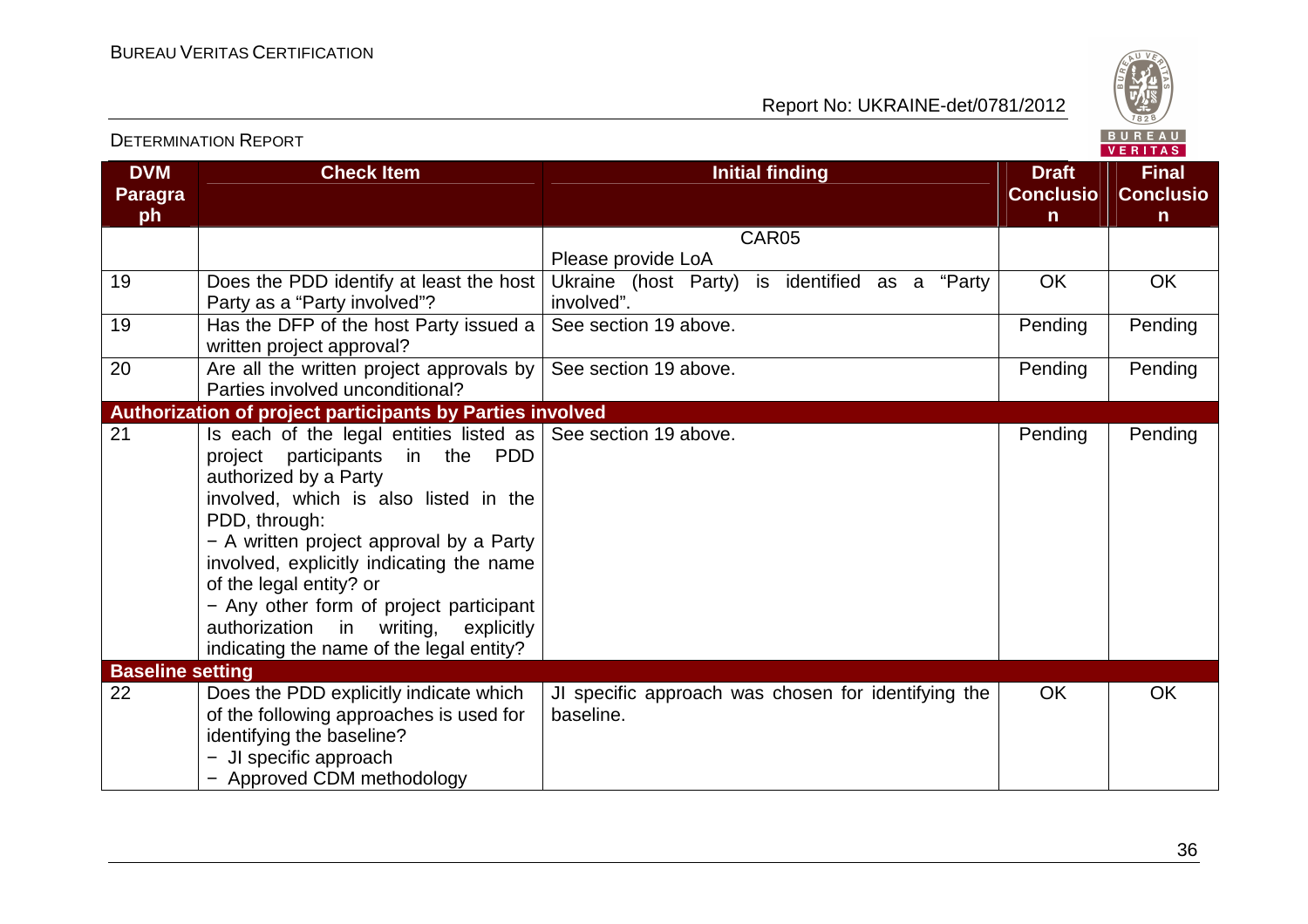Report No: UKRAINE-det/0781/2012



| <b>DVM</b><br><b>Paragra</b> | <b>Check Item</b>                                                                                                                                                                                                                                                                                                                                                                                                                                                                                                                                                                                                                                                                                                                                                             | <b>Initial finding</b>                                                                                                                                                                                                                                                                                                                                                                                                                                                                                                                                                                                                                                                                                                                                                       | <b>Draft</b><br><b>Conclusio</b> | <b>Final</b><br><b>Conclusio</b> |
|------------------------------|-------------------------------------------------------------------------------------------------------------------------------------------------------------------------------------------------------------------------------------------------------------------------------------------------------------------------------------------------------------------------------------------------------------------------------------------------------------------------------------------------------------------------------------------------------------------------------------------------------------------------------------------------------------------------------------------------------------------------------------------------------------------------------|------------------------------------------------------------------------------------------------------------------------------------------------------------------------------------------------------------------------------------------------------------------------------------------------------------------------------------------------------------------------------------------------------------------------------------------------------------------------------------------------------------------------------------------------------------------------------------------------------------------------------------------------------------------------------------------------------------------------------------------------------------------------------|----------------------------------|----------------------------------|
| ph                           |                                                                                                                                                                                                                                                                                                                                                                                                                                                                                                                                                                                                                                                                                                                                                                               |                                                                                                                                                                                                                                                                                                                                                                                                                                                                                                                                                                                                                                                                                                                                                                              | $\mathsf{n}$                     | $\mathsf{n}$                     |
|                              | approach                                                                                                                                                                                                                                                                                                                                                                                                                                                                                                                                                                                                                                                                                                                                                                      |                                                                                                                                                                                                                                                                                                                                                                                                                                                                                                                                                                                                                                                                                                                                                                              |                                  |                                  |
|                              | JI specific approach only                                                                                                                                                                                                                                                                                                                                                                                                                                                                                                                                                                                                                                                                                                                                                     |                                                                                                                                                                                                                                                                                                                                                                                                                                                                                                                                                                                                                                                                                                                                                                              |                                  |                                  |
| 23                           | Does the PDD provide a detailed<br>theoretical description in a complete<br>and transparent manner?                                                                                                                                                                                                                                                                                                                                                                                                                                                                                                                                                                                                                                                                           | Yes, the PDD provides a detailed theoretical<br>description in a complete and transparent manner.<br>For detailed information see section B.1 of the PDD.                                                                                                                                                                                                                                                                                                                                                                                                                                                                                                                                                                                                                    | <b>OK</b>                        | <b>OK</b>                        |
| 23                           | Does the PDD provide justification that<br>the baseline is established:<br>(a) By listing and describing plausible<br>future scenarios on the basis of<br>conservative<br>assumptions<br>and<br>selecting the most plausible one?<br>(b) Taking into account relevant<br>national and/or sectoral policies and<br>circumstance?<br>- Are key factors that affect a baseline<br>taken into account?<br>(c) In a transparent manner with<br>regard to the choice of approaches,<br>methodologies,<br>assumptions,<br>parameters, date sources and key<br>factors?<br>(d) Taking into account of uncertainties<br>and using conservative assumptions?<br>(e) In such a way that ERUs cannot be<br>earned for decreases in activity levels<br>outside the project or due to force | a) Plausible future scenarios were identified in<br>order to establish baseline;<br>b) It is demonstrated by the above analysis that<br>the baseline chosen clearly represents the<br>most probable future scenario given the<br>circumstances of modern day Luhansk coal<br>sector;<br>Taking into account relevant national and/or<br>C)<br>sectoral policies and circumstance;<br>d) Taking into account of uncertainties and using<br>conservative assumptions;<br>e) In such a way that ERUs cannot be earned for<br>decreases in activity levels outside the project<br>or due to force majeure;<br>By drawing on the list of standard variables<br>f)<br>contained in appendix B to "Guidance on<br>criteria for baseline setting and monitoring", as<br>appropriate; | OK                               | <b>OK</b>                        |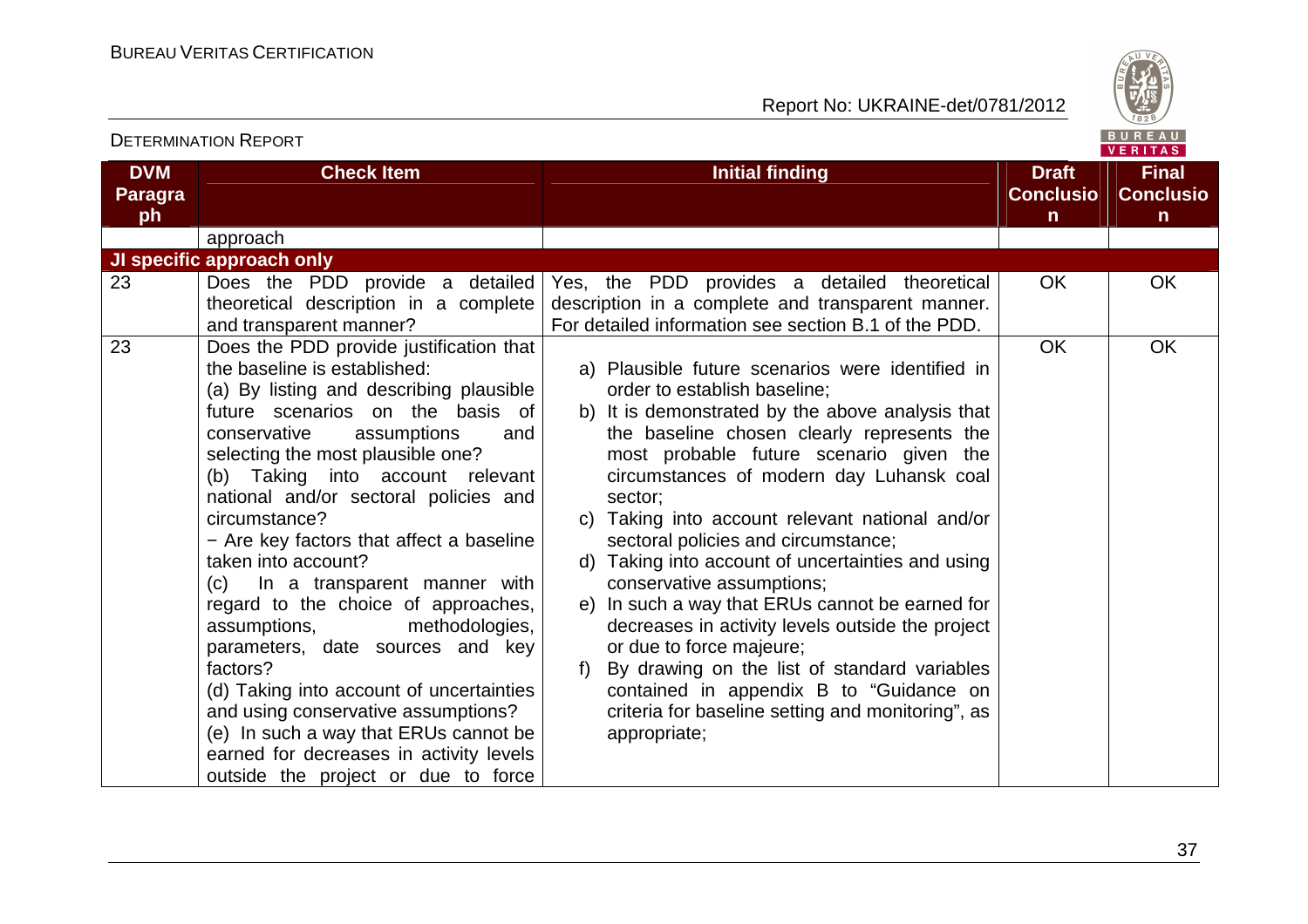

| <b>DETERMINATION REPORT</b>        |                                                                                                                                                                                                                                                                                                |                                                                                                                                                                                                                                                                                      | BUREAU<br>VERITAS                                |                                                  |
|------------------------------------|------------------------------------------------------------------------------------------------------------------------------------------------------------------------------------------------------------------------------------------------------------------------------------------------|--------------------------------------------------------------------------------------------------------------------------------------------------------------------------------------------------------------------------------------------------------------------------------------|--------------------------------------------------|--------------------------------------------------|
| <b>DVM</b><br><b>Paragra</b><br>ph | <b>Check Item</b>                                                                                                                                                                                                                                                                              | <b>Initial finding</b>                                                                                                                                                                                                                                                               | <b>Draft</b><br><b>Conclusio</b><br>$\mathsf{n}$ | <b>Final</b><br><b>Conclusio</b><br>$\mathsf{n}$ |
|                                    | majeure?<br>(f) By drawing on the list of standard<br>variables contained in appendix B to<br>"Guidance on criteria for baseline<br>monitoring",<br>setting<br>and<br>as<br>appropriate?                                                                                                       |                                                                                                                                                                                                                                                                                      |                                                  |                                                  |
| 24                                 | If selected elements or combinations of<br>approved CDM methodologies or<br>methodological tools for baseline<br>setting are used, are the selected<br>elements or combinations together with<br>the elements supplementary developed<br>by the project participants in line with<br>23 above? | It is indicated in the PDD no CDM methodologies or<br>methodological tools are used for baseline choice,<br>justification and settings, because among the<br>methodologies approved by the CDM Executive<br>Board there is none fully matching the proposed JI<br>project.           | <b>OK</b>                                        | <b>OK</b>                                        |
| 25                                 | the PDD<br>does<br>provide<br>used.<br>appropriate justification?                                                                                                                                                                                                                              | If a multi-project emission factor is CEF for power greed of Ukraine is used in the<br>project.                                                                                                                                                                                      | <b>OK</b>                                        | <b>OK</b>                                        |
|                                    | Approved CDM methodology approach only_Paragraphs 26(a) - 26(d)_Not applicable                                                                                                                                                                                                                 |                                                                                                                                                                                                                                                                                      |                                                  |                                                  |
| <b>Additionality</b>               |                                                                                                                                                                                                                                                                                                |                                                                                                                                                                                                                                                                                      |                                                  |                                                  |
|                                    | JI specific approach only                                                                                                                                                                                                                                                                      |                                                                                                                                                                                                                                                                                      |                                                  |                                                  |
| 28                                 | Does the PDD indicate which of the<br>following approaches for demonstrating<br>additionality is used?<br>(a)<br>transparent information showing the<br>baseline was identified on the basis of                                                                                                | The PDD indicates that the following approaches for<br>demonstrating additionality is used:<br>Provision of traceable and Provision of traceable and transparent information<br>that an AIE has already positively determined that a<br>comparable project (to be) implemented under | CAR06                                            | <b>OK</b>                                        |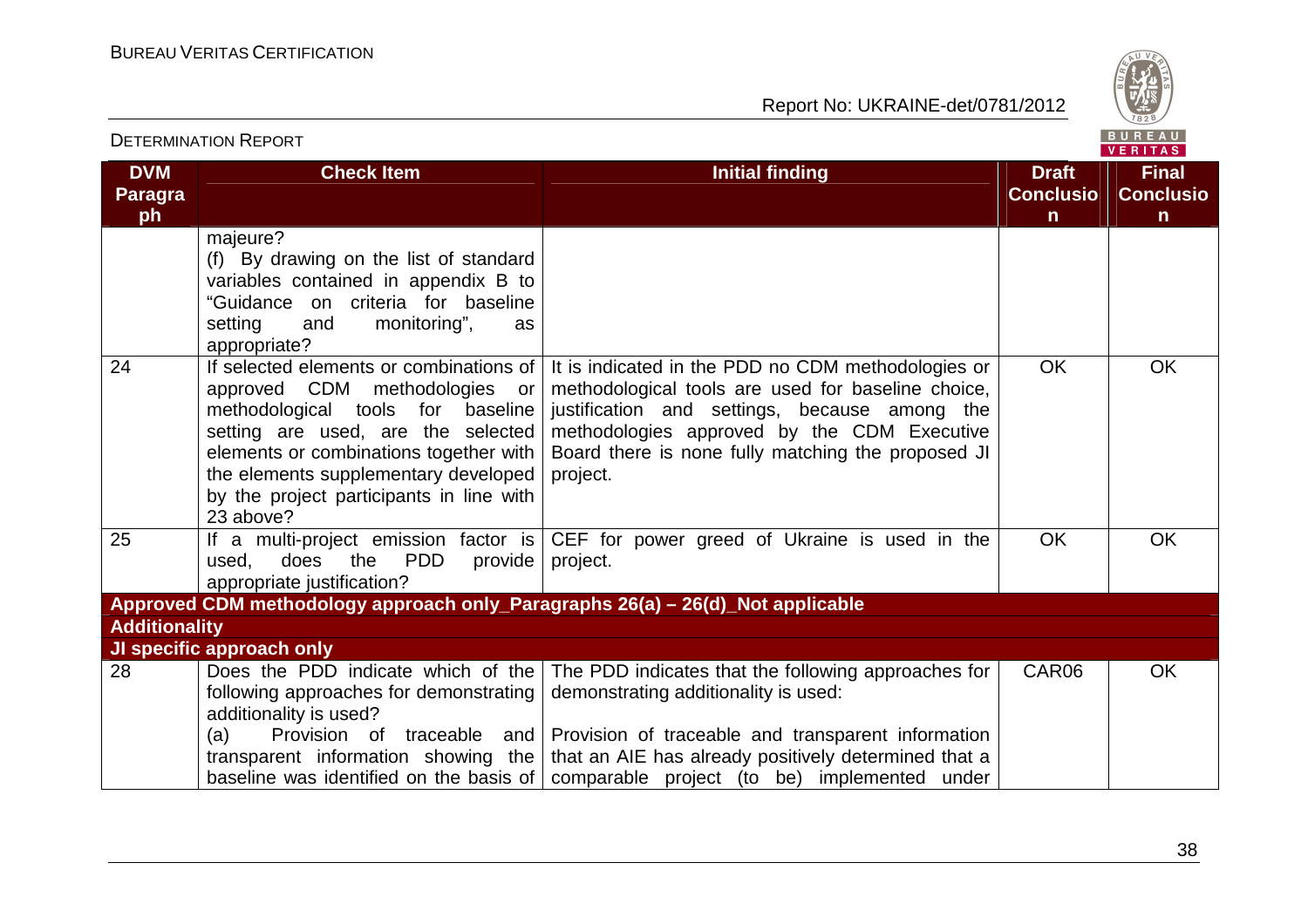

| <b>DVM</b><br><b>Paragra</b> | <b>Check Item</b>                                                                                                                                                                                                                                                                                                                                                                                                                                                                                                                                                                                                                                                                                                                                                     | <b>Initial finding</b>                                                                                                                                                                               | <b>Draft</b><br><b>Conclusio</b> | <b>Final</b><br><b>Conclusio</b> |
|------------------------------|-----------------------------------------------------------------------------------------------------------------------------------------------------------------------------------------------------------------------------------------------------------------------------------------------------------------------------------------------------------------------------------------------------------------------------------------------------------------------------------------------------------------------------------------------------------------------------------------------------------------------------------------------------------------------------------------------------------------------------------------------------------------------|------------------------------------------------------------------------------------------------------------------------------------------------------------------------------------------------------|----------------------------------|----------------------------------|
| ph                           |                                                                                                                                                                                                                                                                                                                                                                                                                                                                                                                                                                                                                                                                                                                                                                       |                                                                                                                                                                                                      | $\mathsf{n}$                     | n.                               |
|                              | conservative assumptions, that the<br>project scenario is not part of the<br>identified baseline scenario and that<br>the project will lead to emission<br>reductions<br>enhancements<br>of<br><b>or</b><br>removals:<br>(b) Provision<br>of traceable<br>and<br>transparent information that an AIE has<br>already positively determined that a<br>comparable<br>project<br>(to<br>be)<br>implemented<br>under<br>comparable<br>circumstances has additionality;<br>Application of the most recent<br>(c)<br>of b<br>"Tool<br>version<br>the<br>for<br>the<br>demonstration<br>and<br>assessment<br>of<br>additionality. (allowing for a two-month<br>grace period) or any other method for<br>proving additionality approved by the<br><b>CDM Executive Board".</b> | comparable circumstances has additionality.<br>CAR06<br>Please specify why the comparable projects have<br>similar scale. Provide appropriate values which have<br>been compared for the conclusion. |                                  |                                  |
| 29(a)                        | Does the PDD provide a justification of<br>the applicability of the approach with a<br>clear and transparent description?                                                                                                                                                                                                                                                                                                                                                                                                                                                                                                                                                                                                                                             | The PDD provides a justification of the applicability<br>of the approach with a clear and transparent<br>description.                                                                                | OK                               | OK                               |
| 29(b)                        | Are additionality proofs provided?                                                                                                                                                                                                                                                                                                                                                                                                                                                                                                                                                                                                                                                                                                                                    | Yes, additionality proofs are provided.                                                                                                                                                              | OK                               | OK                               |
| 29 <sub>(c)</sub>            | additionality<br>the<br>demonstrated<br>Is<br>appropriately as a result?                                                                                                                                                                                                                                                                                                                                                                                                                                                                                                                                                                                                                                                                                              | Project "Dismantling of Waste Heap #2 at Mine #22<br>"LISOVA" (ITL project ID: UA1000329) was used to                                                                                                | OK                               | OK                               |

#### DETERMINATION REPORT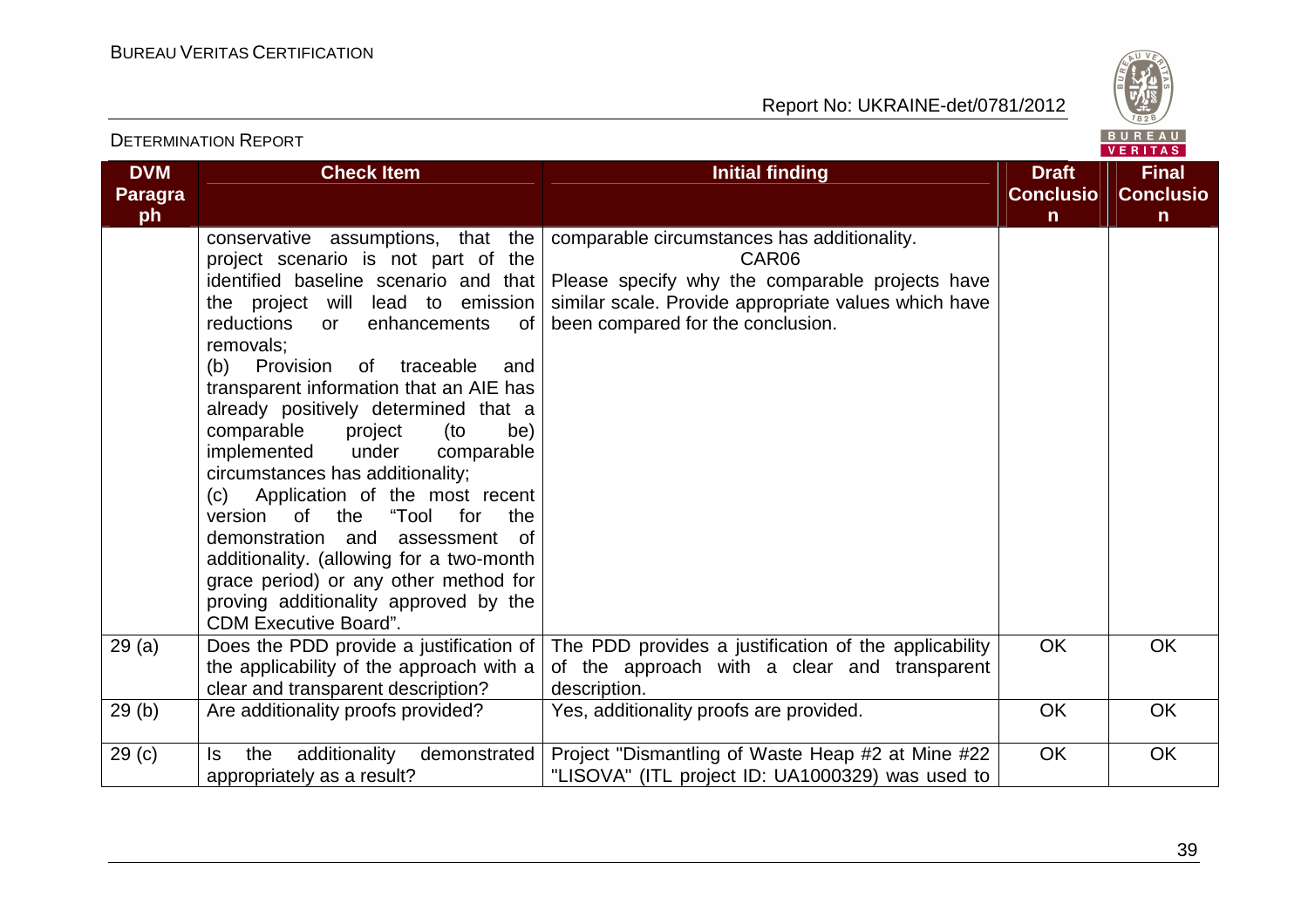

| <b>DETERMINATION REPORT</b> |                                                                                                                                                                                                                                                               |                                                                                                                                                                                                                                        | BUREAU<br><b>VERITAS</b>                         |                                       |
|-----------------------------|---------------------------------------------------------------------------------------------------------------------------------------------------------------------------------------------------------------------------------------------------------------|----------------------------------------------------------------------------------------------------------------------------------------------------------------------------------------------------------------------------------------|--------------------------------------------------|---------------------------------------|
| <b>DVM</b><br>Paragra<br>ph | <b>Check Item</b>                                                                                                                                                                                                                                             | <b>Initial finding</b>                                                                                                                                                                                                                 | <b>Draft</b><br><b>Conclusio</b><br>$\mathsf{n}$ | <b>Final</b><br><b>Conclusio</b><br>n |
|                             |                                                                                                                                                                                                                                                               | meet criteria identified by the Guidance. Thus, all<br>requirements are satisfied and the identified project<br>is indeed a comparable project implemented under<br>comparable circumstances.                                          |                                                  |                                       |
| 30                          | If the approach 28 (c) is chosen, are all<br>explanations,<br>descriptions<br>and<br>analyses made in accordance with the<br>selected tool or method?                                                                                                         | N/A                                                                                                                                                                                                                                    | <b>OK</b>                                        | OK                                    |
|                             | Approved CDM methodology approach only_ Paragraphs 31(a) - 31(e)_Not applicable                                                                                                                                                                               |                                                                                                                                                                                                                                        |                                                  |                                       |
|                             | Project boundary (applicable except for JI LULUCF projects<br>JI specific approach only                                                                                                                                                                       |                                                                                                                                                                                                                                        |                                                  |                                       |
| 32(a)                       | Does the project boundary defined in<br>the PDD encompass all anthropogenic<br>emissions<br>by sources of GHGs that are:<br>(i) Under the control of the project<br>participants?<br>Reasonably attributable to the<br>(ii)<br>project?<br>(iii) Significant? | The project boundary defined in the PDD encompass<br>all anthropogenic emissions by sources of GHGs<br>that are:<br>1. Under the control of the project participants;<br>2. Reasonably attributable to the project;<br>3. Significant; | <b>OK</b>                                        | <b>OK</b>                             |
| 32(b)                       | Is the project boundary defined on the $ $<br>basis of a case-by-case assessment<br>with regard to the criteria referred to in<br>32 (a) above?                                                                                                               | Yes, the project boundary defined on the basis of a<br>case-by-case assessment with regard to the criteria<br>referred to in 32 (a) above.                                                                                             | <b>OK</b>                                        | <b>OK</b>                             |
| 32(c)                       |                                                                                                                                                                                                                                                               | Are the delineation of the project   The delineation of the project boundary and sources<br>boundary and the gases and sources   included are described in the PDD by using figures                                                    | <b>OK</b>                                        | OK                                    |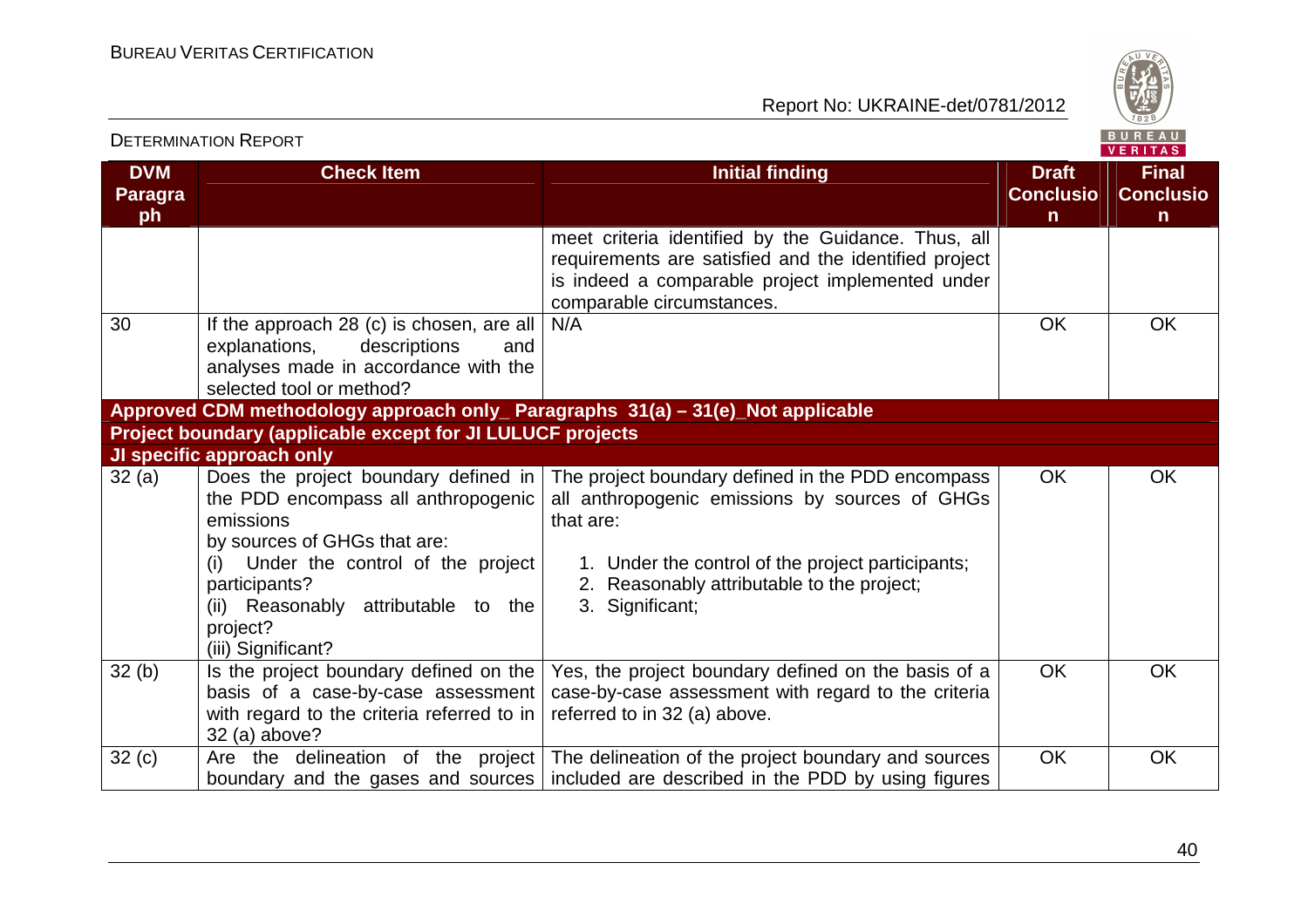

|                              |                                                                                    |                                                                                     |                                  | 1.1111777                        |
|------------------------------|------------------------------------------------------------------------------------|-------------------------------------------------------------------------------------|----------------------------------|----------------------------------|
| <b>DVM</b><br><b>Paragra</b> | <b>Check Item</b>                                                                  | <b>Initial finding</b>                                                              | <b>Draft</b><br><b>Conclusio</b> | <b>Final</b><br><b>Conclusio</b> |
| ph                           |                                                                                    |                                                                                     | $\mathsf{n}$                     | n.                               |
|                              | included appropriately described and<br>justified in the PDD by using a figure or  | 5, 6 of the PDD.                                                                    |                                  |                                  |
|                              | flow chart as appropriate?                                                         |                                                                                     |                                  |                                  |
| 32 <sub>(d)</sub>            | Are all gases and sources included                                                 | Yes, all emission sources are explicitly stated, and                                | CL <sub>01</sub>                 | <b>OK</b>                        |
|                              | explicitly stated, and the exclusions of                                           | the exclusions of any sources related to the baseline                               |                                  |                                  |
|                              | any sources related to the baseline or<br>the project are appropriately justified? | or the project are appropriately justified.                                         |                                  |                                  |
|                              |                                                                                    | CL <sub>01</sub>                                                                    |                                  |                                  |
|                              |                                                                                    | Please clarify what does mean crossed out circle on                                 |                                  |                                  |
|                              |                                                                                    | figures $# 5,6.$                                                                    |                                  |                                  |
|                              | Approved CDM methodology approach only_Paragraph 33_ Not applicable                |                                                                                     |                                  |                                  |
| <b>Crediting period</b>      |                                                                                    |                                                                                     |                                  |                                  |
| 34(a)                        |                                                                                    | Does the PDD state the starting date of Starting date of the project is 23/01/2008. | CAR07                            | <b>OK</b>                        |
|                              | the project as the date on which the                                               | This date is the date of real action of the project                                 |                                  |                                  |
|                              | implementation or construction or real                                             | begins.                                                                             |                                  |                                  |
|                              | action of the project will begin or                                                |                                                                                     |                                  |                                  |
|                              | began?                                                                             | CAR07                                                                               |                                  |                                  |
|                              |                                                                                    | Please provide document that reflects date above as                                 |                                  |                                  |
|                              |                                                                                    | the date of project start.                                                          |                                  |                                  |
| 34(a)                        | Is the starting date after the beginning                                           | The starting date of the project is after the beginning                             | <b>OK</b>                        | <b>OK</b>                        |
|                              | of 2000?                                                                           | of 2000.                                                                            |                                  |                                  |
| 34(b)                        | Does the PDD state the expected                                                    | The operational lifetime of the project is 8 years or                               | OK                               | <b>OK</b>                        |
|                              | operational lifetime of the project in                                             | 96 months.                                                                          |                                  |                                  |
|                              | years and months?                                                                  |                                                                                     |                                  |                                  |
| 34 <sub>(c)</sub>            | Does the PDD state the length of the                                               | The length of the first crediting period is 5 years or                              | <b>CL02</b>                      | <b>OK</b>                        |
|                              | crediting period in years and months?                                              | 60 months.                                                                          |                                  |                                  |

#### DETERMINATION REPORT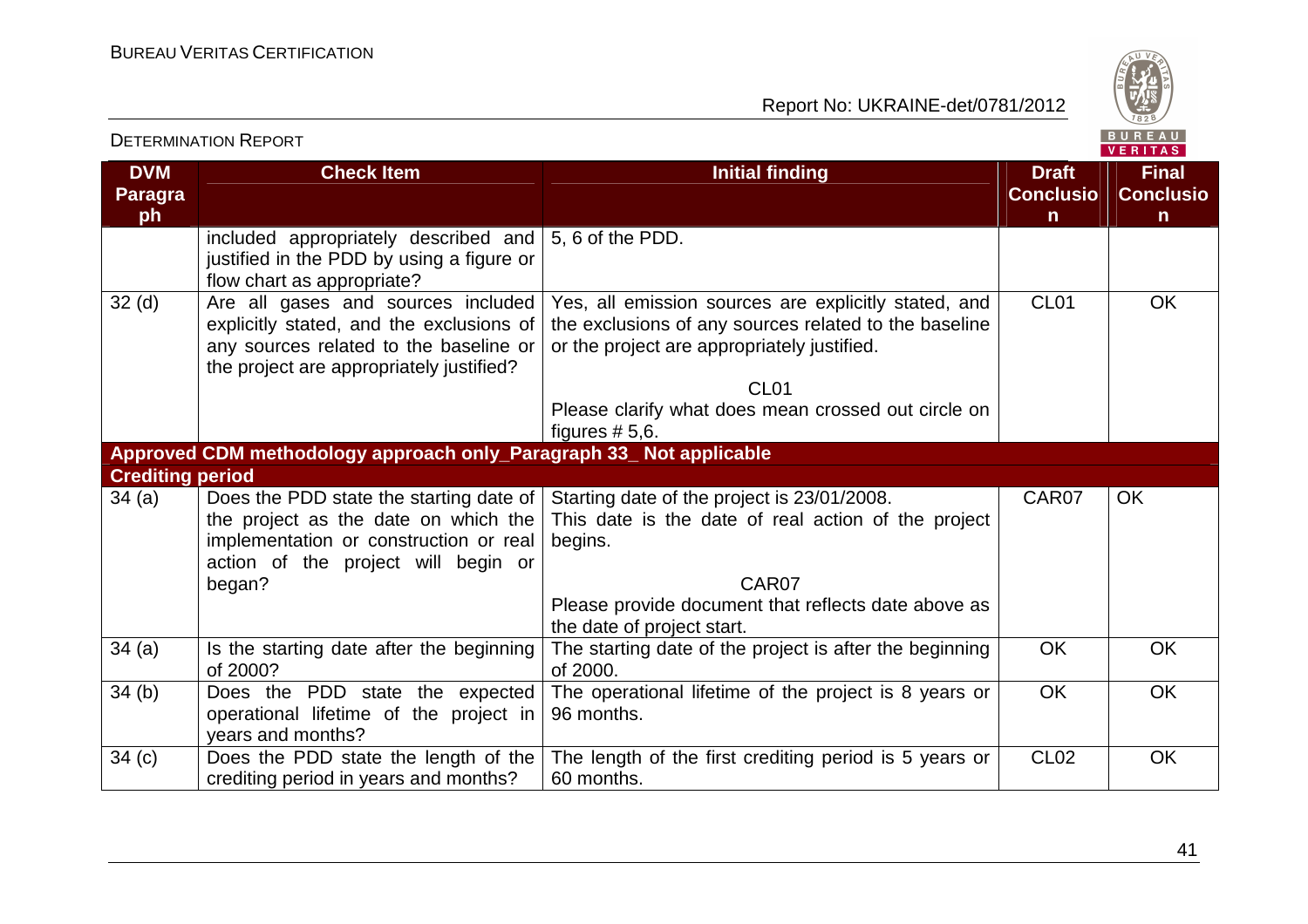Report No: UKRAINE-det/0781/2012



**VERITAS** 

#### **DVM Paragraph Check Item Initial finding Check Item Initial finding Check Item Initial finding Initial finding Draft Initial finding ConclusionFinal Conclusion** The length of the crediting period starting on the 23/01/2008 and ending on the 31/12/2015 will be 8 years or 60 months. CL02 Please explain how operational life time of the project (60 months) can be less than the length of the whole crediting period (96 months)? 23/01/2008 is the date of actual dismantling and  $34$  (c) Is the starting date of the crediting period on or after the date of the first emission reductions or enhancements of net removals generated by the project?  $34$  (d)  $\Box$  Does the PDD state that the crediting enrichment of waste heaps. OK OK period for issuance of ERUs starts only after the beginning of 2008 and does not extend beyond the operational lifetime of the project?  $34$  (d) If the crediting period extends beyond The PDD states that the crediting period for issuance of ERUs starts only after the beginning of 2008 and does not extend beyond the operational lifetime of the project. OK OK 2012, does the PDD state that the extension is subject to the host Party approval? Are the estimates of emission reductions or enhancements of net removals presented separately for those until 2012 and those after 2012? PDD states that the extension is subject to the host Party approval. The estimations of emission reductions are presented separately for those until2012 and those after 2012. OK OK **Monitoring plan**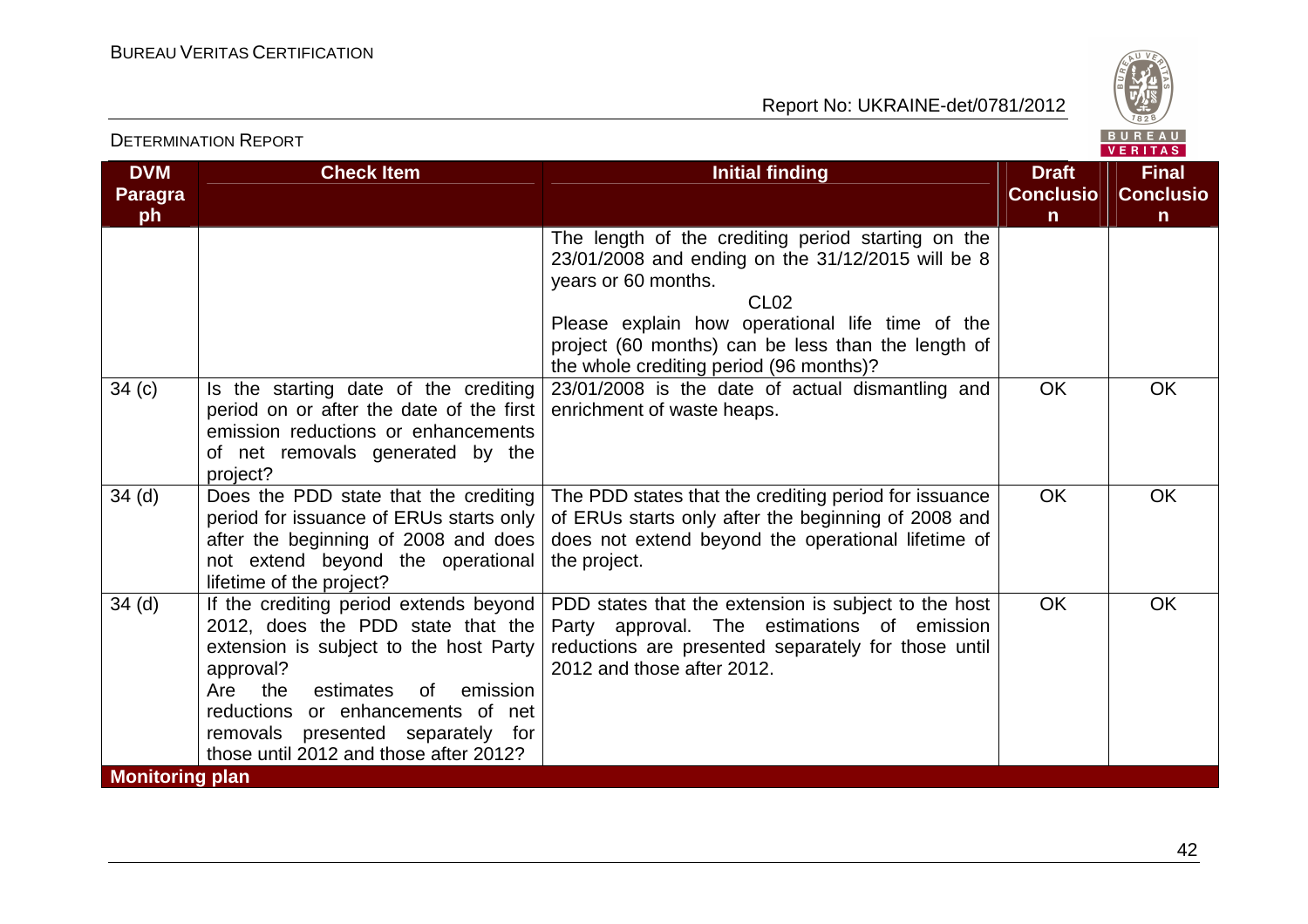

|                                    |                                                                                                                                                                                                                                                               |                                                                                                                                                                                                                                                                                                            |                                                  | <b>VERITAS</b>                                   |
|------------------------------------|---------------------------------------------------------------------------------------------------------------------------------------------------------------------------------------------------------------------------------------------------------------|------------------------------------------------------------------------------------------------------------------------------------------------------------------------------------------------------------------------------------------------------------------------------------------------------------|--------------------------------------------------|--------------------------------------------------|
| <b>DVM</b><br><b>Paragra</b><br>ph | <b>Check Item</b>                                                                                                                                                                                                                                             | <b>Initial finding</b>                                                                                                                                                                                                                                                                                     | <b>Draft</b><br><b>Conclusio</b><br>$\mathsf{n}$ | <b>Final</b><br><b>Conclusio</b><br>$\mathsf{n}$ |
| 35                                 | Does the PDD explicitly indicate which<br>of the following approaches is used?<br>- JI specific approach<br>methodology<br>Approved CDM<br>approach                                                                                                           | The PDD explicitly indicates that JI specific approach<br>is used.                                                                                                                                                                                                                                         | OK                                               | <b>OK</b>                                        |
|                                    | JI specific approach only                                                                                                                                                                                                                                     |                                                                                                                                                                                                                                                                                                            |                                                  |                                                  |
| 36(a)                              | Does the monitoring plan describe:<br>All<br>relevant factors<br>and<br>key<br>characteristics that will be monitored?<br>- The period in which they will be<br>monitored?<br>- All decisive factors for the control and<br>reporting of project performance? | The monitoring plan explicitly describes:<br>All relevant factors and key characteristics that will<br>be monitored;<br>The period in which they will be monitored;<br>All decisive factors for the control and reporting of<br>project performance;<br>For detailed information see section B of the PDD. | <b>OK</b>                                        | <b>OK</b>                                        |
| 36 <sub>(b)</sub>                  | Does the monitoring plan specify the<br>indicators, constants and variables<br>used that are reliable, valid and provide<br>transparent picture of the emission<br>reductions or enhancements of net<br>removals to be monitored?                             | The monitoring plan uses reliable sources, such as<br>National Inventory Report of Ukraine 1990-2010 and<br>NEIA orders #43,62,63,75.                                                                                                                                                                      | <b>OK</b>                                        | <b>OK</b>                                        |
| 36 <sub>(b)</sub>                  | If default values are used:<br>- Are accuracy and reasonableness<br>carefully balanced in their selection?<br>- Do the default values originate from<br>recognized sources?<br>- Are the default values supported by                                          | Values contained in section D of the PDD met all<br>necessary requirements.                                                                                                                                                                                                                                | <b>OK</b>                                        | <b>OK</b>                                        |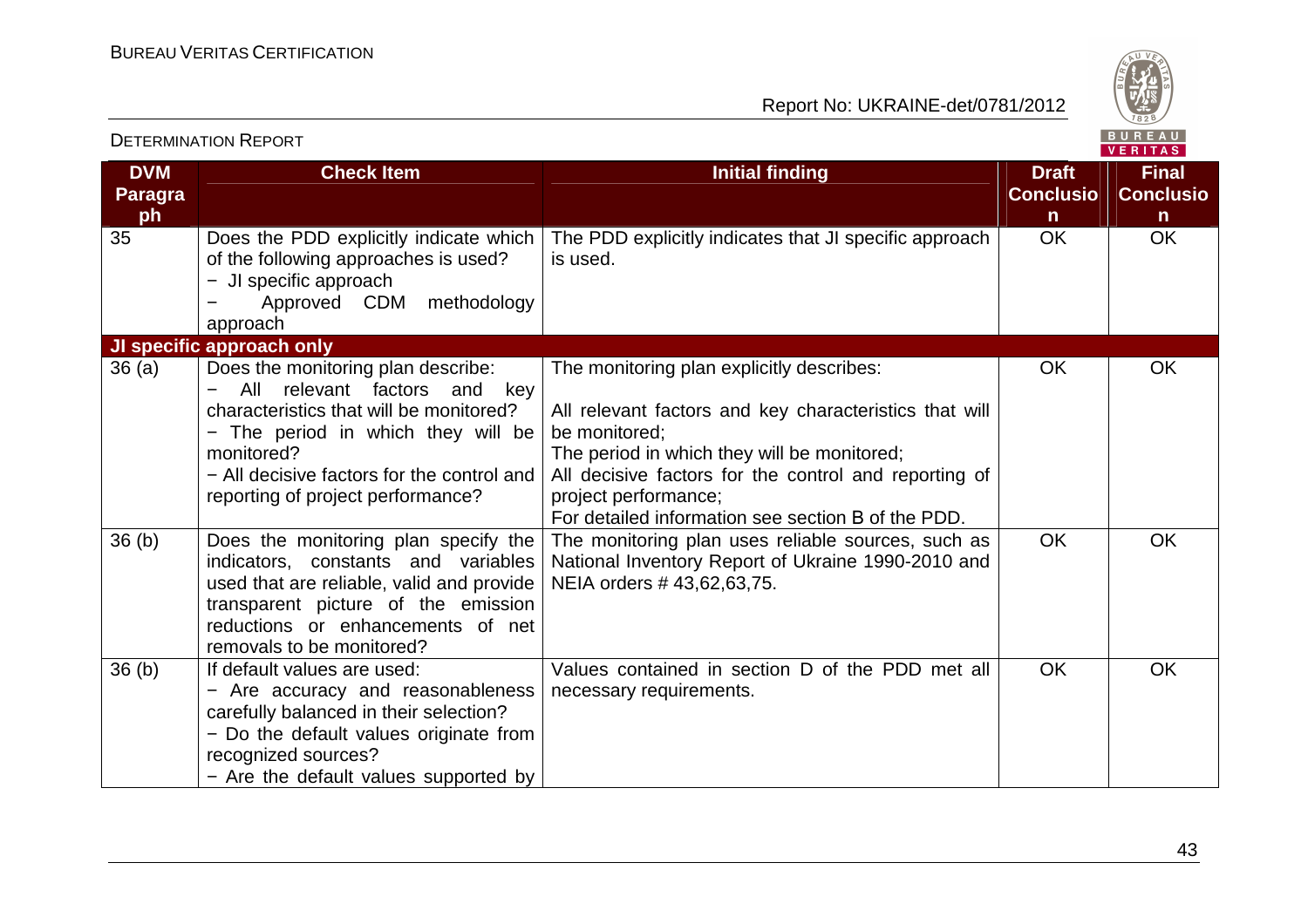

**VERITAS** 

#### **DVM Paragraph Check Item Initial finding Check Item Initial finding Check Item Initial finding Initial finding Draft Initial finding ConclusionFinal Conclusion** statistical analyses providing reasonable confidence levels? − Are the default values presented in a transparent manner? 36 (b) (i)  $\vert$  For those values that are to be provided by the project participants, does the monitoring plan clearly indicate how the values are to be selected and justified? The amount of weighted coal, the amount consumed fuel and the amount of consumed electricity are values that will be provided by project owner. Monitoring plan clearly identifies how the values are to be selected and justified. The monitoring plan clearly indicates references from OK OK 36 (b) (ii) For other values, − Does the monitoring plan clearly indicate the precise references from which these values are taken? − Is the conservativeness of the values Reference # 42 does not work. Please correct it. provided justified? For all data sources, does the which these values are taken. CAR08 CAR08 OK 36 (b) (iii)monitoring plan specify the procedures to be followed if expected data are unavailable? The monitoring plan specifies the procedures to be followed if expected data are unavailable. CAR09 Please provide proofs on calibration of railroad scales used in the project. International System Units aren't used, but some CAR09 OK 36 (b) (iv)  $36(b)(v)$ Are International System Unit (SI units) used?  $36$  (b) (v) Does the monitoring plan note any units are used. The monitoring plan doesn't note any parameters, OK OK parameters, coefficients, variables, etc. that are used to calculate baseline coefficients, variables, etc that are to be obtained through monitoring in order to calculate baseline OK OK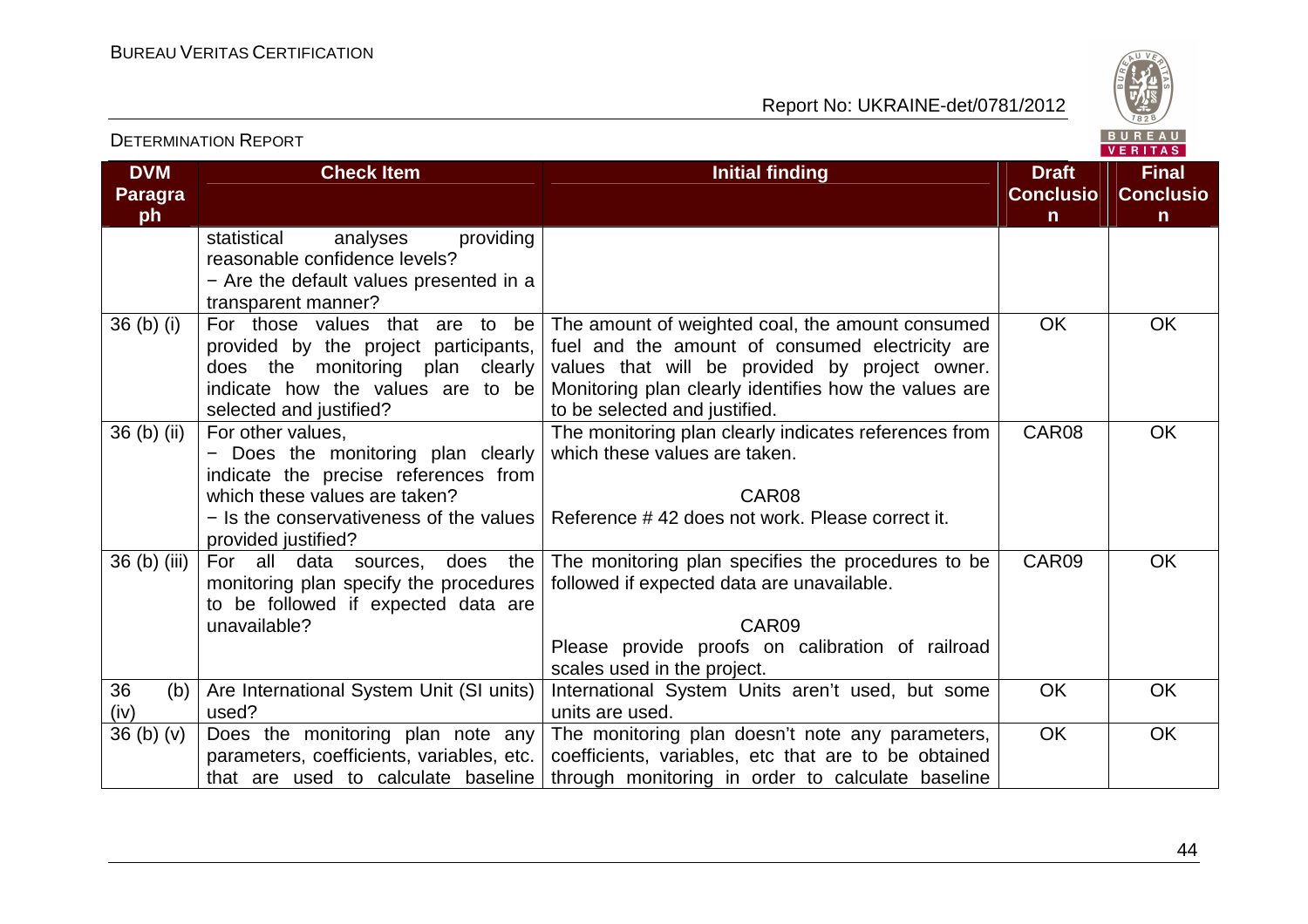

| <b>DVM</b><br>Paragra | <b>Check Item</b>                                                                                                                                                                                                                                                                                                                                                                                                                                                                                                                                                                                                                                               | <b>Initial finding</b>                                                                                                                                                                                                                                                                                                                                                                                                                                                                                                                                                                                                                                                                                                        | <b>Draft</b><br><b>Conclusio</b> | <b>Final</b><br><b>Conclusio</b> |
|-----------------------|-----------------------------------------------------------------------------------------------------------------------------------------------------------------------------------------------------------------------------------------------------------------------------------------------------------------------------------------------------------------------------------------------------------------------------------------------------------------------------------------------------------------------------------------------------------------------------------------------------------------------------------------------------------------|-------------------------------------------------------------------------------------------------------------------------------------------------------------------------------------------------------------------------------------------------------------------------------------------------------------------------------------------------------------------------------------------------------------------------------------------------------------------------------------------------------------------------------------------------------------------------------------------------------------------------------------------------------------------------------------------------------------------------------|----------------------------------|----------------------------------|
| ph                    | emissions or net removals but are<br>obtained through monitoring?                                                                                                                                                                                                                                                                                                                                                                                                                                                                                                                                                                                               | emissions.                                                                                                                                                                                                                                                                                                                                                                                                                                                                                                                                                                                                                                                                                                                    | n                                | $\mathsf{n}$                     |
| 36(b)(v)              | Is the use of parameters, coefficients,<br>variables, etc. consistent between the<br>baseline and monitoring plan?                                                                                                                                                                                                                                                                                                                                                                                                                                                                                                                                              | According to the monitoring plan and the PDD, the<br>use of the parameters and variables is consistent<br>between the baseline and monitoring plan.                                                                                                                                                                                                                                                                                                                                                                                                                                                                                                                                                                           | <b>OK</b>                        | <b>OK</b>                        |
| 36 <sub>(c)</sub>     | Does the monitoring plan draw on the<br>list of standard variables contained in<br>appendix B of "Guidance on criteria for<br>baseline setting and monitoring"?                                                                                                                                                                                                                                                                                                                                                                                                                                                                                                 | The monitoring plan is established taking into<br>account the list of standard variables contained in<br>appendix B of "Guidance on criteria for baseline<br>setting and monitoring".                                                                                                                                                                                                                                                                                                                                                                                                                                                                                                                                         | OK                               | OK                               |
| 36 <sub>(d)</sub>     | Does the monitoring plan explicitly and<br>clearly distinguish:<br>(i) Data and parameters that are not<br>monitored throughout the crediting<br>period, but are determined only once<br>(and thus remain fixed throughout the<br>crediting period), and that are available<br>already at the stage of determination?<br>(ii) Data and parameters that are not<br>monitored throughout the crediting<br>period, but are determined only once<br>(and thus remain fixed throughout the<br>crediting period), but that are not<br>already available at the stage of<br>determination?<br>(iii) Data and parameters that are<br>monitored throughout the crediting | The monitoring plan explicitly and clearly distinguish:<br>Data and parameters that are not monitored<br>(i)<br>throughout the crediting period, but are determined<br>only once (and thus remain fixed throughout the<br>crediting period), and that are available already at<br>the stage of determination.<br>(ii) Data and parameters that are not monitored<br>throughout the crediting period, but are determined<br>only once (and thus remain fixed throughout the<br>crediting period), but that are not already available at<br>the stage of determination.<br>(iii) Data and parameters that are monitored<br>throughout the crediting period.<br>For further information see tables in section D.1 of<br>the PDD. | <b>OK</b>                        | <b>OK</b>                        |

#### DETERMINATION REPORT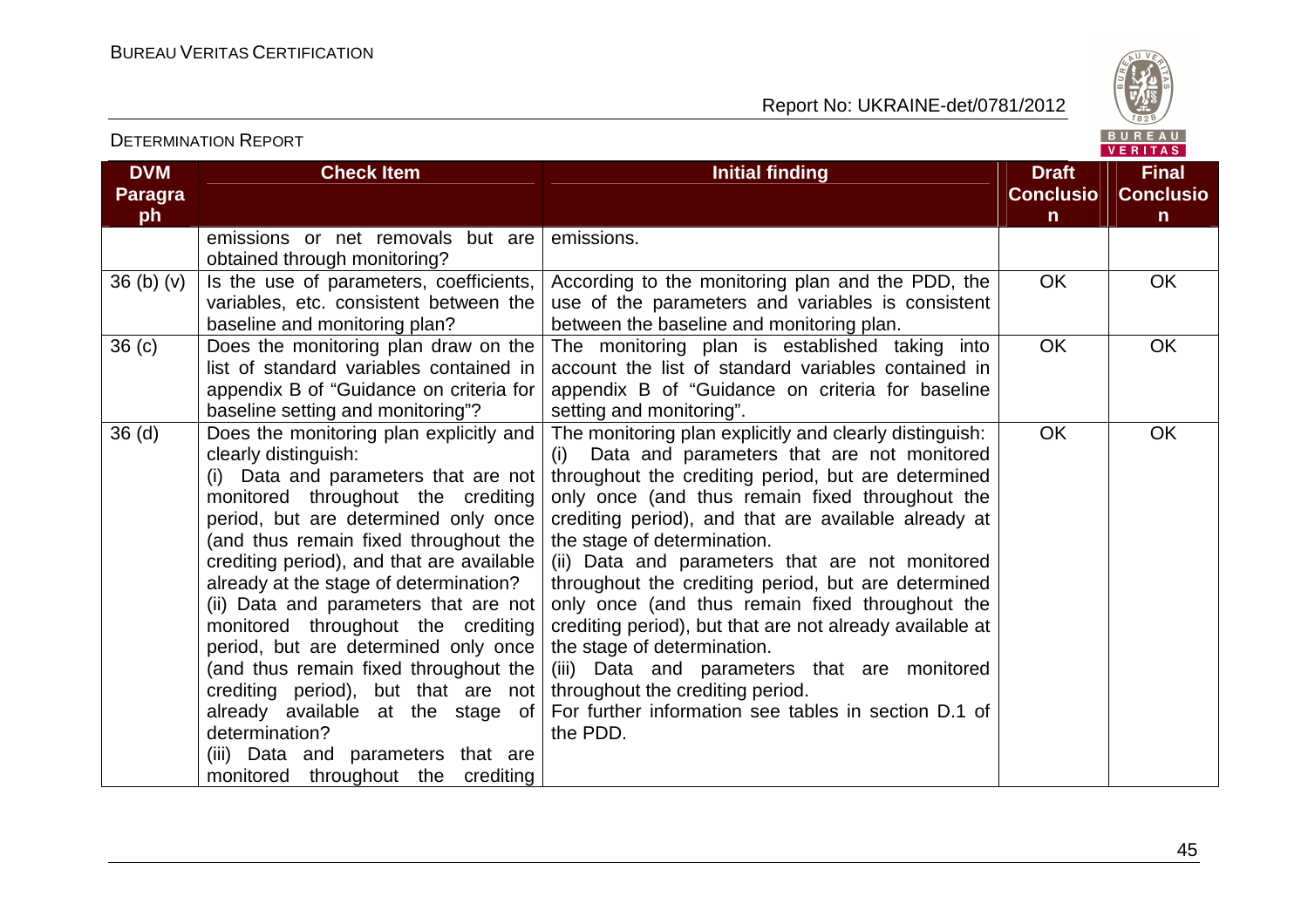Report No: UKRAINE-det/0781/2012



#### **DVM Paragraph Check Item Initial finding Check Item Initial finding Check Item Initial finding Initial finding Draft Initial finding ConclusionFinal Conclusion** period? 36 (e) Does the monitoring plan describe the methods employed for data monitoring (including its frequency) and recording? 36 (f) Does the monitoring plan elaborate all Yes, the monitoring plan describes the methods employed for data monitoring (including its frequency) and recording. All algorithms and formulae used for the estimationOK OK algorithms and formulae used for the baseline estimation/calculation of project emissions/removals and direct emissions/removals or monitoring of emission reductions from the project, leakage, as appropriate? 36 (f) (i)  $\vert$  is the underlying rationale for the of baseline and project emissions are indicated andexplained in the PDD. OK OK algorithms/formulae explained? 36 (f) (ii)  $\vert$  Are consistent variables, equation The underlying rationale for the algorithms/formulae is presented. All variables and equation formats are consistent and OK OK formats, subscripts etc. used? used in appropriate way. 36 (f) (iii) Are all equations numbered?  $\vert$  Equations needed for calculations described in OK OK section B and section D of the PDD. All equations are numbered. All variables with units indicated are defined.  $\overline{O}$  OK  $\overline{O}$  OK OK OK 36 (f) (iv)  $\vert$  Are all variables, with units indicated defined? the 36 (f)  $(v)$  Is the conservativeness of the algorithms/procedures justified? 36 (f) (v)  $\overline{\phantom{a}}$  To the extent possible, are methods to The conservativeness of the procedures is justified. COK COK quantitatively account for uncertainty in key parameters included? Is consistency between the elaboration Uncertainty level in key parameters identified as low in table D.2 "Quality control and quality assuranceprocedures undertaken for data monitored". 36 (f) (vi) | Is consistency between the elaboration | There is consistency between the elaboration of the  $|$  OK | OK OK OK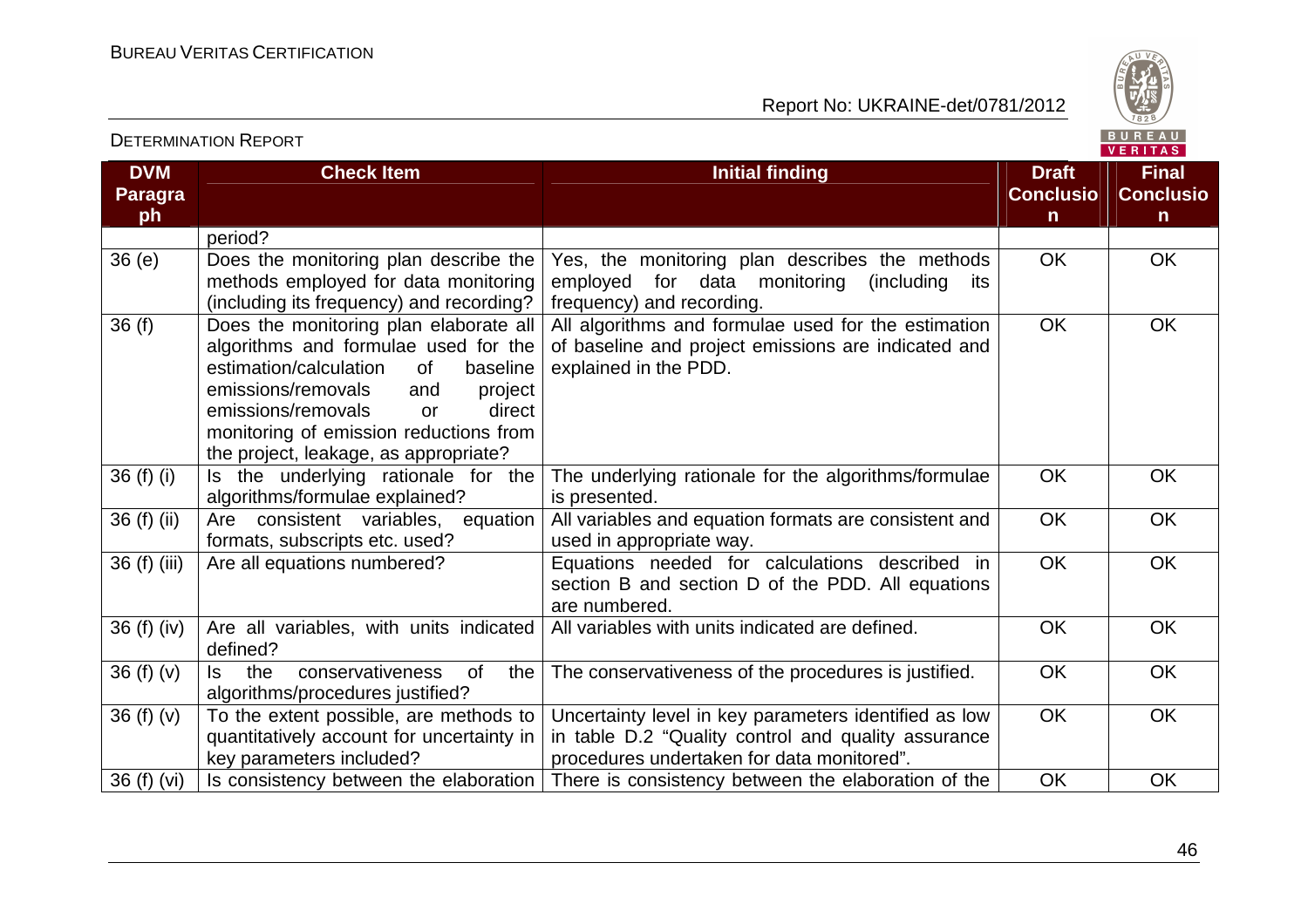

| <b>DVM</b><br><b>Paragra</b> | <b>Check Item</b>                         | <b>Initial finding</b>                                 | <b>Draft</b><br><b>Conclusio</b> | <b>Final</b><br><b>Conclusio</b> |
|------------------------------|-------------------------------------------|--------------------------------------------------------|----------------------------------|----------------------------------|
| ph                           |                                           |                                                        | $\mathsf{n}$                     | $\mathsf{n}$                     |
|                              | of the                                    | baseline scenario and the procedure for calculating    |                                  |                                  |
|                              | baseline scenario and the procedure       | the emissions of the baseline scenario.                |                                  |                                  |
|                              | for calculating the emissions or net      |                                                        |                                  |                                  |
|                              | removals of the baseline ensured?         |                                                        |                                  |                                  |
| 36 (f) (vii)                 | Are any parts of the algorithms or        | The algorithms and formulae are explained.             | <b>OK</b>                        | <b>OK</b>                        |
|                              | formulae that are not self-evident        |                                                        |                                  |                                  |
|                              | explained?                                |                                                        |                                  |                                  |
| 36 (f) (vii)                 | Is it justified that the procedure is     | In the PDD project developer describes procedures      | <b>OK</b>                        | OK                               |
|                              | consistent with standard technical        | that are in compliance with technical procedures at    |                                  |                                  |
|                              | procedures in the relevant sector?        | LLC "ALBION-95".                                       |                                  |                                  |
| 36 (f) (vii)                 | Are references provided as necessary?     | References for documents required for ERUs             | <b>OK</b>                        | OK                               |
|                              |                                           | calculation are provided.                              |                                  |                                  |
| 36 (f) (vii)                 | implicit<br>and<br>explicit<br>Are<br>key | Key assumptions are both presented in a transparent    | <b>OK</b>                        | OK                               |
|                              | assumptions explained in a transparent    | manner and explained in the PDD.                       |                                  |                                  |
|                              | manner?                                   |                                                        |                                  |                                  |
| 36 (f) (vii)                 | Is it clearly stated which assumptions    | In the PDD there is not stated any information about   | <b>OK</b>                        | OK                               |
|                              | procedures<br>have<br>significant<br>and  | significant uncertainty level of assumptions and       |                                  |                                  |
|                              | uncertainty associated with them, and     | procedures.                                            |                                  |                                  |
|                              | how such uncertainty is to be             |                                                        |                                  |                                  |
|                              | addressed?                                |                                                        |                                  |                                  |
| 36 (f) (vii)                 | Is the uncertainty of key parameters      | In the PDD project developer described the             | <b>OK</b>                        | <b>OK</b>                        |
|                              | described and, where possible, is an      | uncertainty level of key parameters. Uncertainty level |                                  |                                  |
|                              | uncertainty range at 95% confidence       | of concerned data was assessed as low.                 |                                  |                                  |
|                              | level for key parameters for the          |                                                        |                                  |                                  |
|                              | calculation of emission reductions or     |                                                        |                                  |                                  |
|                              | of<br>enhancements<br>net<br>removals     |                                                        |                                  |                                  |

#### DETERMINATION REPORT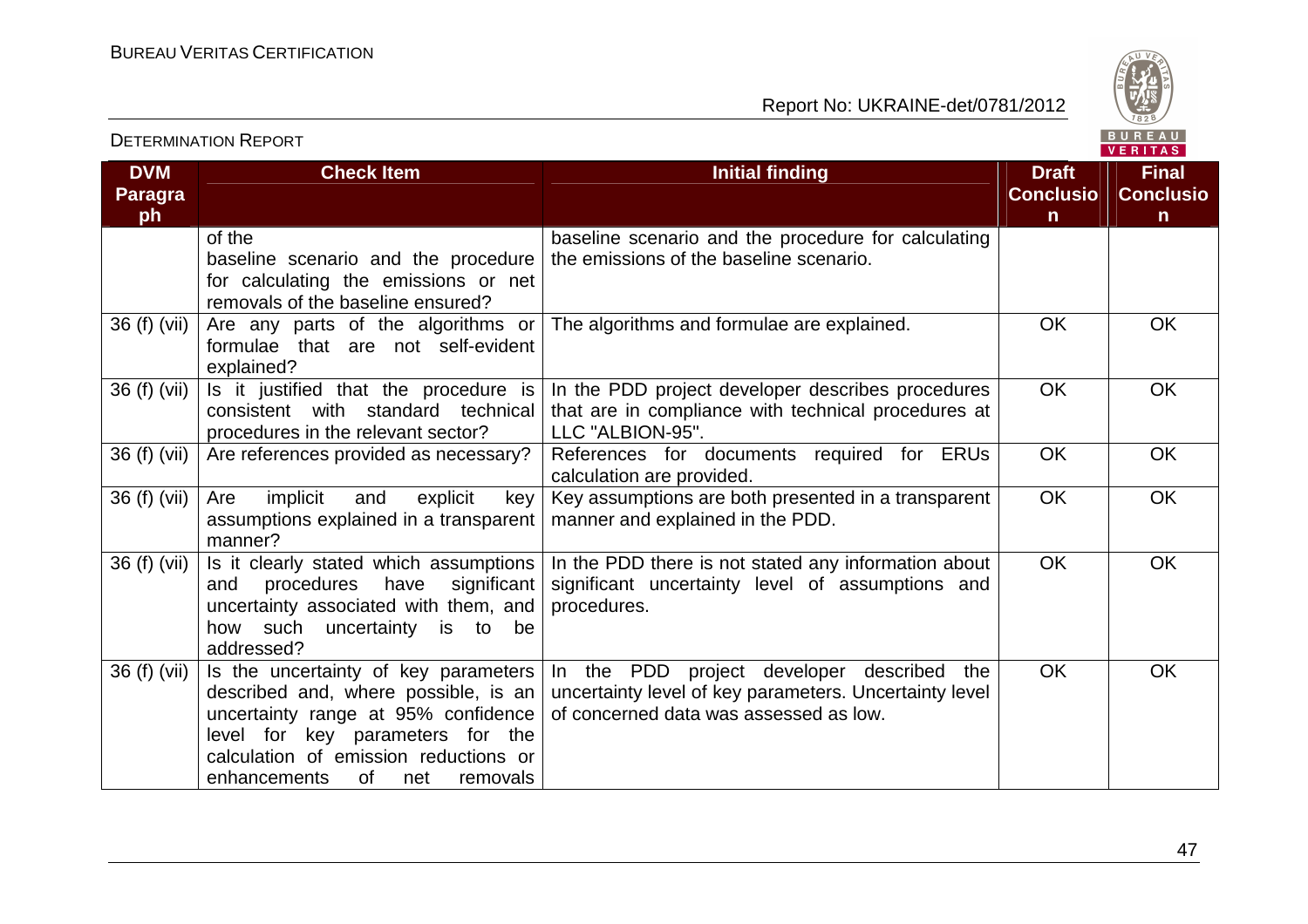

|                              |                                                                                                                                                                                                                                                                                                        |                                                                                                                                                                                                                                        |                                  | . <i>.</i>                       |
|------------------------------|--------------------------------------------------------------------------------------------------------------------------------------------------------------------------------------------------------------------------------------------------------------------------------------------------------|----------------------------------------------------------------------------------------------------------------------------------------------------------------------------------------------------------------------------------------|----------------------------------|----------------------------------|
| <b>DVM</b><br><b>Paragra</b> | <b>Check Item</b>                                                                                                                                                                                                                                                                                      | <b>Initial finding</b>                                                                                                                                                                                                                 | <b>Draft</b><br><b>Conclusio</b> | <b>Final</b><br><b>Conclusio</b> |
| ph                           |                                                                                                                                                                                                                                                                                                        |                                                                                                                                                                                                                                        | $\mathsf{n}$                     | $\mathsf{n}$                     |
|                              | provided?                                                                                                                                                                                                                                                                                              |                                                                                                                                                                                                                                        |                                  |                                  |
| 36(9)                        | Does the monitoring plan identify a<br>national or international monitoring<br>standard if such standard has to be<br>and/or is applied to certain aspects of<br>the project?                                                                                                                          | No national or international monitoring standards are<br>used for monitoring of the JI project implementation.                                                                                                                         | <b>OK</b>                        | OK                               |
|                              | Does the monitoring plan provide a<br>reference as to where a<br>detailed<br>description of the standard can be<br>found?                                                                                                                                                                              |                                                                                                                                                                                                                                        |                                  |                                  |
| 36(h)                        | Does the monitoring plan document   Not applicable for given JI project.<br>statistical techniques, if used for<br>monitoring, and that they are used in a<br>conservative manner?                                                                                                                     |                                                                                                                                                                                                                                        | <b>OK</b>                        | <b>OK</b>                        |
| 36(i)                        | Does the monitoring plan present the<br>quality<br>assurance<br>and<br>control<br>procedures for the monitoring process,<br>including, as appropriate, information<br>on calibration and on how records on<br>data and/or method validity and<br>accuracy are kept and made available<br>upon request? | The information on the quality assurance and control<br>procedures, including information about calibration<br>and how monitoring data are to be recorded and<br>collected is presented in the monitoring plan section<br>D.2 and D.3. | <b>OK</b>                        | <b>OK</b>                        |
| 36(j)                        | Does the<br>monitoring plan clearly<br>identify the responsibilities and the<br>authority regarding the monitoring<br>activities?                                                                                                                                                                      | The<br>identifies<br>plan<br>monitoring<br>clearly<br>the<br>responsibilities and the authority regarding<br>the<br>monitoring activities. See section D.3 of the PDD for<br>detailed information.                                     | OK                               | OK                               |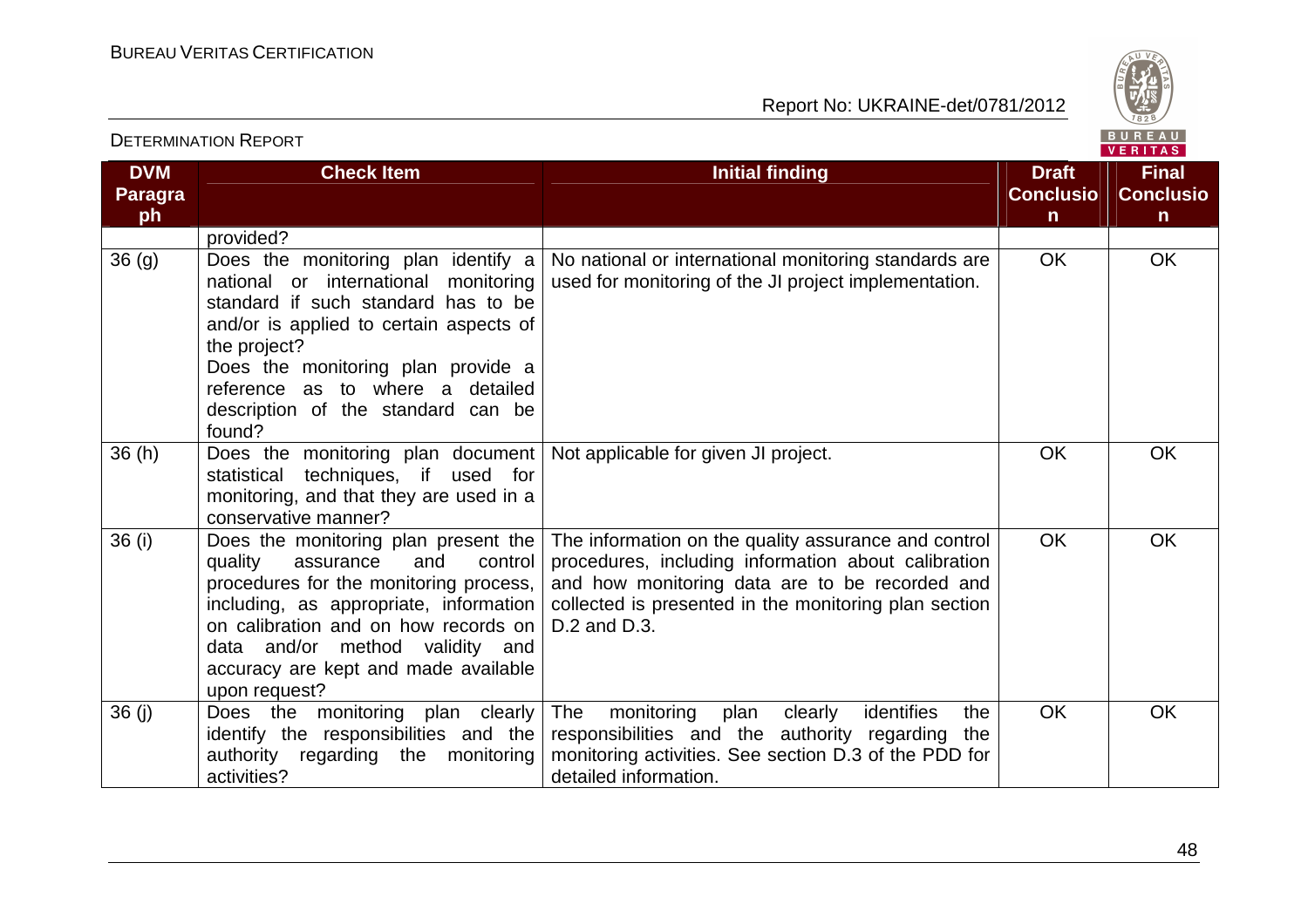

| <b>DVM</b><br><b>Paragra</b><br>ph | <b>Check Item</b>                                                                                                                                                                                                                                                                                               | <b>Initial finding</b>                                                                                                                                                                                                                                                                                                                                                            | <b>Draft</b><br><b>Conclusio</b><br>$\mathsf{n}$ | <b>Final</b><br><b>Conclusio</b><br>$\mathsf{n}$ |
|------------------------------------|-----------------------------------------------------------------------------------------------------------------------------------------------------------------------------------------------------------------------------------------------------------------------------------------------------------------|-----------------------------------------------------------------------------------------------------------------------------------------------------------------------------------------------------------------------------------------------------------------------------------------------------------------------------------------------------------------------------------|--------------------------------------------------|--------------------------------------------------|
| 36(k)                              | Does the monitoring plan, on the<br>reflect<br>monitoring<br>whole,<br>good<br>practices appropriate to the project<br>type?<br>If it is a JI LULUCF project, is the good<br>practice guidance developed by IPCC<br>applied?                                                                                    | Monitoring plan reflects good monitoring practices of<br>waste heaps dismantling projects.                                                                                                                                                                                                                                                                                        | <b>OK</b>                                        | <b>OK</b>                                        |
| 36 (I)                             | Does the monitoring plan provide, in<br>tabular form, a complete compilation of<br>the data that need to be collected for its<br>application, including data that are<br>measured or sampled and data that are<br>collected from other sources but not<br>including data that are calculated with<br>equations? | Presented in the PDD monitoring plan provides a<br>complete compilation of the data that are need to be<br>collected for its application, including data that are<br>measured or sampled and data that are collected<br>from other sources. Data concerning the baseline<br>scenario and emission reductions calculation are<br>stated in tabular format in section D of the PDD. | <b>OK</b>                                        | <b>OK</b>                                        |
| 36(m)                              | Does the monitoring plan indicate that<br>the data monitored and required for<br>verification are to be kept for two years<br>after the last transfer of ERUs for the<br>project?                                                                                                                               | The monitoring plan indicates that the data<br>monitored and required for emission reductions<br>calculation will be kept for two years after the last<br>transfer of ERUs.<br>CAR <sub>10</sub>                                                                                                                                                                                  | CAR10                                            | <b>OK</b>                                        |
|                                    |                                                                                                                                                                                                                                                                                                                 | Please provide order on data gathering and<br>collection for at least 2 years after the last transfer of<br>ERUs for the project.                                                                                                                                                                                                                                                 |                                                  |                                                  |
| 37                                 |                                                                                                                                                                                                                                                                                                                 | If selected elements or combinations of There is no selected elements or combinations of                                                                                                                                                                                                                                                                                          | OK                                               | OK                                               |

#### DETERMINATION REPORT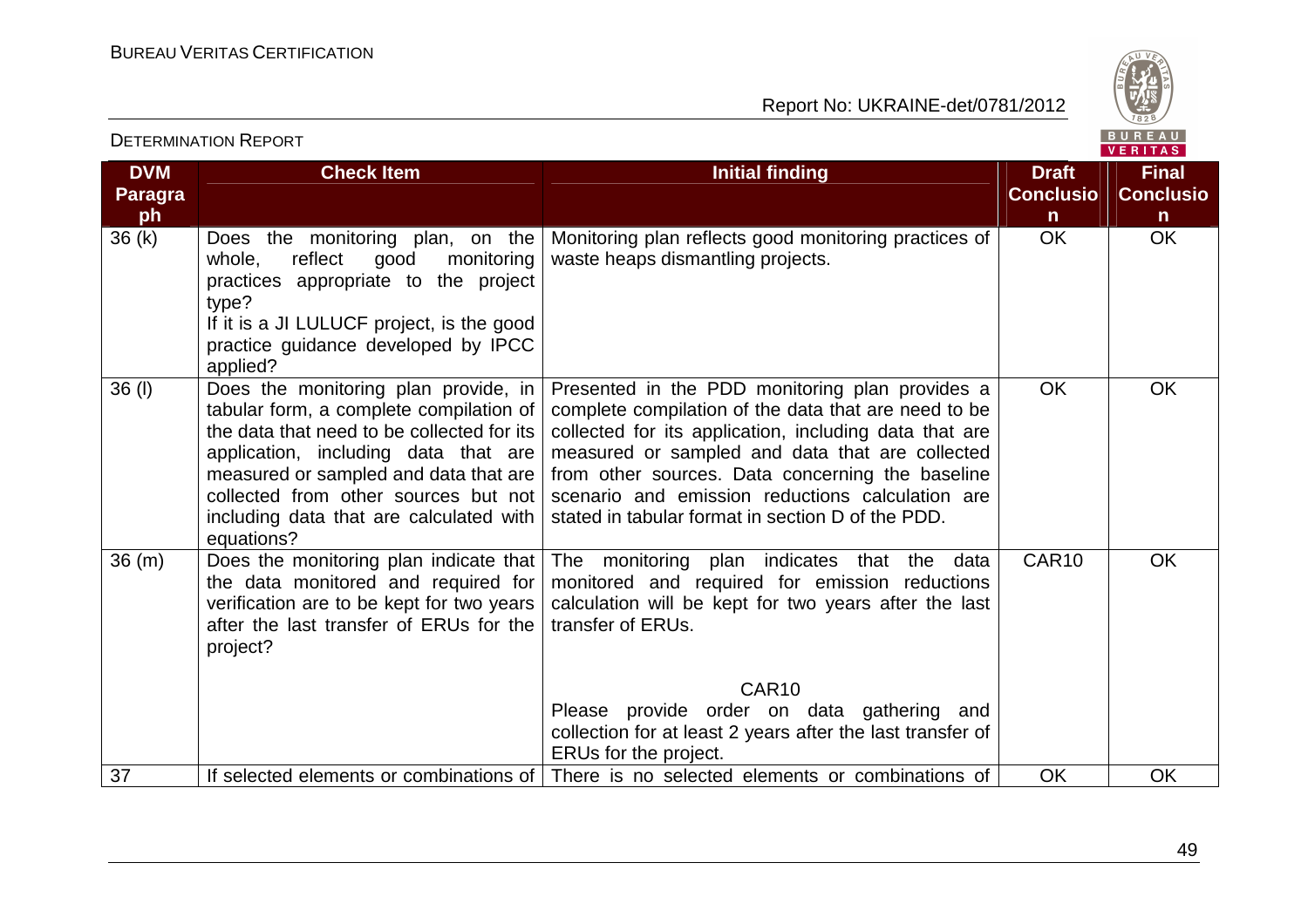

|                                    |                                                                                                                                                                                                                                                                          |                                                                                                                                                                                                                                                                                                                                                               |                                       | VERITAS                               |
|------------------------------------|--------------------------------------------------------------------------------------------------------------------------------------------------------------------------------------------------------------------------------------------------------------------------|---------------------------------------------------------------------------------------------------------------------------------------------------------------------------------------------------------------------------------------------------------------------------------------------------------------------------------------------------------------|---------------------------------------|---------------------------------------|
| <b>DVM</b><br><b>Paragra</b><br>ph | <b>Check Item</b>                                                                                                                                                                                                                                                        | <b>Initial finding</b>                                                                                                                                                                                                                                                                                                                                        | <b>Draft</b><br><b>Conclusio</b><br>n | <b>Final</b><br><b>Conclusio</b><br>n |
|                                    | CDM methodologies<br>approved<br>or<br>methodological tools are used<br>for<br>establishing the monitoring plan, are<br>the selected elements or combination,<br>together with elements supplementary<br>developed by the project participants in<br>line with 36 above? | approved CDM methodologies                                                                                                                                                                                                                                                                                                                                    |                                       |                                       |
|                                    | Approved CDM methodology approach only_Paragraphs 38(a) - 38(d)_Not applicable                                                                                                                                                                                           |                                                                                                                                                                                                                                                                                                                                                               |                                       |                                       |
|                                    |                                                                                                                                                                                                                                                                          | Applicable to both JI specific approach and approved CDM methodology approach_Paragraph 39_Not applicable                                                                                                                                                                                                                                                     |                                       |                                       |
| Leakage                            |                                                                                                                                                                                                                                                                          |                                                                                                                                                                                                                                                                                                                                                               |                                       |                                       |
|                                    | JI specific approach only                                                                                                                                                                                                                                                |                                                                                                                                                                                                                                                                                                                                                               |                                       |                                       |
| 40(a)                              | Does the PDD appropriately describe<br>an assessment of the potential leakage<br>of the project and appropriately explain<br>which sources of leakage are to be<br>calculated<br>which<br>and<br>can<br>be<br>neglected?                                                 | The PDD appropriately describes an assessment of<br>the potential leakage of the project and appropriately<br>explains which sources of leakage are to be<br>calculated, and which can be neglected.<br>Source of the leakage is the fugitive methane<br>emissions due to coal mining.<br>Please, refer to section B.3 of the PDD for detailed<br>information | <b>OK</b>                             | <b>OK</b>                             |
| 40(B)                              | Does the PDD provide a procedure for<br>an ex ante estimate of leakage?                                                                                                                                                                                                  | The PDD indicates that assessment of emission<br>reductions<br>in baseline scenario and in the project scenario was<br>chosen.                                                                                                                                                                                                                                | OK                                    | <b>OK</b>                             |
|                                    | Approved CDM methodology approach only_Paragraph 41_Not applicable                                                                                                                                                                                                       |                                                                                                                                                                                                                                                                                                                                                               |                                       |                                       |
|                                    | Estimation of emission reductions or enhancements of net removals                                                                                                                                                                                                        |                                                                                                                                                                                                                                                                                                                                                               |                                       |                                       |
| 42                                 |                                                                                                                                                                                                                                                                          | Does the PDD indicate which of the PDD indicates assessment of emissions or net                                                                                                                                                                                                                                                                               | OK                                    | <b>OK</b>                             |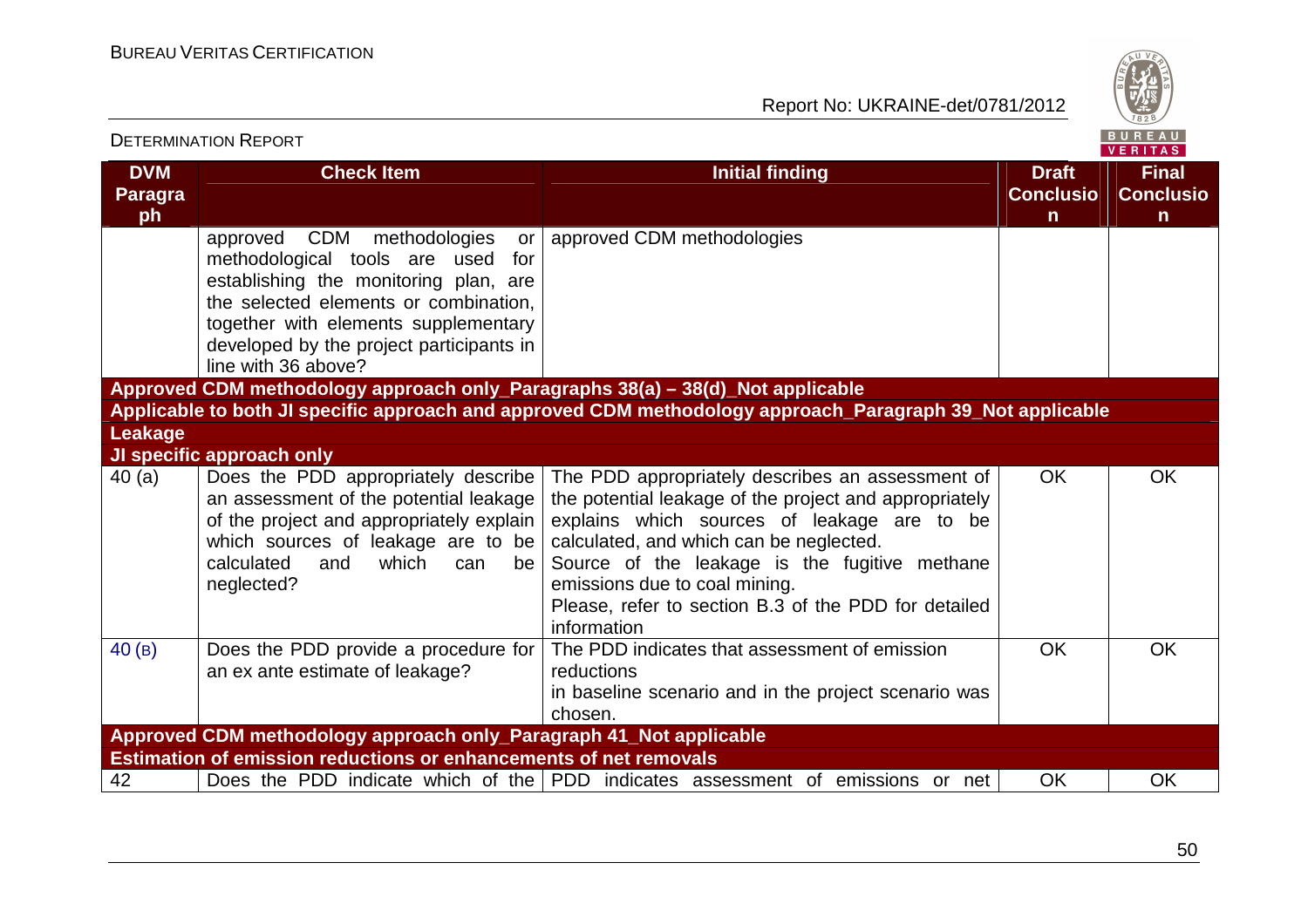

| <b>DVM</b><br><b>Paragra</b><br>ph | <b>Check Item</b>                                                                                                                                                                                                                                                                                                                                                                                                                                                                              | <b>Initial finding</b>                                                                                                                                                                                | <b>Draft</b><br><b>Conclusio</b><br>$\mathsf{n}$ | <b>Final</b><br><b>Conclusio</b><br>n |
|------------------------------------|------------------------------------------------------------------------------------------------------------------------------------------------------------------------------------------------------------------------------------------------------------------------------------------------------------------------------------------------------------------------------------------------------------------------------------------------------------------------------------------------|-------------------------------------------------------------------------------------------------------------------------------------------------------------------------------------------------------|--------------------------------------------------|---------------------------------------|
|                                    | following approaches it chooses?<br>(a) Assessment of emissions or net<br>removals in the baseline scenario and<br>in the project scenario<br>(b) Direct assessment of emission<br>reductions                                                                                                                                                                                                                                                                                                  | removals in the baseline scenario and in the project<br>scenario.                                                                                                                                     |                                                  |                                       |
| 43                                 | If the approach (a) in 42 is chosen, $ $ PDD provides ex ante estimates of:<br>does the PDD provide ex ante<br>estimates of:<br>(a) Emissions or net removals for the $\vert$ (b) Leakage;<br>project scenario (within the project<br>boundary)?<br>(b) Leakage, as applicable?<br>(c) Emissions or net removals for the<br>baseline scenario (within the project<br>boundary)?<br>reductions<br>(d)<br>Emission<br><b>or</b><br>enhancements<br>net<br>removals<br>of<br>adjusted by leakage? | (a) Emissions for the project scenario (within the<br>project boundary);<br>(c) Emissions for the baseline scenario (within the<br>project boundary);<br>(d) Emission reductions adjusted by leakage; | <b>OK</b>                                        | OK                                    |
| 44                                 | If the approach (b) in 42 is chosen, $N/A$<br>does the PDD provide ex ante<br>estimates of:<br>Emission<br>reductions<br>(a)<br>or<br>enhancements of net removals (within<br>the project boundary)?<br>(b) Leakage, as applicable?                                                                                                                                                                                                                                                            |                                                                                                                                                                                                       | <b>OK</b>                                        | OK                                    |

#### DETERMINATION REPORT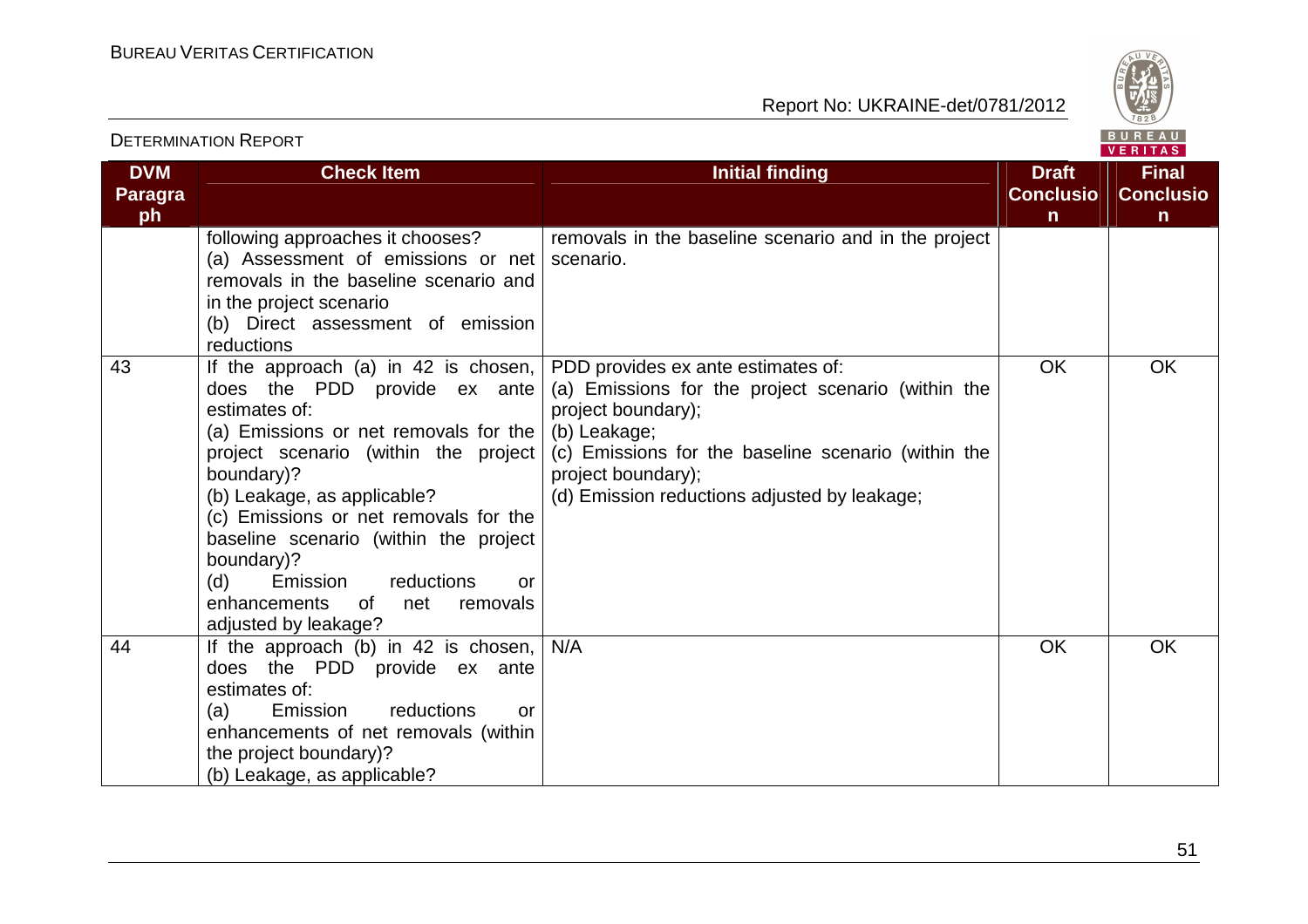

**VERITAS** 

**DVM Paragraph Check Item Initial finding Check Item Initial finding Check Item Initial finding Initial finding Draft Initial finding ConclusionFinal Conclusion** (c) Emission reductions or enhancements of net removals adjusted by leakage? 45 For both approaches in 42 (a) Are the estimates in 43 or 44 given: (i) On a periodic basis? (ii) At least from the beginning until the end of the crediting period? (iii) On a source-by-source/sink-bysink basis? (iv) For each GHG? (v) In tones of CO2 equivalent, using global warming potentials defined by decision 2/CP.3 or as subsequently revised in accordance with Article 5 of the Kyoto Protocol? (b) Are the formula used for calculating the estimates in 43 or 44 consistent throughout the PDD? (c) For calculating estimates in 43 or 44, are key factors influencing the baseline emissions or removals and the activity level of the project and the emissions or net removals as well as The baseline emissions and project emissions are given on a periodic basis from the beginning to theend of the crediting period for each year. Baseline and project emissions are carried out for  $CO<sub>2</sub>$  as GHG gas. Formulae used for calculating the estimates that are indicated in section D and section E are consistent throughout the PDD and calculation Excel spreadsheets. As there was already mentioned above, data sources used for calculating the estimates are clearly identified. Among key factors influencing the baseline emissions or the activity level of the project as well as risks associated with the project the Carbon Emission Factor for electricity is taken into account. The emission factor of Ukrainian grid used for calculation the estimates in the JI project is selected with appropriate accuracy. Choice of emission factor is justified in the project design documents. Conservative assumptions are taken into account while estimating emission reduction. Tables with calculation results of  $CO<sub>2</sub>$  emission OK OK

#### DETERMINATION REPORT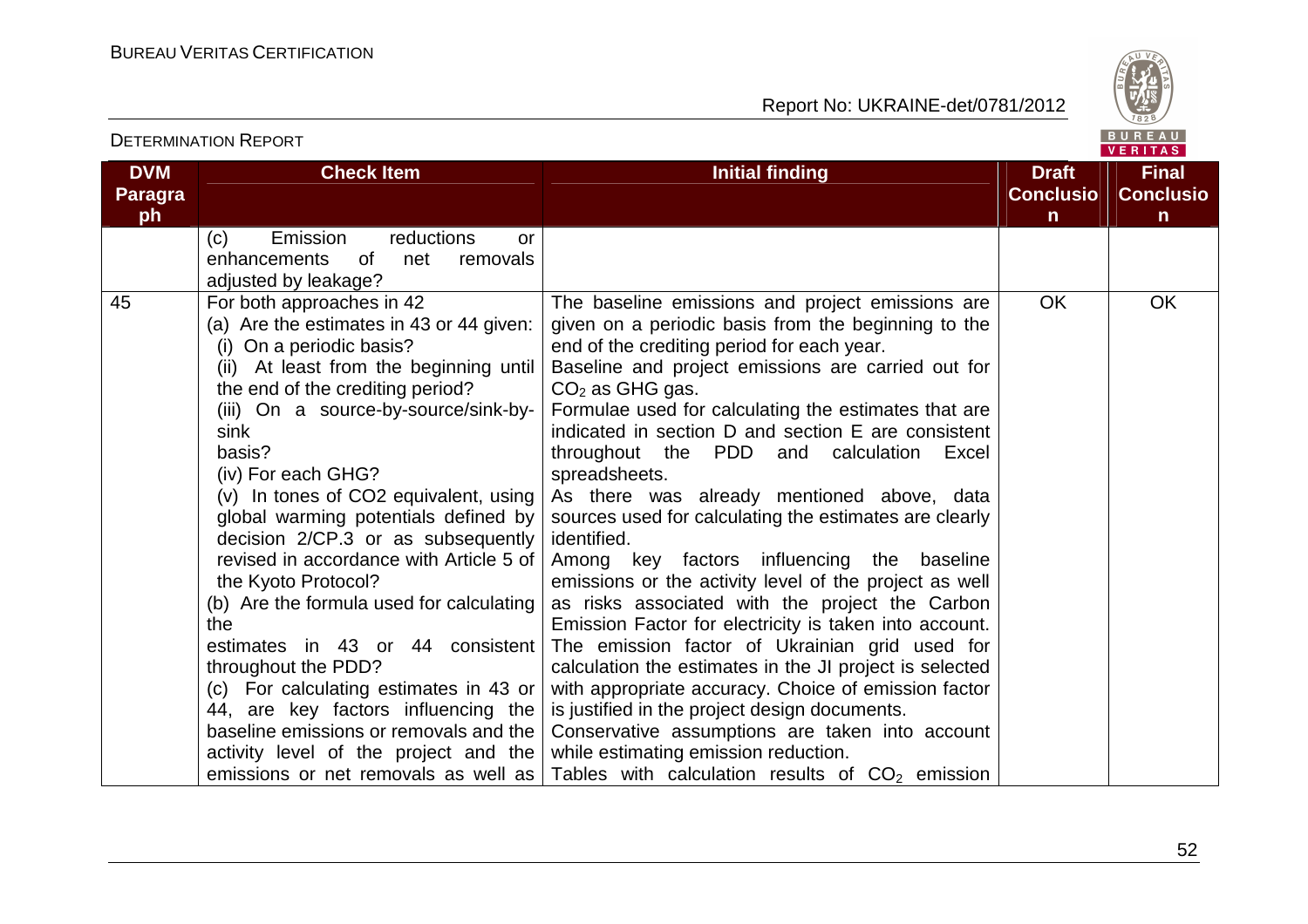

|                                    | <b>DETERMINATION REPORT</b>                                                                                                                                                                                                                                                                                                                                                                                                                                                                                                                                                                                                                                                                                                                                                                                                                                                                                                                                  | BUREAU<br><b>VERITAS</b>                                                                                                                                                                                                                                                                                                                                                          |                                                  |                                                  |  |  |
|------------------------------------|--------------------------------------------------------------------------------------------------------------------------------------------------------------------------------------------------------------------------------------------------------------------------------------------------------------------------------------------------------------------------------------------------------------------------------------------------------------------------------------------------------------------------------------------------------------------------------------------------------------------------------------------------------------------------------------------------------------------------------------------------------------------------------------------------------------------------------------------------------------------------------------------------------------------------------------------------------------|-----------------------------------------------------------------------------------------------------------------------------------------------------------------------------------------------------------------------------------------------------------------------------------------------------------------------------------------------------------------------------------|--------------------------------------------------|--------------------------------------------------|--|--|
| <b>DVM</b><br><b>Paragra</b><br>ph | <b>Check Item</b>                                                                                                                                                                                                                                                                                                                                                                                                                                                                                                                                                                                                                                                                                                                                                                                                                                                                                                                                            | <b>Initial finding</b>                                                                                                                                                                                                                                                                                                                                                            | <b>Draft</b><br><b>Conclusio</b><br>$\mathsf{n}$ | <b>Final</b><br><b>Conclusio</b><br>$\mathsf{n}$ |  |  |
|                                    | into account, as appropriate?<br>(d)<br>calculating the estimates in 43 or 44<br>clearly<br>identified,<br>reliable<br>and<br>transparent?<br>(e) Are emission factors (including<br>default emission factors) if used for<br>calculating the estimates in 43 or 44<br>selected<br>by carefully<br>balancing<br>accuracy and reasonableness, and<br>appropriately justified of the choice?<br>(f) Is the estimation in 43 or 44 based<br>on conservative assumptions and the<br>most plausible scenarios<br>$\overline{\mathsf{in}}$<br>a a<br>transparent manner?<br>(g) Are the estimates in 43 or 44<br>consistent throughout the PDD?<br>(h) Is the annual average of estimated<br>emission reductions or enhancements<br>of net removals calculated by dividing<br>the total estimated emission reductions<br>or enhancements of net removals over<br>the crediting period by the total months<br>of the crediting period and multiplying<br>by twelve? | risks associated with the project taken   reductions are provided in the PDD. As a fact,<br>estimated total value of $CO2$ emission reductions for<br>Are data sources used for the first crediting period is 3829665 tonnes $CO2$<br>equivalent; moreover, estimated total value of $CO2$<br>emission reductions for the period 2013-2015 is<br>2485413 tonnes $CO2$ equivalent. |                                                  |                                                  |  |  |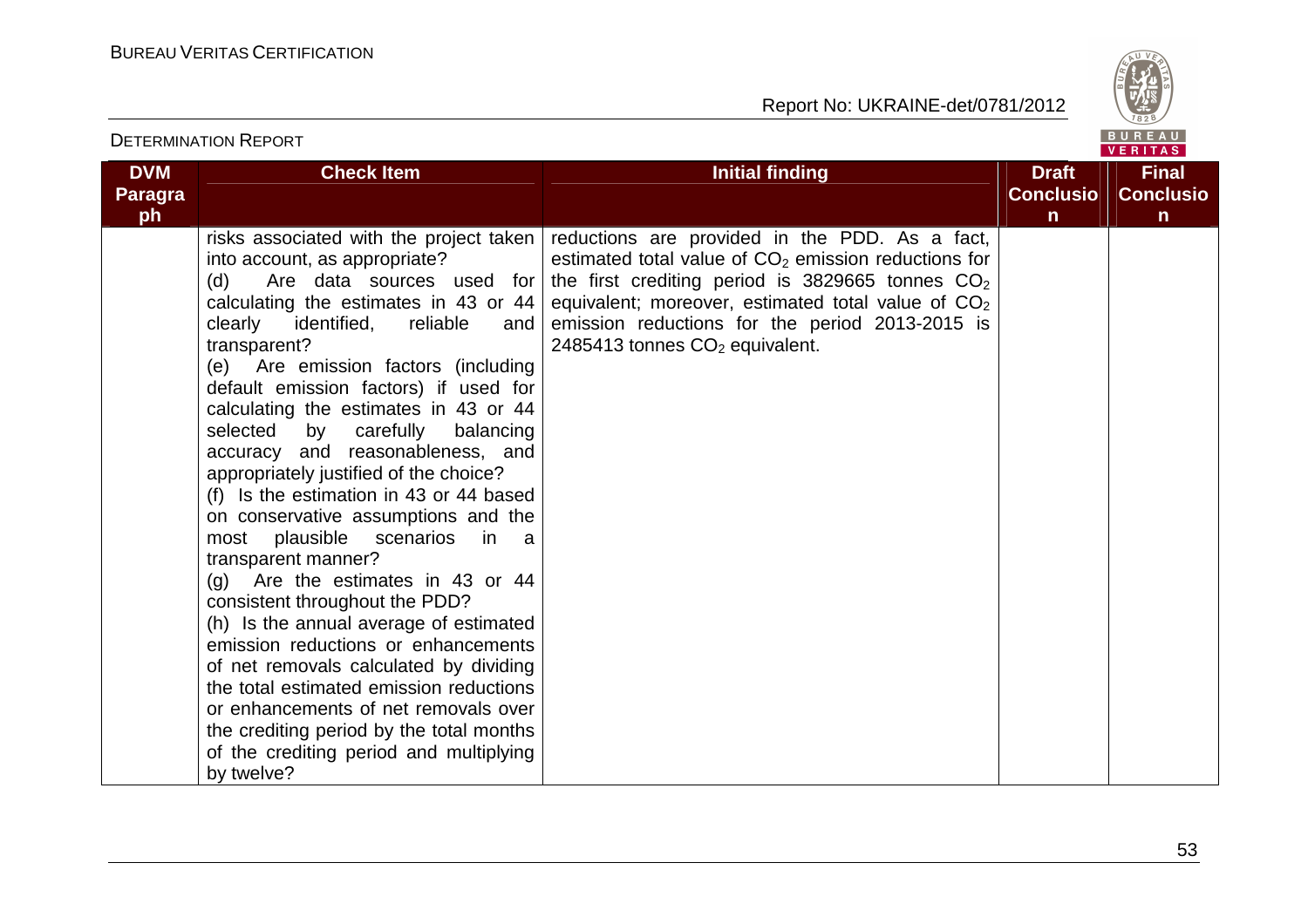Report No: UKRAINE-det/0781/2012



| <b>DVM</b>    | <b>Check Item</b>                                                                                                                                                                                                                                                                                                                                                                                | <b>Initial finding</b>                                                                                                                                                                                                                                      | <b>Draft</b><br><b>Conclusio</b> | <b>Final</b><br><b>Conclusio</b> |
|---------------|--------------------------------------------------------------------------------------------------------------------------------------------------------------------------------------------------------------------------------------------------------------------------------------------------------------------------------------------------------------------------------------------------|-------------------------------------------------------------------------------------------------------------------------------------------------------------------------------------------------------------------------------------------------------------|----------------------------------|----------------------------------|
| Paragra<br>ph |                                                                                                                                                                                                                                                                                                                                                                                                  |                                                                                                                                                                                                                                                             | n                                | n                                |
| 46            | calculation of the baseline<br>If the<br>net removals is to be<br>emissions or<br>performed ex post, does the PDD<br>include an illustrative ex ante emissions<br>or net removals calculation?                                                                                                                                                                                                   | The calculations of the baseline emissions and<br>project emissions are to be performed ex post. Also,<br>ex ante calculation of emissions is provided in the<br>PDD. All estimated values are presented in section E<br>of the PDD and Excel spreadsheets. | <b>OK</b>                        | <b>OK</b>                        |
|               | Approved CDM methodology approach only_Paragraphs 47(a) - 47(b)_Not applicable                                                                                                                                                                                                                                                                                                                   |                                                                                                                                                                                                                                                             |                                  |                                  |
|               | <b>Environmental impacts</b>                                                                                                                                                                                                                                                                                                                                                                     |                                                                                                                                                                                                                                                             |                                  |                                  |
| 48(a)         | Does the<br>PDD<br>list<br>attach<br>and<br>documentation on the analysis of the<br>environmental impacts of the project,<br>including transboundary impacts, in<br>with<br>accordance<br>procedures<br>as<br>determined by the host Party?                                                                                                                                                      | The proposed project in general has a positive<br>impact on environment so it is not subject to special<br>ecological examination.<br>See section F.1 for details                                                                                           | <b>OK</b>                        | <b>OK</b>                        |
| 48(b)         | If the analysis in 48 (a) indicates that<br>environmental<br>impacts<br>the<br>are<br>considered significant by the project<br>participants or the host Party, does the<br>PDD provide conclusion<br>and<br>all<br>references<br>supporting<br>to<br>documentation of an environmental<br>impact assessment undertaken<br>in<br>accordance with the procedures as<br>required by the host Party? | See section 48(b).                                                                                                                                                                                                                                          | OK                               | OK                               |
|               | <b>Stakeholder consultation</b>                                                                                                                                                                                                                                                                                                                                                                  |                                                                                                                                                                                                                                                             |                                  |                                  |
| 49            | consultation<br>lf<br>stakeholder<br>was<br>undertaken in                                                                                                                                                                                                                                                                                                                                        | Host Party doesn't require stakeholders'<br>The<br>consultation process for the JI project.                                                                                                                                                                 | OK                               | <b>OK</b>                        |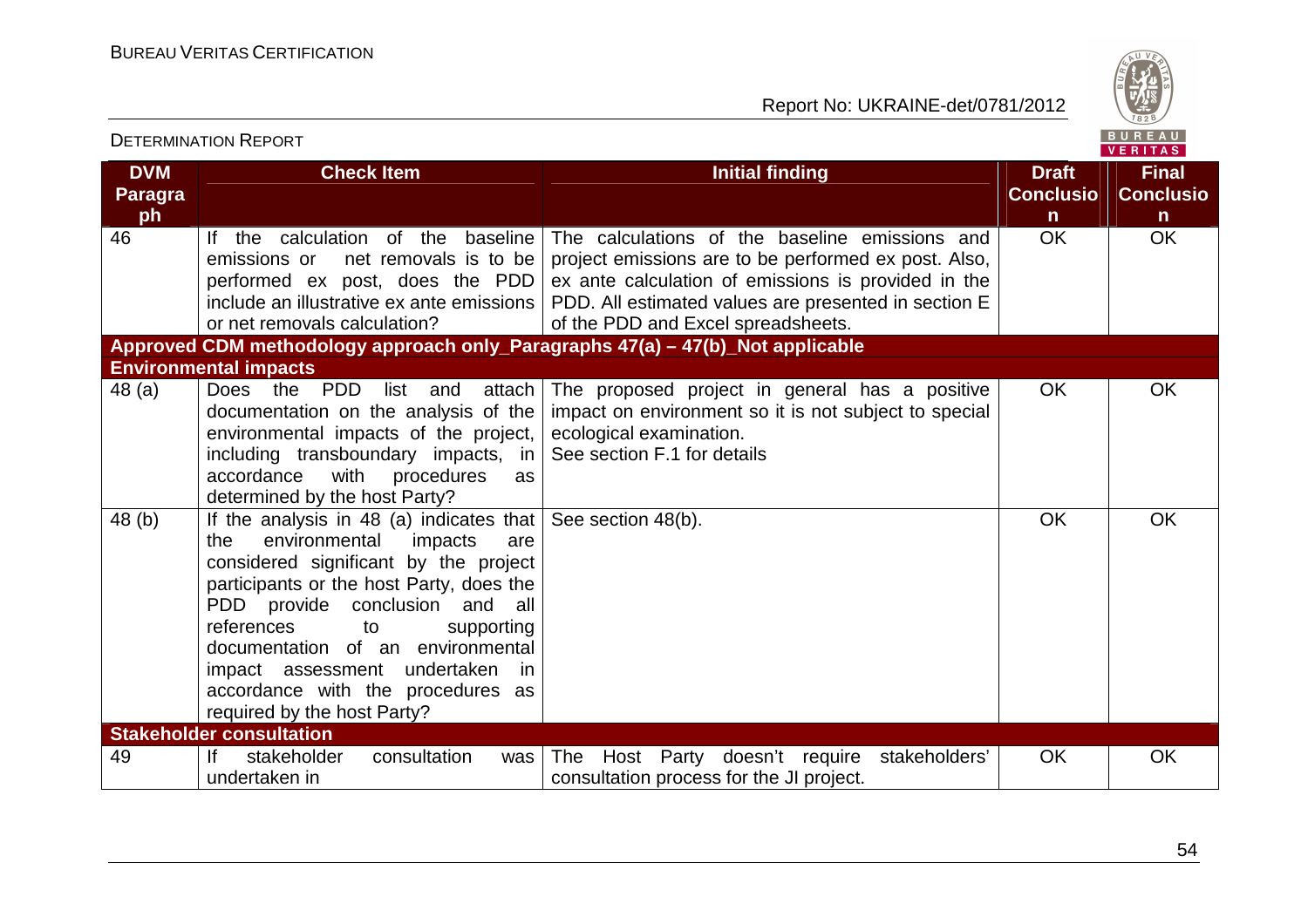Report No: UKRAINE-det/0781/2012



#### VERITAS **DVM Check Item Initial finding Check Item Initial finding Check Item Initial finding Initial finding Check Item Initial finding Initial finding Initial finding Initial finding Initial finding Initial finding Initial finding I Final Paragra Conclusio Conclusioph n n**accordance with the procedure as No stakeholders' comments connected with JI required by the host Party, does the project were obtained. Also, stakeholders' commentsPDD provide: will be collected during the determination procedure. (a) A list of stakeholders from whom comments on the projects have been received, if any? (b) The nature of the comments? (c) A description on whether and how the comments have been addressed? **Determination regarding small-scale projects (additional elements for assessment)\_Paragraphs 50 - 57\_Not applicable Determination regarding land use, land-use change and forestry projects \_Paragraphs 58 – 64(d)\_Not applicable Determination regarding programmes of activities\_Paragraphs 66 – 73\_Not applicable**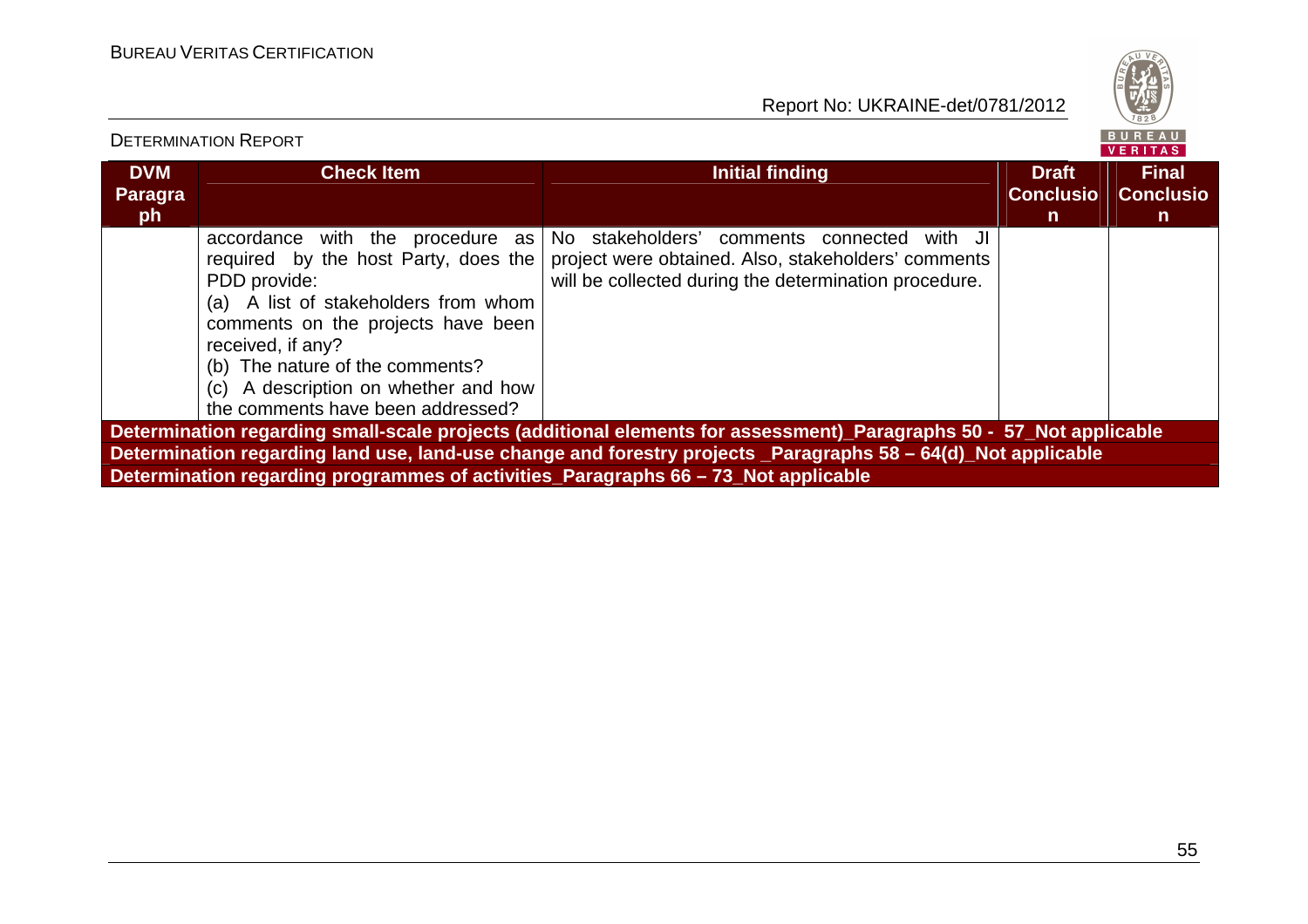

#### DETERMINATION REPORT

#### **Table 2 Resolution of Corrective Action and Clarification Requests**

| Draft report clarifications and corrective<br>action requests by validation team                      | Ref. to<br>checklis<br>questio<br>n in<br>table 1 | <b>Determination team</b><br>participant<br>Summary<br>project<br><b>of</b><br>conclusion<br>response                                                                                                                                                                                                                                                                                                                                         |
|-------------------------------------------------------------------------------------------------------|---------------------------------------------------|-----------------------------------------------------------------------------------------------------------------------------------------------------------------------------------------------------------------------------------------------------------------------------------------------------------------------------------------------------------------------------------------------------------------------------------------------|
| CAR01<br>Please indicate the party of the buyer in<br>section A.3 of the PDD.                         |                                                   | According to national legislation in the<br>PDD a potential buyer of emission<br>reduction units the project participants<br>is indicated. The party of the project<br>participant will be included in the first<br>The issue is closed<br>monitoring report after receiving the<br>letter of approval of the project one of<br>the parties listed in Annex 1. The<br>potential party of the buyer is<br>indicated in section A.3 of the PDD. |
| CAR <sub>02</sub><br>Please provide commissioning statements on<br>GVCH-61, GIL-52, GIL-31, GLKV-1500 |                                                   | Commissioning statements on GVCH-<br>61, GIL-52, GIL-31, GLKV-1500 is<br>The issue is closed<br>provided to determination group.                                                                                                                                                                                                                                                                                                              |
| CAR03<br>Please add implementation schedule in<br>section A.4.2. of the PDD.                          |                                                   | Implementation schedule is added in<br>The issue is closed<br>section A.4.2. of the PDD.                                                                                                                                                                                                                                                                                                                                                      |
| CAR04<br>Please provide the Letter of Endorsement                                                     | 19                                                | The Letter of Endorsement is<br>The issue is closed<br>provided.                                                                                                                                                                                                                                                                                                                                                                              |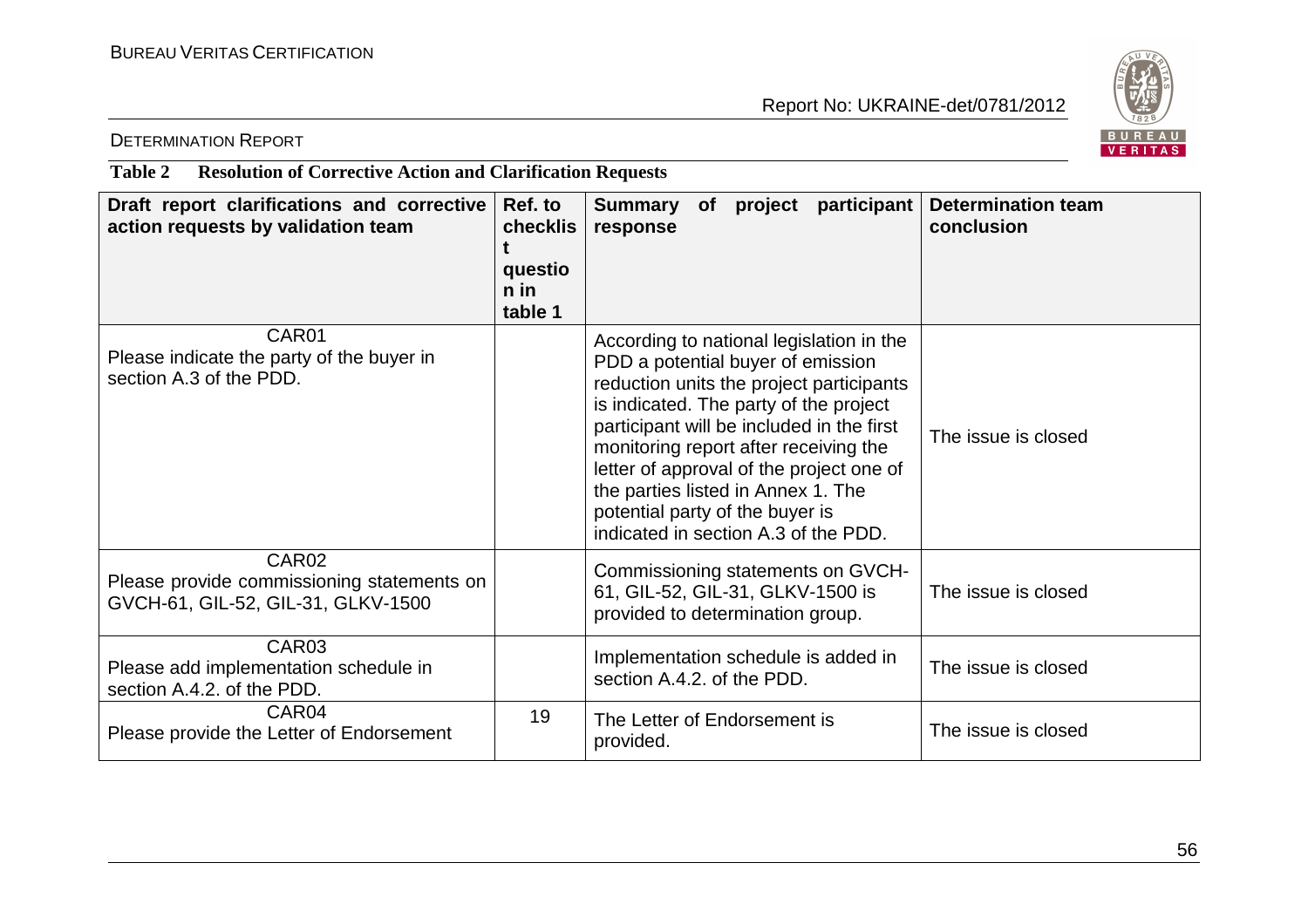

| BUREAU<br><b>DETERMINATION REPORT</b><br>VERITAS                                                                                                         |       |                                                                                                                                                                                                                                                                                                                           |                     |  |  |
|----------------------------------------------------------------------------------------------------------------------------------------------------------|-------|---------------------------------------------------------------------------------------------------------------------------------------------------------------------------------------------------------------------------------------------------------------------------------------------------------------------------|---------------------|--|--|
| CAR05<br>Please provide LoA                                                                                                                              | 19    | According to national Ukrainian<br>procedure the LoA by Ukraine is<br>expected after the project<br>determination.                                                                                                                                                                                                        | Pending             |  |  |
| CAR06<br>Please specify why the comparable projects<br>have similar scale. Provide appropriate<br>values which have been compared for the<br>conclusion. | 28    | Volume of rock mass per year allowed<br>to process is comparable in the<br>proposed and comparative projects<br>(about 700 and 800 thousand tons of<br>rock mass per year respectively). The<br>scale of coal extraction is limited by<br>the coal content of the waste heap<br>matter and the size of the waste<br>heaps | The issue is closed |  |  |
| CL <sub>01</sub><br>Please clarify what does mean crossed out<br>circle on figures $# 5,6.$                                                              | 32(d) | The crossed out circle on figures $# 5,6$<br>means "Emissions due to burning of<br>coal excluded from consideration".<br>This information is provided in the<br>following description below the<br>figures.                                                                                                               | The issue is closed |  |  |
| CAR07<br>Please provide document that reflects date<br>08/12/2010 as the date of project start.                                                          | 34(a) | The rental agreement of waste heap is<br>provided to determination group.                                                                                                                                                                                                                                                 | The issue is closed |  |  |